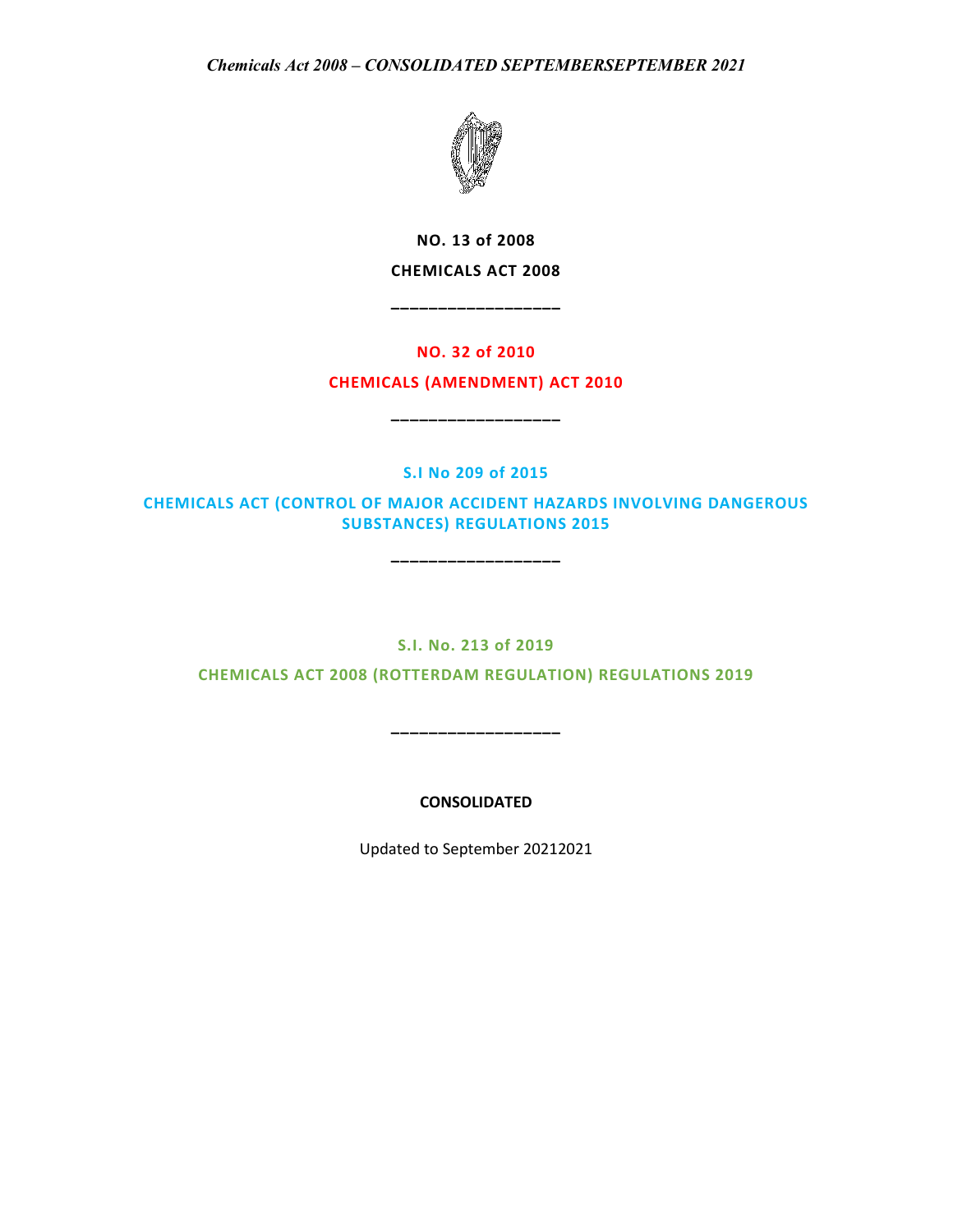**Disclaimer:** *This document is an administrative consolidation of the Chemicals Act 2008. It presents the Act as it has been amended since enactment, and preserves the format in which it was passed. It has been prepared by the Health and Safety Authority for ease of reference only and is not a legal document. While every care has been taken in the preparation of these consolidated regulations, the Health and Safety Authority can assume no responsibility for and give no guarantees, undertakings or warranties concerning the accuracy, completeness or up to date nature of the information provided and does not accept any liability whatsoever arising from errors or omissions. Please notify any errors, omissions and comments by email to [wcu@hsa.ie.](mailto:wcu@hsa.ie)*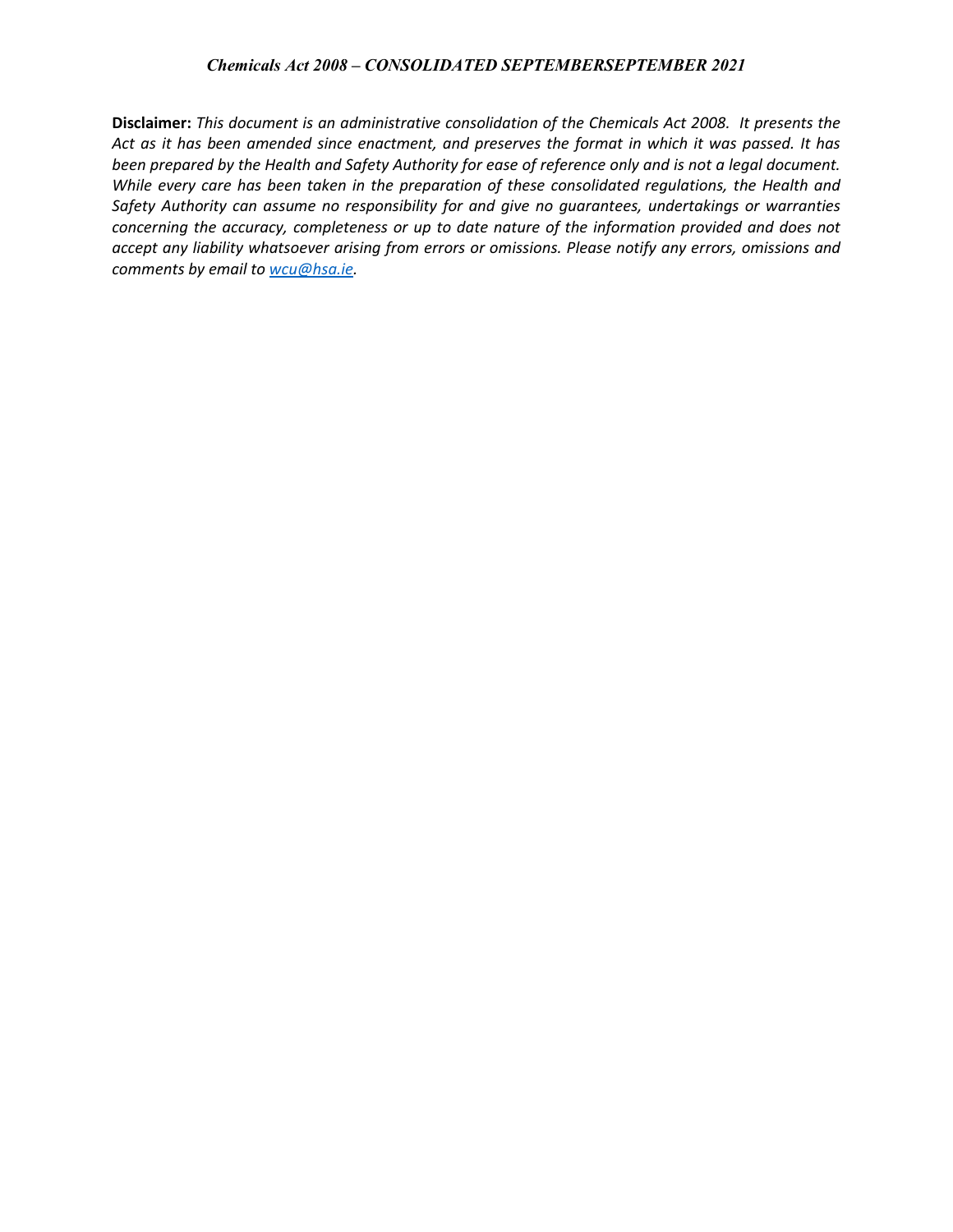# ARRANGEMENT OF REGULATIONS

# PART 1 PRELIMINARY AND GENERAL

### Section

- 1. Short title and commencement.
- 2. Interpretation
- 3. Service of notices.
- 4. Expenses.

# PART 2 REGULATIONS AND CODES OF PRACTICE

- 5. Regulations.
- 6. Reviews of, and proposals regarding, relevant chemicals statutory provisions.
- 7. Codes of practice.

# PART 3 NATIONAL AUTHORITIES

- 8. National authorities
- 9. Cooperation arrangements
- 10. Fees for services.

#### PART 4

# ENFORCEMENT

- 11. Appointment of inspectors.
- 12. Powers of inspectors.
- 13. Immunity and indemnification
- 14. Directions for Improvement plan
- 15. Contravention notice
- 16. Prohibition notice
- 17. Contravention of Prohibition Notice application to High Court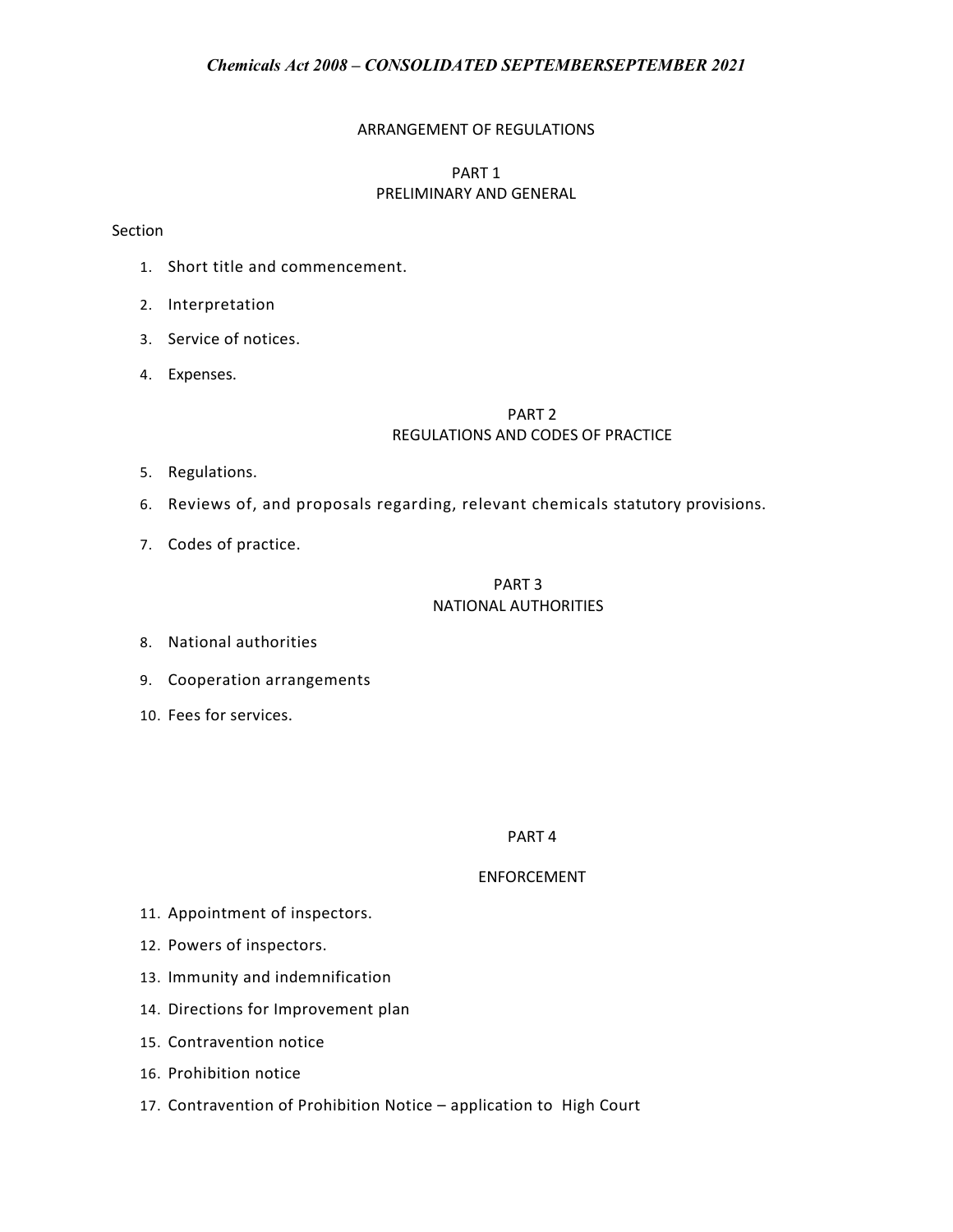- 18. Investigations and special reports
- 19. Application to High Court regarding activity involving serious risk
- 20. Prohibition and restriction on moving chemicals.
- 21. Evidence in proceedings.
- 22. Powers of officer of customs and excise to detain chemicals.

#### PART 5

#### INFORMATION

- 23. Dissemination of information in the public interest.
- 24. Publication of names of certain persons.
- 25. Protection for persons reporting breaches of Act.
- 26. Protection of employees from penalisation for reporting breaches of Act.
- 27. Power to require information.
- 28. Prohibition on unauthorised disclosure of information.

#### PART SIX

#### OFFENCES AND PENALTIES

- 29. Offences
- 30. Penalties
- 31. Fixed payment notice.
- 32. Offences by bodies corporate.
- 33. Prosecution of offences.

#### PART 7

#### MISCELLANEOUS

- 34. Appeal to Circuit Court from certain orders of District Court.
- 35. Notice or direction to be in writing.
- 36. Laying of regulations and orders before Houses of Oireachtas.
- 37. Amendment of Safety, Health and Welfare at Work Act 2005.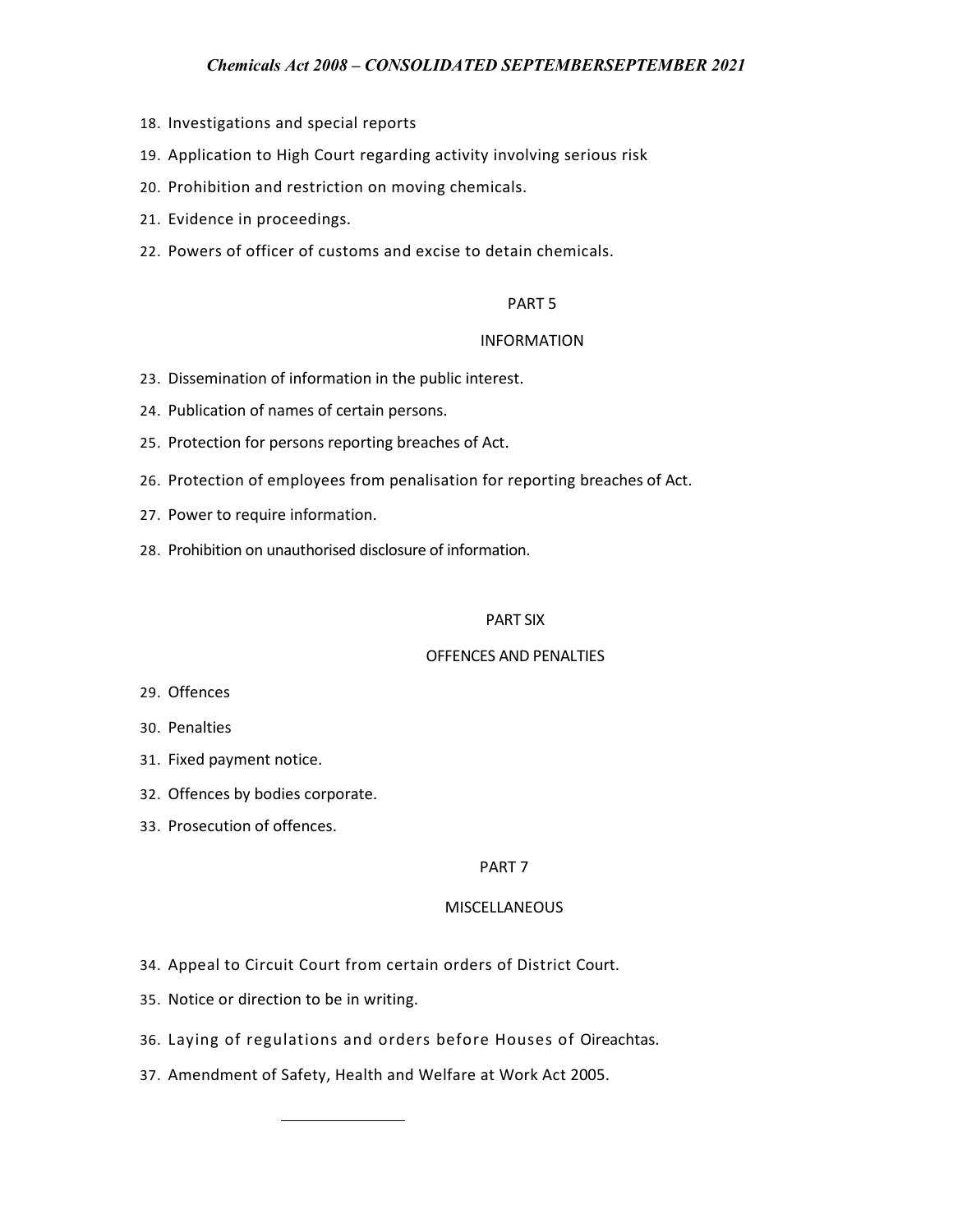# Acts Referred to

| <b>Companies Acts</b>                                  |                      |
|--------------------------------------------------------|----------------------|
| Coroners Acts 1962 and 2005                            |                      |
| Courts of Justice Act 1924                             | 1924, No. 10         |
| Customs Act 1956                                       | 1956, No. 7          |
| Customs and Excise (Miscellaneous Provisions) Act 1988 | 1988, No. 10         |
| <b>Customs Consolidation Act 1876</b>                  | 39 & 40 Vict., c. 36 |
| Data Protection Acts 1988 and 2003                     |                      |
| Electronic Commerce Act 2000                           | 2000, No. 27         |
| <b>Environmental Protection Agency Act 1992</b>        | 1992, No. 7          |
| European Communities Act 1972                          | 1972, No. 27         |
| European Communities Act 2007                          | 2007, No. 18         |
| Industrial Development Act 1993                        | 1993, No. 19         |
| Industrial Development (Enterprise Ireland) Act 1998   | 1998, No. 34         |
| Petty Sessions (Ireland) Act 1851                      | 14 & 15 Vict., c.93  |
| Protection of the Environment Act 2003                 | 2003, No. 27         |
| Safety, Health and Welfare at Work Act 2005            | 2005, No. 10         |
| Terms of Employment (Information) Act 1994             | 1994, No. 5          |
| Unfair Dismissals Act 1977                             | 1977, No. 10         |
| Unfair Dismissals Acts 1977 to 2007                    |                      |
|                                                        |                      |

Waste Management Acts 1996 to 2003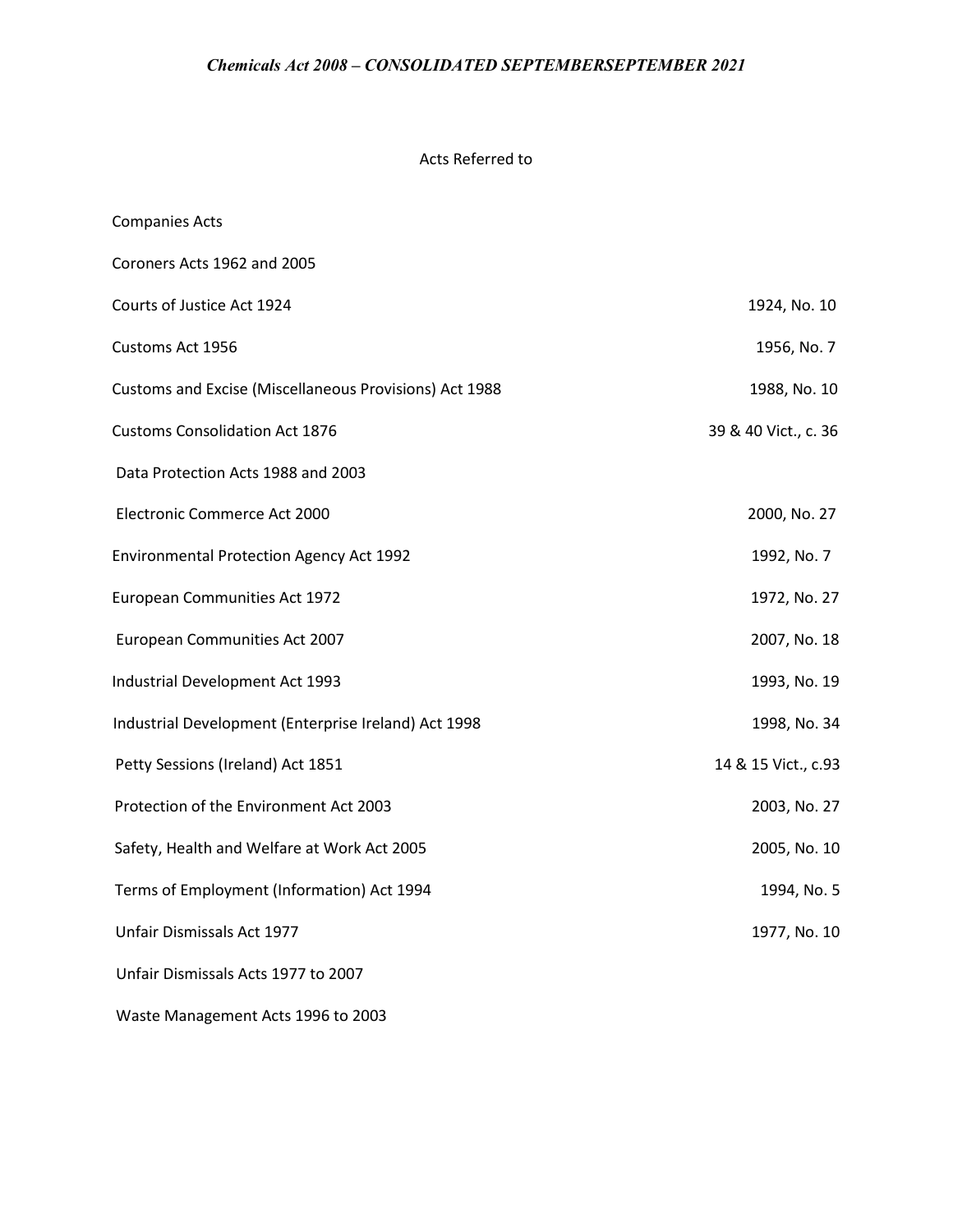

No. 13 *of* 2008

# **CHEMICALS ACT 2008**

No. 32 of 2010

**\_\_\_\_\_\_\_\_\_\_\_\_\_\_\_\_\_\_**

**CHEMICALS (AMENDMENT) ACT 2010**

# **S.I No 209 of 2015**

# **CHEMICALS ACT (CONTROL OF MAJOR ACCIDENT HAZARDS INVOLVING DANGEROUS SUBSTANCES**

**) REGULATIONS 2015**

S.I. No. 213 of 2019

**\_\_\_\_\_\_\_\_\_\_\_\_\_\_\_\_\_\_**

**CHEMICALS ACT 2008 (ROTTERDAM REGULATION) REGULATIONS 2019**

AN ACT TO REGULATE AND CONTROL THE , USE, PLACING ON THE MARKET, EXPORT,IMPORT, TRANSPORT, TESTING, STORAGE, CLASSIFICATION, LABELLING AND PACKAGING OF ACHEMIACALS; TO MAKE PROVISION IN RELATION TO MAJOR ACCIDENT HAZARDS, AND THE PREVENTION OF ACCIDENTS, INVOLVING CHEMICALS; FOR THOSE PURPOSES TO GIVE FURTHER EFFECT TO REGULATION (EC) NO. 304/2003 OF THE EUROPEAN PARLIAMENT AND OF THE COUNCIL OF 28 JANUARY 2003 CONCERNING THE EXPORT AND IMPORT OF DANGEROUS CHEMICALS<sup>1</sup>, REGULATION (EC) NO. 648/2004 OF THE EUROPEAN PARLIAMENT AND OF THE COUNCIL OF 31 MARCH 2004 ON DETERGENTS<sup>2</sup>,AND REGULATION (EC) NO. 1907/2006 OF THE EUROPEAN PARLIAMENT AND OF THE COUNCIL OF 18 DECEMBER 2006 CONCERNING THE REGISTRATION,EVALUATION, AUTHORISATION AND RESTRICTION OF CHEMICALS (REACH) AND

 $\overline{\phantom{a}}$ 

 $<sup>1</sup>$  OJ No. L 63, 6.3.2003, p. 1.</sup>

<sup>2</sup> OJ No. L 104, 8.4.2004, p. 1.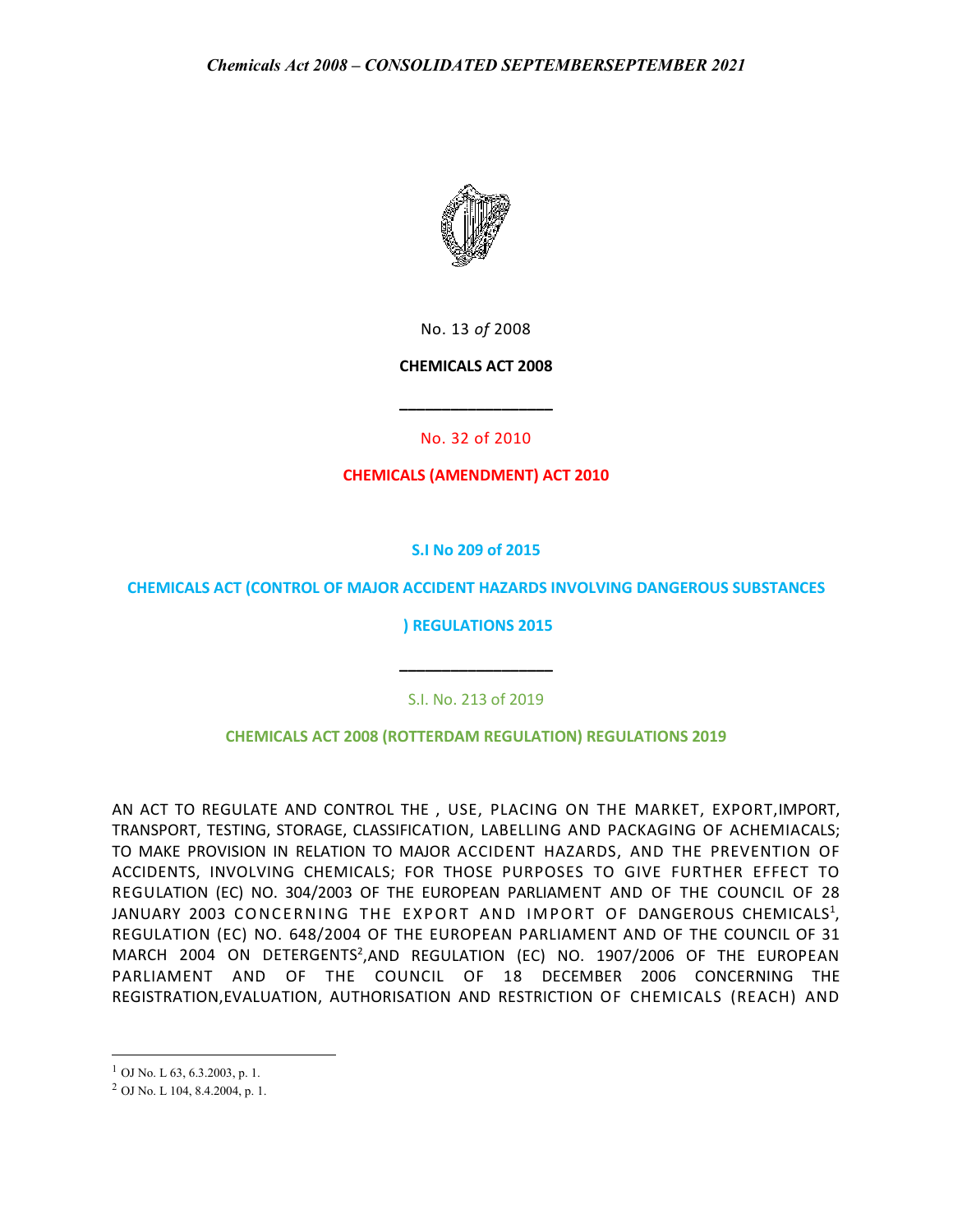ESTABLISHING A EUROPEAN CHEMICALS AGENCY<sup>3</sup>; TO CONFER POWER ON THE MINISTER FOR ENTERPRISE, TRADE AND EMPLOYMENT TO MAKE REGULATIONS FOR THE PURPOSE OF GIVING EFFECT TO CERTAIN PROVISIONS OF THE TREATIES GOVERNING THE EUROPEAN COMMUNITIES AND CERTAIN ACTS OF THE INSTITUTIONS OF THOSE COMMUNITIES; AND TO PROVIDE FOR MATTERS CONNECTED THEREWITH.

[9*th July* 2008]

AN ACT TO AMEND THE CHEMICALS ACT 2008 AND THE SAFETY, HEALTH AND WELFARE AT WORK ACT 2005; AND TO PROVIDE FOR RELATED MATTERS.

*[24th November 2010]*

AN ACT TO AMEND THE CHEMICALS ACT RELATING TO THE CONTROL OF MAJOR ACCIDENT HAZARDS INVOLVING DANGEROUS SUBSTANCES AND TO PROVIDE FOR RELATED MATTERS

*[29t hMay 2015]*

**AN ACT TO AMEND THE CHEMICALS ACT RELATING TO THE ROTTERDAM REGULATION AND TO PROVIDE FOR RELATED MATTERS**

*[17t h May 2019]*

BE IT ENACTED BY THE OIREACHTAS AS FOLLOWS:

PART 1

l

<sup>3</sup> OJ No. L 136, 29.5.2007, p. 3.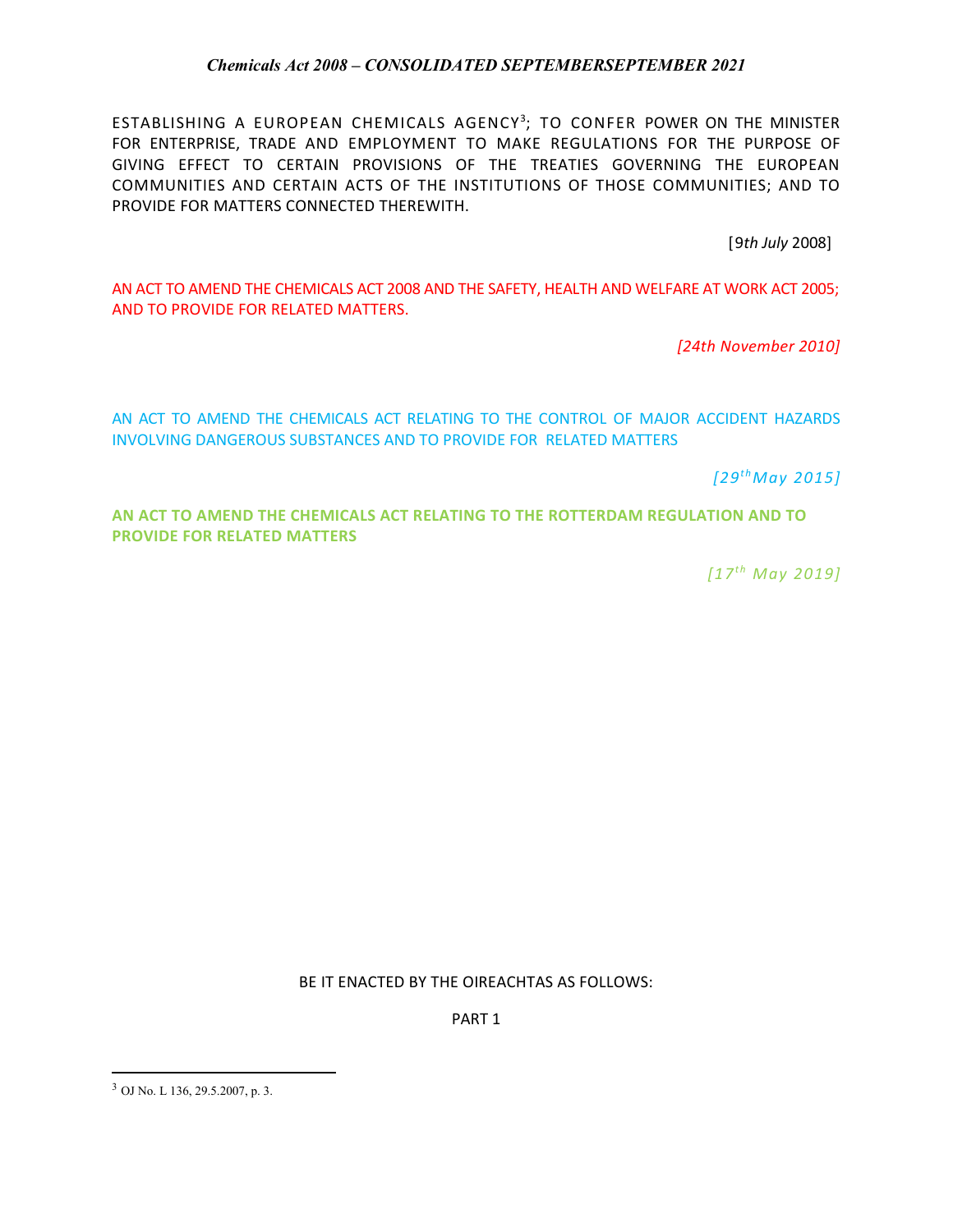### PRELIMINARY AND GENERAL

| Short title and<br>commencement | $1 - (1)$ This Act may be cited as the Chemicals Act 2008 and 2010.<br>(2) This Act shall come into operation on such day or days as the Minister may appoint by order<br>or orders either generally or with reference to any particular purpose or provision and<br>different days may be so appointed for different purposes or different provisions |
|---------------------------------|--------------------------------------------------------------------------------------------------------------------------------------------------------------------------------------------------------------------------------------------------------------------------------------------------------------------------------------------------------|
| Interpretation.                 | $2- (1)$ In this Act-                                                                                                                                                                                                                                                                                                                                  |
|                                 | "Act of 1972" means the European Communities Act 1972;                                                                                                                                                                                                                                                                                                 |
|                                 | "Authority" means Health and Safety Authority                                                                                                                                                                                                                                                                                                          |
|                                 | " Principle Act" means the Chemicals Act 2008                                                                                                                                                                                                                                                                                                          |
| "chemical" includes-            |                                                                                                                                                                                                                                                                                                                                                        |
|                                 | (a) a chemical, substance, mixture or article within the meaning of the Rotterdam<br>Regulation, and                                                                                                                                                                                                                                                   |
|                                 | (b) a detergent within the meaning of the Detergents Regulation, and                                                                                                                                                                                                                                                                                   |
|                                 | (c) a substance, preparation or article within the meaning of the REACH Regulation;                                                                                                                                                                                                                                                                    |
|                                 | (d) a substance, mixture or article within the meaning of the CLP Regulation, and                                                                                                                                                                                                                                                                      |
|                                 | (e) a dangerous substance within the meaning of-                                                                                                                                                                                                                                                                                                       |
|                                 | (i)<br>"Directive 2012/18/EU of the European Parliament and of the Council of 4<br>July 2012 on the control of major-accident hazards involving dangerous<br>substances, amending and subsequently repealing Council Directive 96/82/EC<br>(hereinafter referred to as the "Seveso III Directive"                                                      |

A reference in the Principal Act to—

- (a) the Rotterdam Regulation,
- (b) the Detergents Regulation,
- (c) the REACH Regulation, or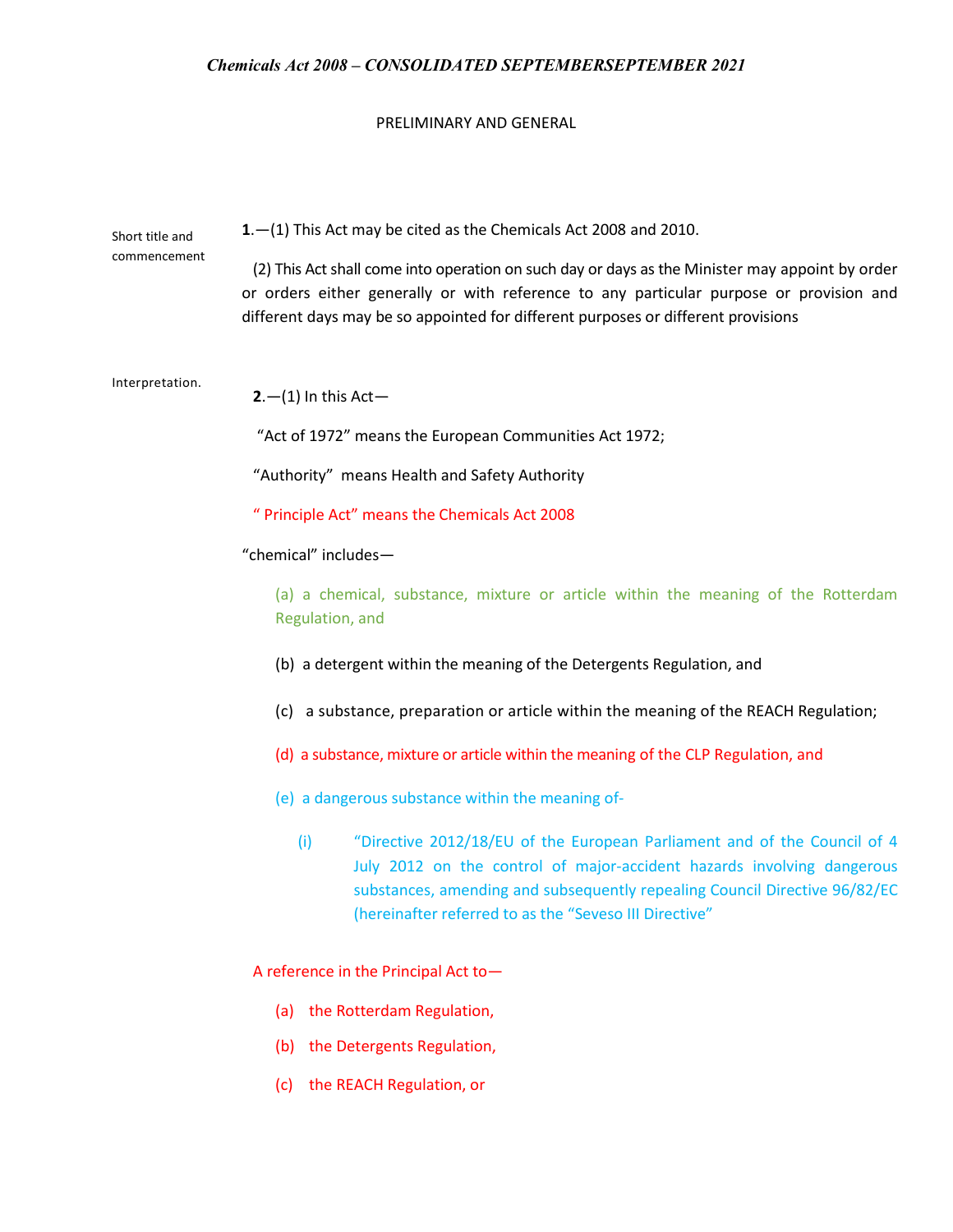(d) the CLP Regulation,

shall be construed as a reference to that Regulation as amended by a European act (other than a directive adopted by an institution of the European Union), whether the amendment is made before, on or after the passing of this Act.

In this section—

"Act of 1972" means the European Communities Act 1972;

*a)* a provision of the treaties governing the European Union, or

(*b*) an act adopted by an institution of the European Union, an institution of the European Communities or any other body competent under those treaties;

"European Communities" has the same meaning as it has in the Act of 1972; "European Union" has the same meaning as it has in the Act of 1972;

"treaties governing the European Union" has the same meaning as it has in the Act of 1972.

CLP Regulation' means Regulation (EC) No. 1272/2008 of the European Parliament and of the Council of 16 December 2008 on classification, labelling and packaging of substances and mixtures<sup>4</sup>;

"code of practice" means a code of practice prepared and published, or approved of, by the Authority in accordance with *section 7,* and includes part of a code of practice;

*"*contravention notice" has the meaning assigned to it by *section 15;*

"Detergents Regulation" means Regulation (EC) No. 648/2004 of the European Parliament and of the Council of 31 March 2004 on detergents

"European Communities" has the same meaning as it has in the Act of 1972;

Regulations" means—

- (a) the Rotterdam Regulation,
- (b) the Detergents Regulation,
- (c) the REACH Regulation, and
- (d) the CLP Regulation;

l

<sup>4</sup> OJ L353, 31.12.2008, p. 1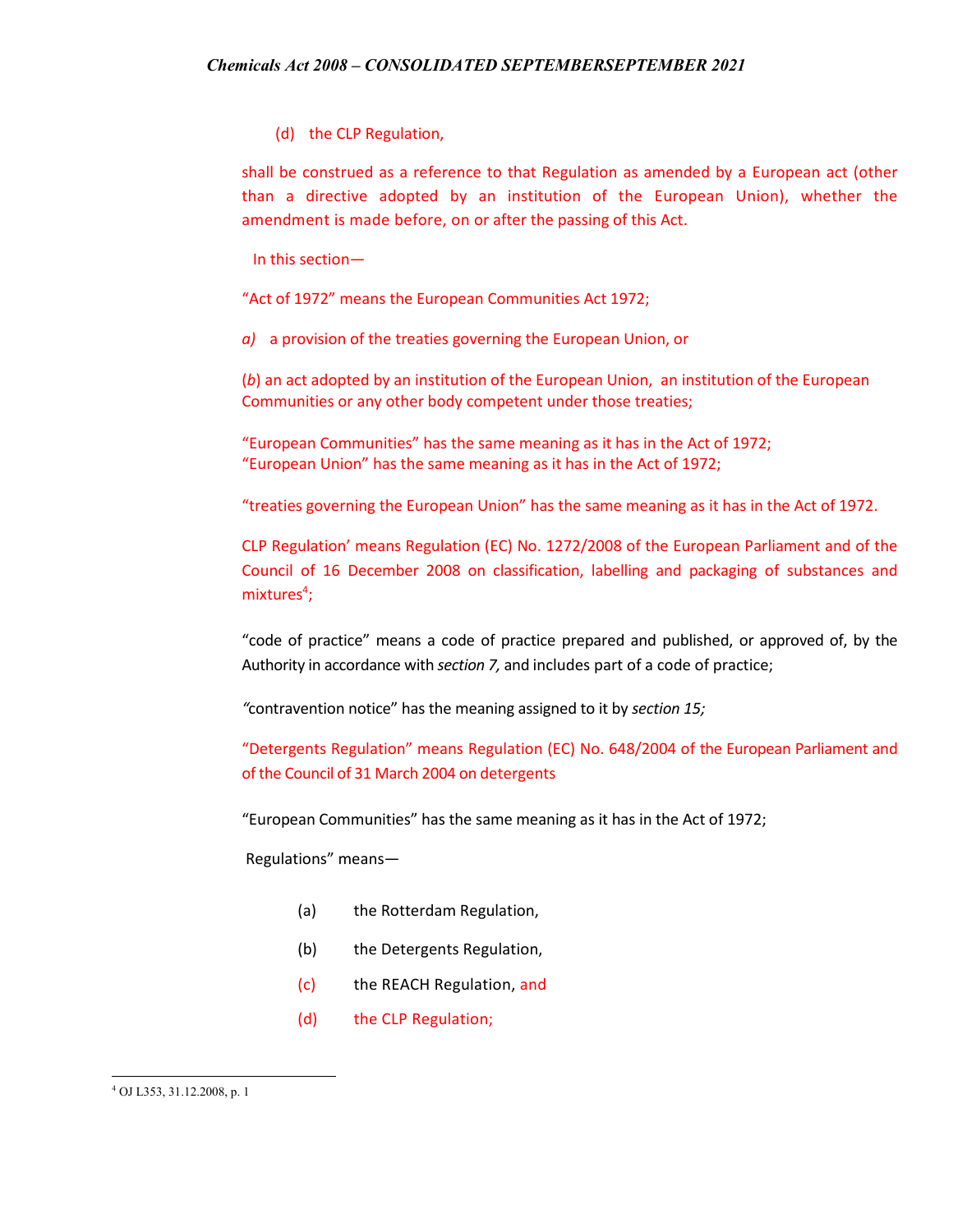"external authority" has the meaning assigned to it by *section 9;*

"improvement plan" means a plan required to be submitted under *section 14;*

"information notice" has the meaning assigned to it by *section 27;*

"inspector" means a person appointed under *section 11* by a national authority;

"Member State" means a state that is a member of the European Communities and includes states that are parties to the agreement on the European Economic Area signed at Oporto on 2 May 1992, as adjusted by the protocol done at Brussels on 17 March 1993;

"Minister" means the Minister for Enterprise, Trade and Employment;

"mutual cooperation arrangements" means arrangements under *section 9;*

"national authority" means—

- *(a)* a designated national authority in the State under *section 8(1),*
- (b) a competent authority in the State under *section 8(2), 8(3)* or 8(3A)

(*c*) a person prescribed in accordance with *section 5(3); or*

# (d) the Authority as the Central Competent Authority within the meaning of section 8(3B);"

"place" means any structure, premises, land or other location or part of such place, and includes any container, railway wagon, vessel, aircraft, motor or other vehicle;

"prescribed" means prescribed by regulations made by the Minister under this Act;

"prohibition notice" has the meaning assigned by *section 16;*

"REACH Regulation" means Regulation (EC) No. 1907/2006 of the European Parliament and of the Council of 18 December 2006 concerning the Registration, Evaluation, Authorisation and Restriction of Chemicals (REACH) and establishing a European Chemicals Agency

"record" includes any memorandum, book, report, statement, register, plan, chart, map, drawing, specification, diagram, pictorial or graphic work or other document, any photograph, film or recording (whether of sound or images or both), any form in which data (within the meaning of the Data Protection Acts 1988 and 2003) are held, any form (including machinereadable form) or thing in which information is held or stored manually, mechanically or electronically, and anything that is a part or copy, in any form, of any of, or any combination of, the foregoing;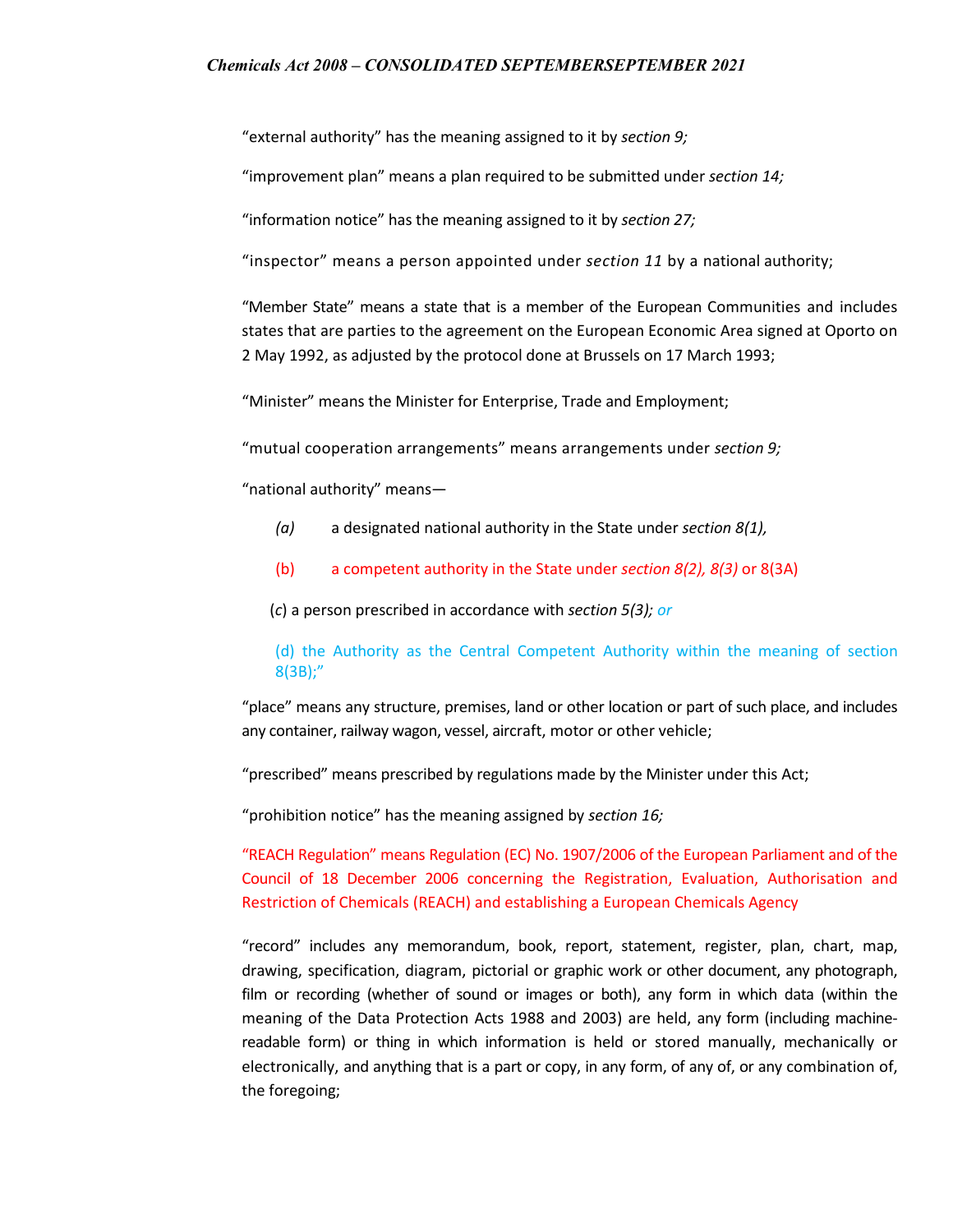"relevant chemicals statutory provisions" means—

- a) the European Regulations,
- b) this Act, or
- c) regulations made under this Act;

"relevant Minister" means, in relation to a national authority that is not a Minister of the Government, the Minister of the Government (other than the Minister) in whom functions are vested in relation to that national authority;

EU) No. 649/2012 of the European Parliament and of the Council of 4 July 2012 concerning the export and import of hazardous chemicals<sup>5</sup>.

"special report" means a report made under *section 18.*

(2) Subject to *subsection (1),* a word or expression that is used in this Act and is also used in a European Regulation has the same meaning in this Act that it has in that European Regulation.

Service of notices **3**.-(1) A notice or other document required or authorised to be served on, sent or given to a person under the relevant chemicals statutory provisions shall, subject to *subsection (2),* be addressed to the person concerned by name, and may be served on, sent or given to the person in one of the following ways:

- a) by delivering it to the person;
- b) by leaving it at the address at which the person ordinarily resides or, in a case where an address for service has been furnished, at that address;
- c) by sending it by post in a prepaid registered letter to the address at which the person ordinarily resides or, in a case in which an address for service has been furnished, to that address;
- d) where the address at which the person ordinarily resides cannot be ascertained by reasonable inquiry and the notice or other document relates to any place of business, by delivering it to a person over the age of 16 years resident or employed at the place of business or by affixing it in a conspicuous position at or near the place of business;
- e) if the person concerned has agreed to service of notices by means of an electronic communication (within the meaning assigned by section 2 of the Electronic Commerce Act 2000), service by such means, provided that there is a facility for confirming

l

<sup>5</sup> OJ No. L201, 27.7.2012, p.60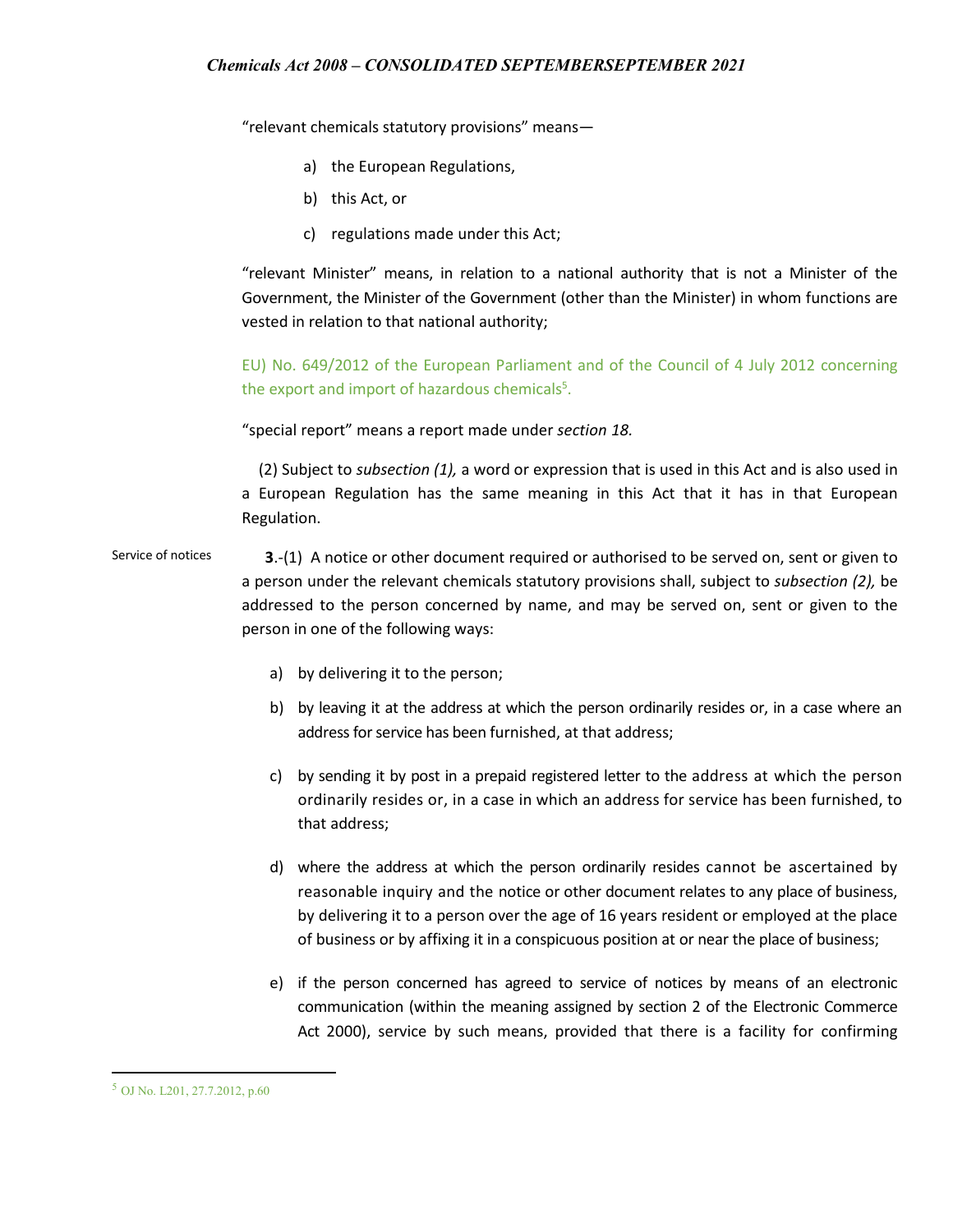receipt of electronic communication and that such receipt has been confirmed;

- f) where there is a facility for receiving a facsimile of the notice by electronic means at the address at which the person ordinarily resides or carries on business, by transmitting a facsimile of the notice by such means to that address, or
- g) by any other means that may be prescribed.

 (2) Where a notice or other document required or authorised under the relevant chemicals statutory provisions is to be served on, sent or given to a person who is the owner or occupier of a place of business and the name of the person cannot be ascertained by reasonable inquiry, it may be addressed to the person by using the words, "the owner" or, as the case may require, "the occupier".

 (3) For the purposes of this section, a company within the meaning of the Companies Acts shall be deemed to be ordinarily resident at its registered office, and every other body corporate and every unincorporated body shall be deemed to be ordinarily resident at its principal office or place of business.

Expenses **4**.—The expenses incurred by the Minister or any other Minister of the Government in the administration of this Act shall, to such extent as may be sanctioned by the Minister for Finance, be paid out of moneys provided by the Oireachtas.

#### PART 2

#### REGULATIONS AND CODES OF PRACTICE

| Regulations | $5-(1)$ The Minister may by regulations provide for any matter referred to in this Act as<br>prescribed or to be prescribed.                                                                                                  |
|-------------|-------------------------------------------------------------------------------------------------------------------------------------------------------------------------------------------------------------------------------|
|             | (2) The Minister may make regulations for the purpose of giving effect to a provision of the<br>treaties governing the European Communities, or an act adopted by an institution of the<br>European Communities, relating to- |
|             | (a) the manufacture, classification, labelling, packaging, export, import, placing on the<br>market, testing, storage, transport, use or disposal of chemicals, or                                                            |
|             | the control of major accident hazards relating to chemicals and the prevention of<br>(b)<br>accidents involving chemicals or the minimisation of the effects of such hazards or<br>accidents on persons and the environment.  |
|             | (3) Without prejudice to the generality of <i>subsection (2)</i> , regulations under that<br>subsection may-                                                                                                                  |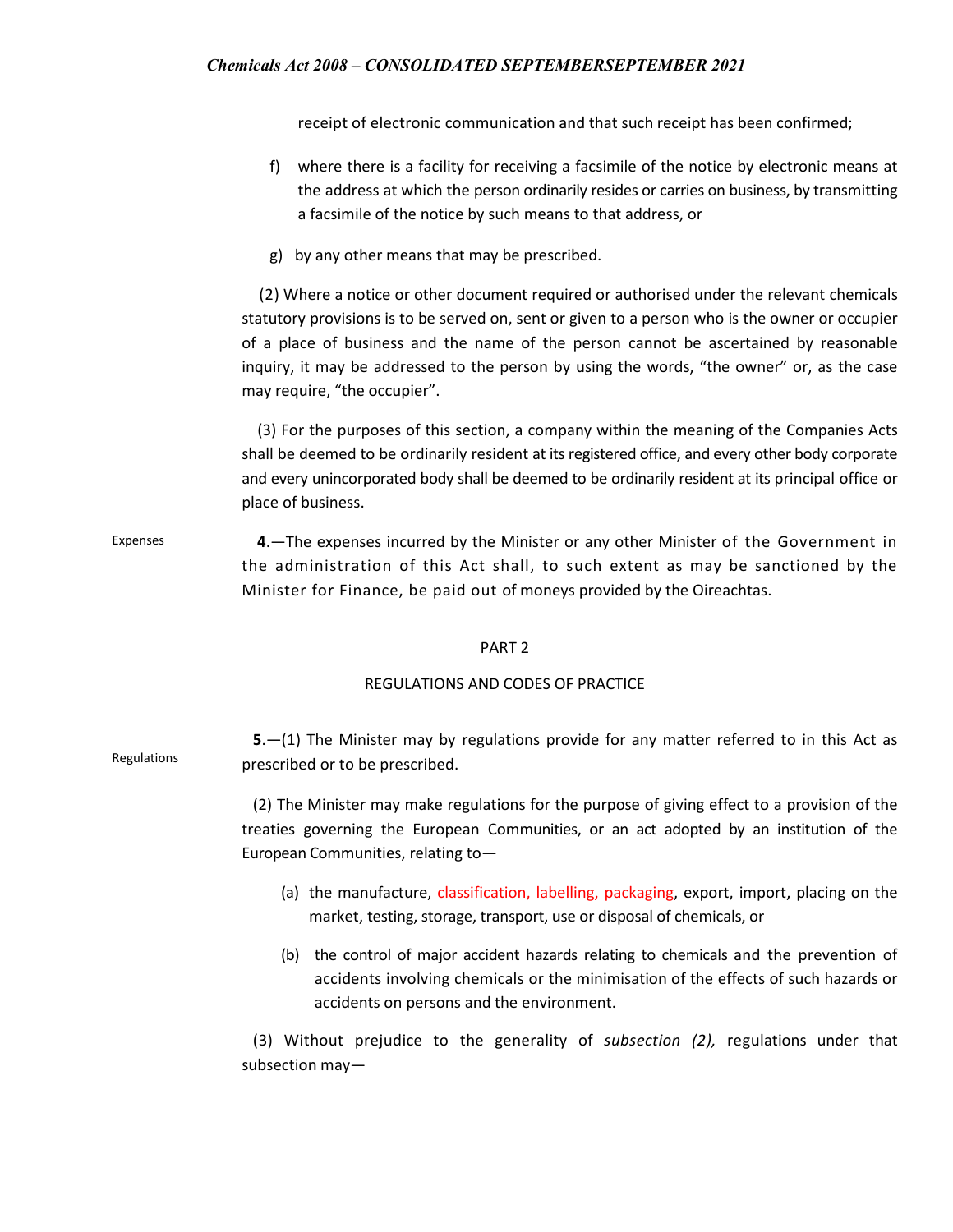- (a) contain such incidental, supplementary and consequential provisions as appear to the Minister to be necessary for the purposes of the regulations (including provisions repealing, amending or applying, with or without modification, other law, exclusive of this section, the Act of 1972 and the European Communities Act 2007),
- (b) make provision in relation to—
	- (i) the establishment and maintenance of such registers, and keeping of such records, as may be specified in the regulations,
- (*c*) apply either generally or to such class or classes of chemicals, persons, places or activities as may be specified in the regulations, and
- (*d*) prescribe persons to perform the functions of a national authority or competent authority for the purposes of the regulations and the provision of the treaties governing the European Communities or act adopted by an institution of the European Communities to which the regulations give effect.

(4) Where the Minister proposes to make regulations under this Act, upon a proposal from the Authority, he or she shall consult with the Authority before making the regulations.

(5) The Minister shall, before making regulations under *subsection (2) (a),* obtain the consent of—

- (a) the Minister for Agriculture, Fisheries and Food,
- (b) the Minister for the Environment, Heritage and Local Government, and

(*c*) the Minister for Finance, to the making of the regulations.

(6) The Minister shall, before making regulations under *subsection (2) (b),* obtain the consent of—

- (a) the Minister for the Environment, Heritage and Local Government,
- (b) the Minister for Health and Children,
- (c) the Minister for Justice, Equality and Law Reform, and
- (d) the Minister for Transport,

to the making of the regulations.

 **6**.—(1) The Authority shall—

a) undertake such reviews of the operation of the relevant chemicals statutory

Reviews of, and proposals regarding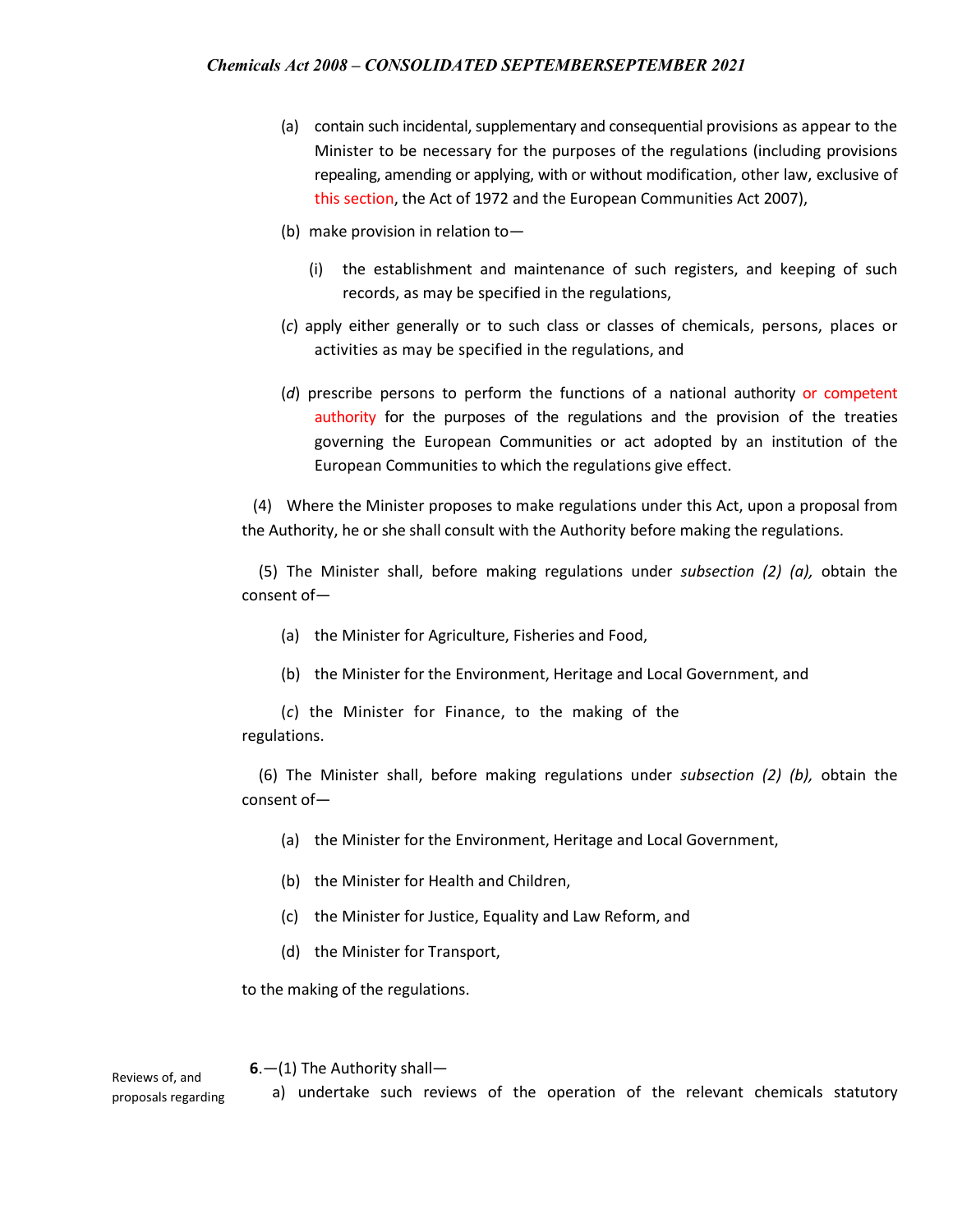chemicals statutory provisions

provisions as the Minister may direct, or as the Authority considers appropriate, and

b) submit to the Minister any proposals that it considers appropriate, or as the Minister may direct, relating to the relevant chemicals statutory provisions.

 (2) Before submitting proposals under subsection (1) to the Minister, the Authority shall consult any other person or body—

- a) that appears to the Authority to be appropriate having regard to the proposals to be submitted, or
- b) as directed by the Minister.

Codes of practice **<sup>7</sup>**.—(1) For the purpose of providing practical guidance as regards Codes of practice. compliance with the relevant chemicals statutory provisions the

Authority—

- (a) may, and if so requested by the Minister, shall prepare and publish codes of practice, and
- (b) may approve a code of practice made or published by any other body.

(2) Before publishing or approving a code of practice under this section, the Authority—

- (a) shall obtain the consent of the Minister,
- (b) may publish in such manner as the Authority considers appropriate a draft of the code of practice and shall give persons, including any national authority concerned and the relevant Minister, 28 days from the date of publication of the draft code within which to make written representations to the Authority in relation to the draft code, or such further period, not exceeding 28 days, as the Authority in its discretion thinks fit, and
- (*c*) following consultation and, where relevant, having considered the representations, if any, made, shall submit the draft code to the Minister for his or her consent to its publication or approval under this section, with or without modification.

(3) Where the Authority publishes or approves a code of practice, it shall publish a notice of such publication or approval in such manner as it considers appropriate and in *Iris Oifigiáil* and that notice shall—

- (a) identify the code of practice,
- (b) specify the matters relating to the protection of health and the environment or the relevant chemicals statutory provisions in respect of which the code of practice is published or approved of, and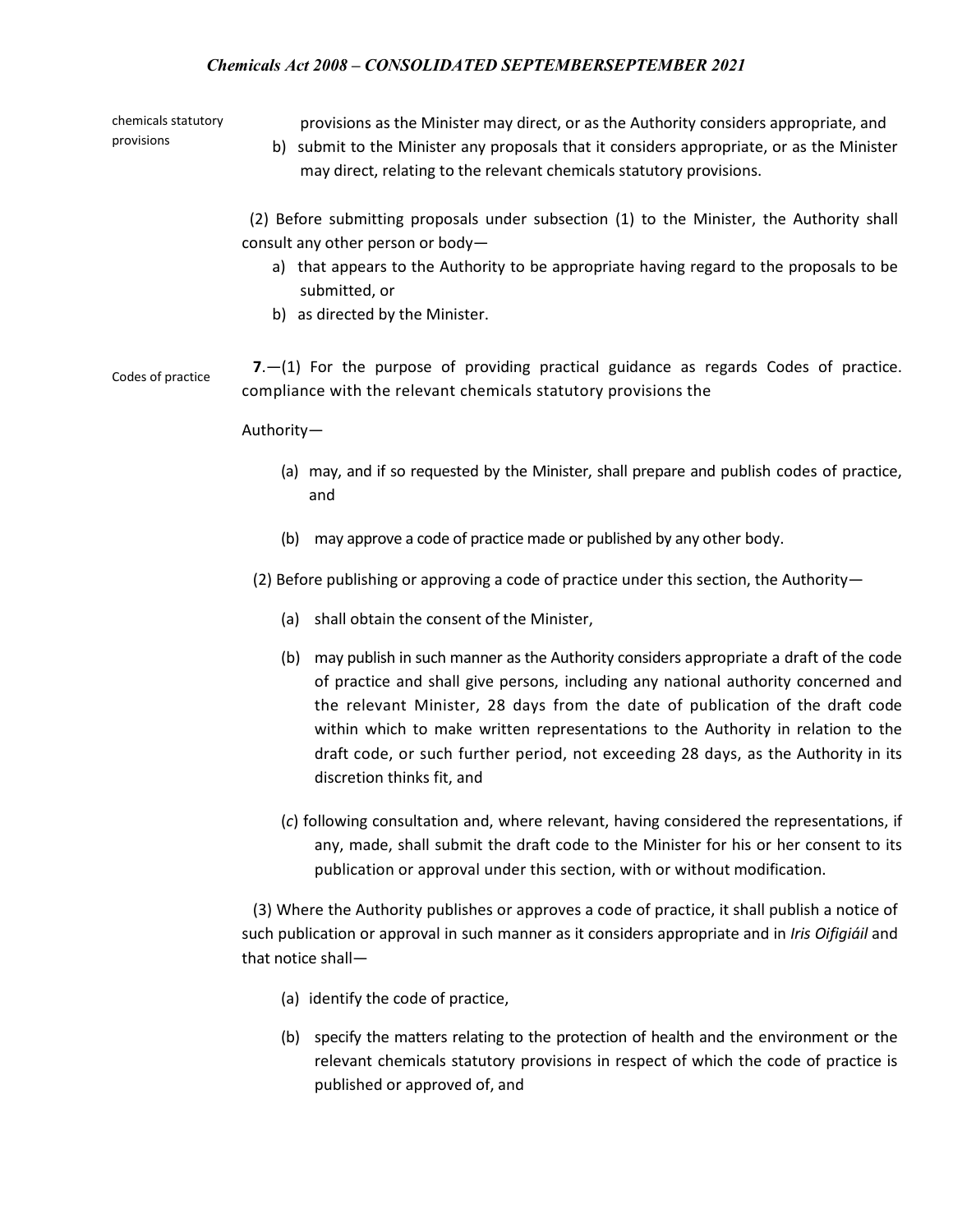(*c*) specify the date on which the code of practice shall come into operation.

(4) The Authority may, with the consent of the Minister and following consultation with—

- (a) any other person or body that the Authority considers appropriate, and
- (b) any national authority concerned and the relevant Minister,

amend or revoke any code of practice prepared and published by it under this section, or withdraw its approval of any code of practice approved by it under this section.

(5) The Authority shall, where the Minister directs—

- (a) amend or revoke any code of practice prepared and published by it under this section, or
- (b) withdraw its approval of any code of practice approved by it under this section.

(6) Where the Authority amends or revokes, or withdraws its approval of, a code of practice under this section, it shall publish notice of the amendment, revocation or withdrawal in such manner as it considers appropriate and in *Iris Oifigiáil.*

(7) The Authority shall publish on the internet and make available for public inspection without charge at its principal office during normal working hours—

- (a) a copy of each code of practice published or approved by it, and
- (b) where a code of practice has been amended, a copy of the code as so amended.

(8) In this section "approved" means approved in writing by the Authority or conforming with a specification in writing by the Authority.

# PART 3

#### NATIONAL AUTHORITIES

 **8**.—(1) The following are designated national authorities in the State for the purposes of the Rotterdam Regulation:

National Authorities

- (a) the Authority, other than
	- (i) for the purposes of Article 18, and
	- (ii) in respect of pesticides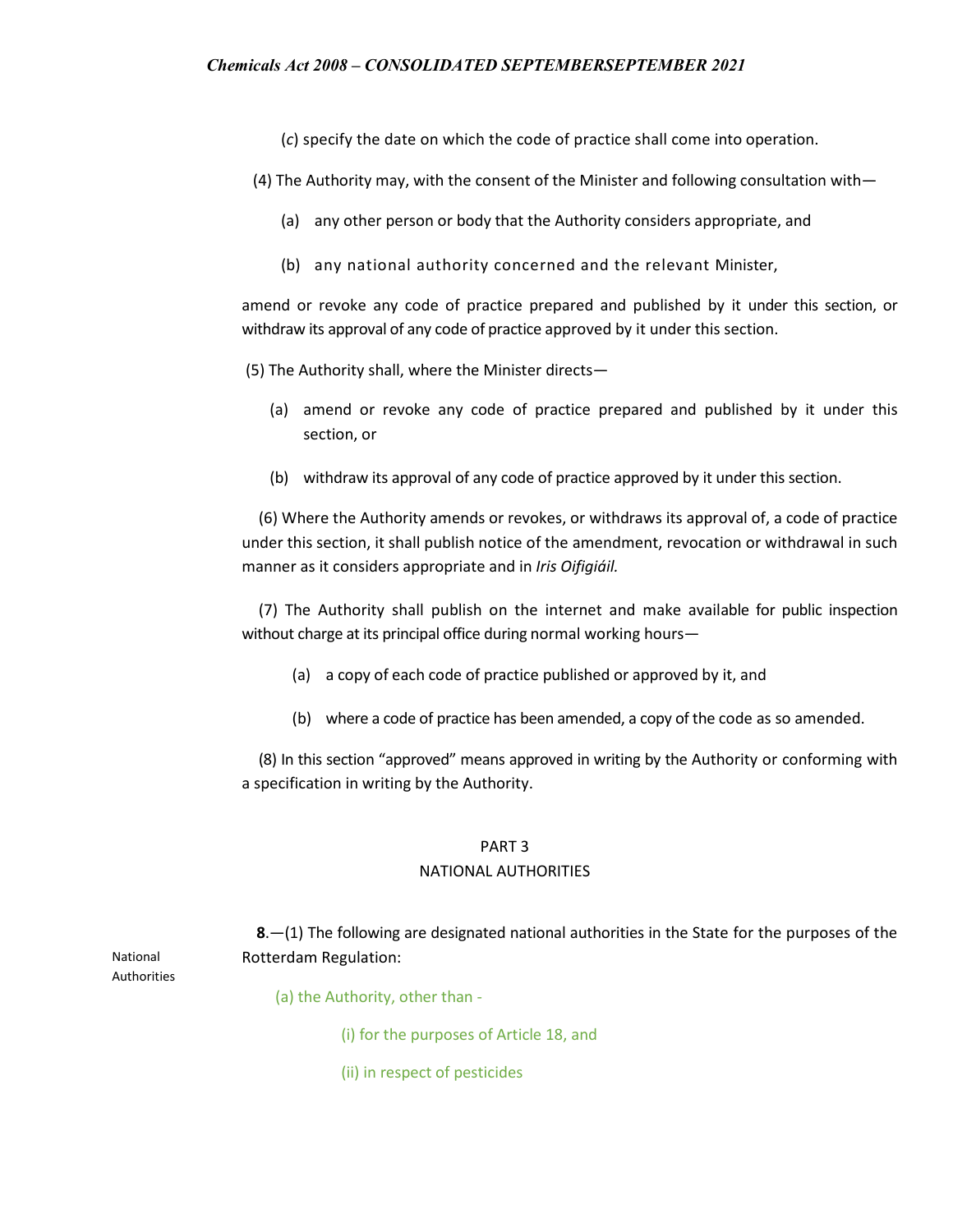(b) the Revenue Commissioners, for the purposes only of the said Article 18 of that Regulation;

(*c*) the Minister for Agriculture, Fisheries and Food in respect of pesticides (other than for the purposes of the said Article 18).

(2) The following are competent authorities in the State for the purposes of the Detergents Regulation:

- (a) the Authority;
- (b) the Environmental Protection Agency, in respect of matters relating to biodegradability of surfactants in detergents;
- (c) Beaumont Hospital Board, for the purposes only of Article 9(3) of that Regulation;
- (d) the Irish National Accreditation Board, for the purposes only of Article 8(2) and (3) of that Regulation.

(3) The following are competent authorities in the State for the purposes of the REACH Regulation:

- (a) the Authority;
- (b) subject to *paragraph (c),* the Minister for Agriculture, Fisheries and Food, in respect of pesticides;
- (c) the Environmental Protection Agency, in respect of the prevention of environmental pollution.

(3A) The following are competent authorities in the State for the purposes of the CLP Regulation:

- (a) the Authority;
- (b) the Minister for Agriculture, Fisheries and Food, in respect of pesticides;
- (c) Beaumont Hospital Board, for the purposes only of Article 45 of that Regulation.

(3B) The Authority is the Central Competent Authority in the State for the purpose of the Seveso III Directive, and Article 6 thereof.

(4) A national authority (other than the Authority) shall, in accordance with such guidelines (if any) as may be given to that national authority by the Authority—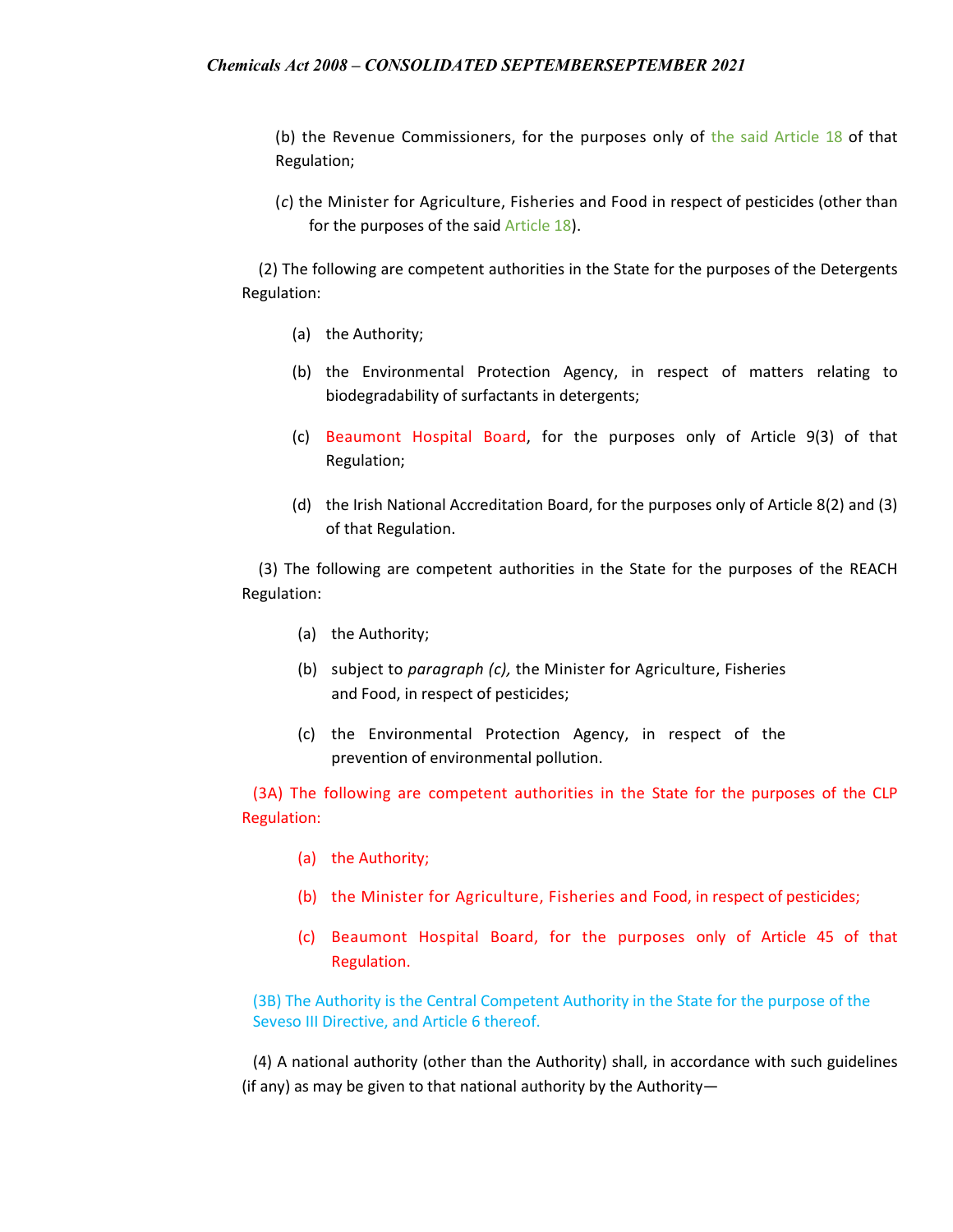- (a) make adequate arrangements for the performance of its functions under the relevant chemicals statutory provisions,
- (b) keep appropriate records, and
- (*c*) furnish to the Authority—
	- (i) a report within 2 months after the end of each year in accordance with *subsection (5),* and
	- (ii) such other reports and information relating to the performance of its functions as the Authority may, from time to time, require, or as may be prescribed.

(5) The report referred to in *subsection (4) (c) (i)* shall be in a form agreed with the Authority and include—

- (a) information on the performance of the national authority of its functions, and
- (b) such other information that the national authority considers appropriate, or as the Authority may require.

#### (6) In this section—

"environmental pollution" has the meaning assigned to it by section 4 (inserted by section 6 of the Protection of the Environment Act 2003) of the Environmental Protection Agency Act 1992, subject to the modification that references in subsection (2) thereof to "substances, heat or noise" be construed as references to "chemicals";

"Irish National Accreditation Board" means the committee commonly known by that name established pursuant to section 10 (amended by section 46 of the Industrial Development (Enterprise Ireland) Act 1998) of the Industrial Development Act 1993;

"pesticides" has the meaning assigned to it by  $Article$  3(5) of the Rotterdam Regulation.

Co-operation Arrangements

 **9**.—(1) National authorities shall cooperate with each other in the performance of their functions under the relevant chemicals statutory provisions.

 (2) A national authority may, for the purposes of subsection (1), enter into arrangements with other national authorities.

 (3) Without prejudice to the generality of subsection (2), an arrangement under that subsection may make provision in relation to—

- a) the carrying out of inspections, checks, examinations and investigations by the national authorities that are parties to the arrangement,
- b) the exchange of information by such national authorities in relation to the activities referred to in paragraph (a) and such other activities of those authorities as are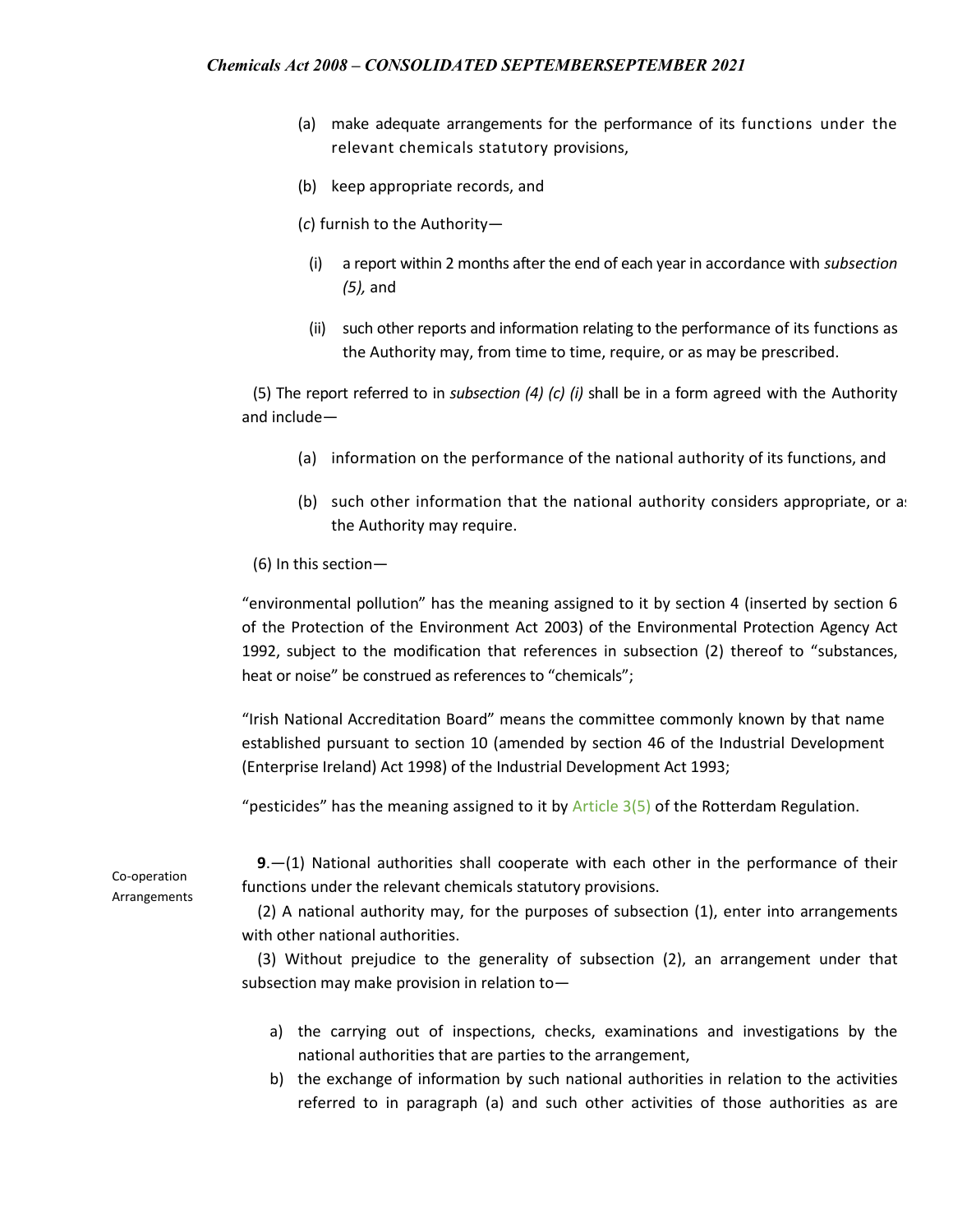specified in the arrangement,

- c) advising national authorities that are parties to the arrangement of suspected offences under any of the relevant chemicals statutory provisions, and
- d) the carrying out jointly by 2 or more national authorities of activities referred to in paragraph (a).

 (4) For the purposes of the European Regulations, a national authority (other than a Minister of the Government) may, with the consent of the Minister and any other relevant Minister, enter into an arrangement (in this section referred to as a "mutual cooperation arrangement") with an external authority.

 (5) For the purposes of the European Regulations, a national authority who is a Minister of the Government may enter into an arrangement (in this section also referred to as a "mutual cooperation arrangement") with an external authority.

(6) A mutual cooperation arrangement may—

- a) make provision in relation to any of the matters referred to in paragraphs (b) and (c) of subsection (3), and accordingly those paragraphs shall apply in relation to a mutual cooperation arrangement subject to the modification that references to "national authority" shall be construed as including references to "external authority", and
- b) provide that officers of an external authority may accompany an inspector when he or she performs functions in furtherance of a mutual cooperation arrangement to which that external authority is a party.

(7) A mutual cooperation arrangement shall not have effect unless it is approved by order made by the Minister.

(8) In this section "external authority" means a person standing appointed to be—

- a) a designated national authority in a Member State for the purposes of the Rotterdam Regulation, or
- b) a competent authority in a Member State for the purposes of the Detergents Regulation, the REACH Regulation or the CLP Regulation.
- Fees for Service **10**.—(1) Subject to the approval of the Minister and the Minister for Finance and in consultation with any other relevant Minister, a national authority may—
	- (*a*) determine the amount of such fees as it considers appropriate in consideration of—

(i) the performance by that national authority of its functions, and

- (ii) the provision by it of services (other than a service consisting of the provision of advice to the Minister, to another Minister of the Government or to another national authority),
- (b) exempt from the payment of fees in different circumstances or classes of circumstances or for different cases or classes of cases, or for the waiver, remission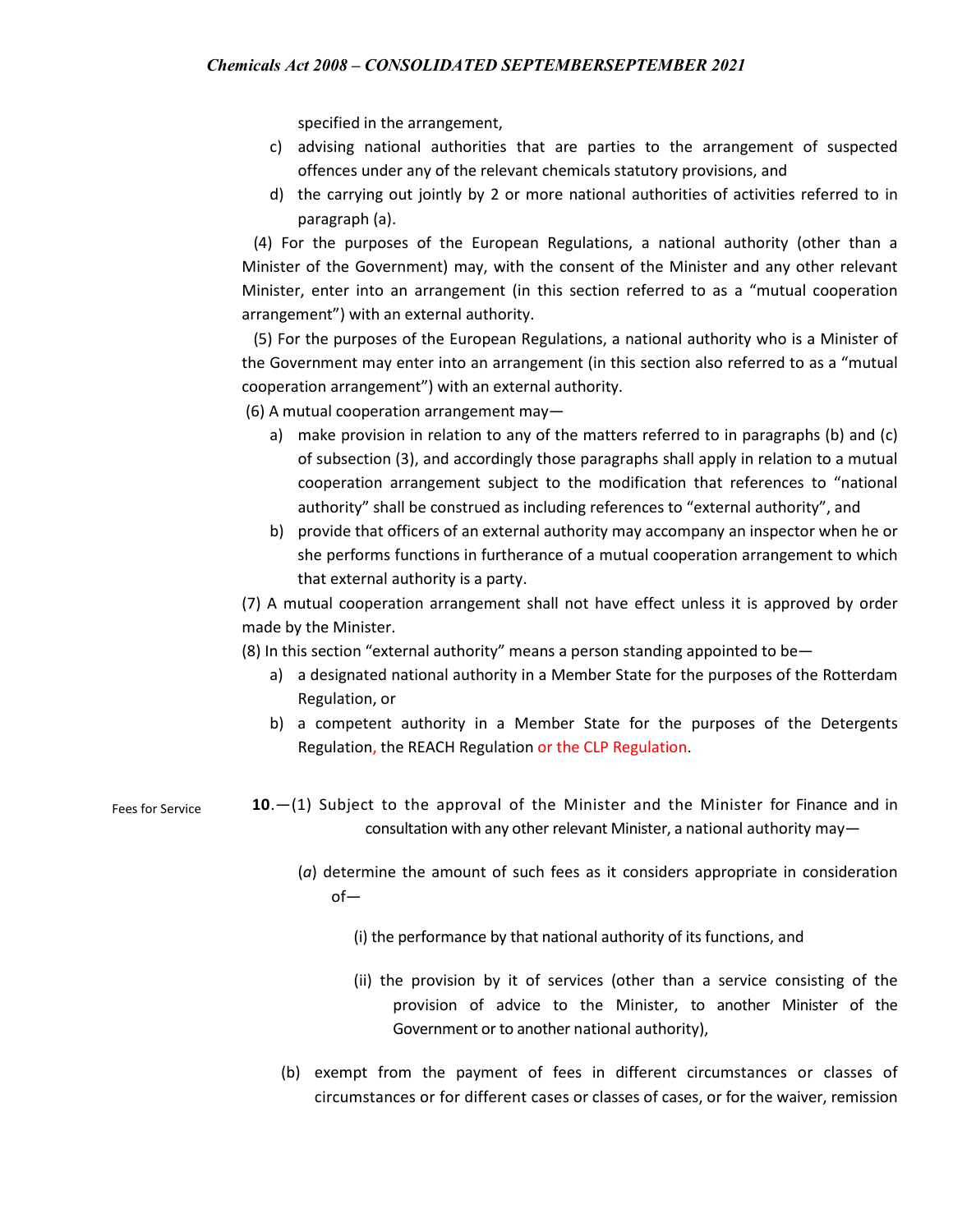or refund (in whole or in part) of fees,

- (c) sell anything produced, published or developed by it, or in cooperation with, another national authority, and
- (*d*) enter into contracts upon such terms and conditions as it considers appropriate (including terms and conditions relating to payments to another national authority) for the further development and commercial exploitation of anything produced, published or developed by it,

and shall record receipts from such fees, sales or payments as income.

(2) A national authority shall make available on request and free of charge, details of fees determined under this section.

(3) Fees, prices and payments referred to in this section in respect of functions performed, services provided, activities carried on or things sold, shall not, save with the prior approval of the Minister, in consultation with any other relevant Minister, be less than the cost of the performance of the function, the provision of the service, the carrying on of the activity or the production, publication or development of the thing, as the case may be.

 (4) A national authority may recover any amount due and owing to it under this section from the person by whom it is payable as a simple contract debt in any court of competent jurisdiction.

#### PART 4

#### ENFORCEMENT

Appointment of Inspectors  **11**.—(1) A national authority may appoint such and so many persons as it considers appropriate to be inspectors for the purposes of the enforcement of all or any of the relevant chemicals statutory provisions within its relevant area of responsibility in accordance with *section 8*.

> (2) An inspector appointed under this section shall be furnished with a certificate of his or her appointment as an inspector by that national authority.

> (3) When exercising a power conferred on him or her by this section, an inspector shall, if requested by a person affected, produce the certificate of his or her appointment or a copy of it to that person and a form of personal identification.

> (4) An appointment under this section shall cease when the national authority that made the appointment revokes the appointment.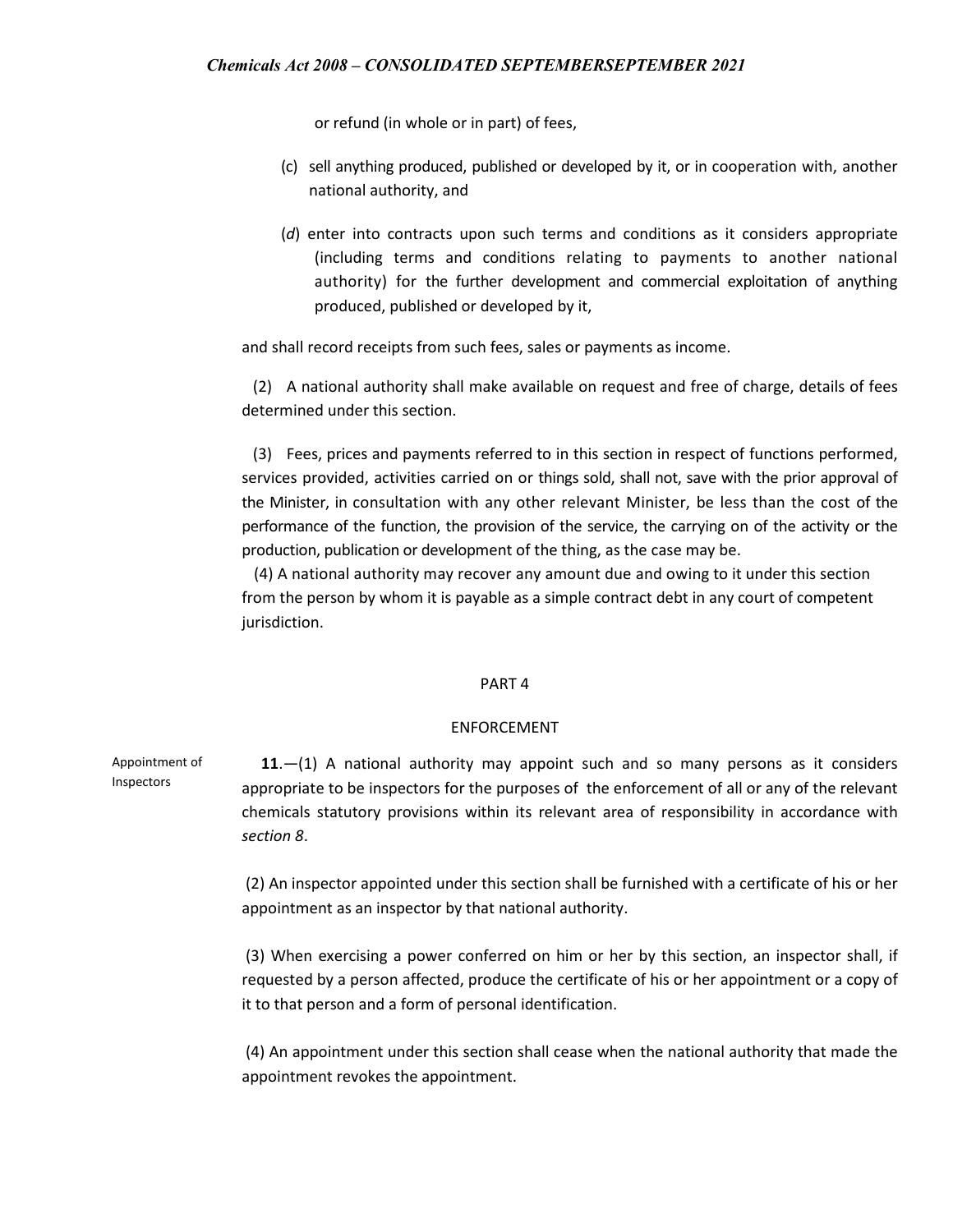Powers of Inspectors

 **12**.—(1) An inspector shall, for the purposes of the relevant chemicals statutory provisions, have power to do any one or more of the following:

- a) subject to *subsection (5),* at any time enter, inspect, examine and search any place to which the inspector has reasonable grounds for believing that the relevant chemicals statutory provisions apply;
- b) inquire into, search, examine and inspect—
	- *(i)* any place referred to in *paragraph (a),*
	- (ii) any activity, installation, process, procedure or matter at that place, and
	- (iii) any chemicals or records relating to it,

to ascertain whether the relevant chemicals statutory provisions have been or are being complied with and, for that purpose, take with him or her and use any equipment or materials he or she considers necessary;

- c) require that that place and anything at it be left undisturbed for so long as is reasonably necessary for the purpose of any search, examination, investigation, inspection or inquiry under the relevant chemicals statutory provisions;
- d) require the person in charge to produce to the inspector—
	- (i) any chemical to which the relevant chemicals statutory provisions apply which is in the possession or under the control of such person, and
	- (ii) any records and, in the case of such information in a non-legible form, to reproduce it in a legible form and to give to the inspector such information as the inspector may reasonably require in relation to any entries in those records;
- e) inspect and take copies of or extracts from any such records or any electronic information system at that place, including in the case of information in a non-legible form, copies of or extracts from such information in a permanent legible form or require that such copies be provided;
- f) require a person at that place by whom or on whose behalf a computer is or has been used to produce or store records or any person having control of, or otherwise concerned with the operation of the computer, to afford the inspector access thereto and all reasonable assistance as the inspector may require;
- g) remove from that place and retain the records (including documents stored in a nonlegible form) and copies taken and detain the records for such period as the inspector reasonably considers to be necessary for further examination or until the conclusion of any legal proceedings;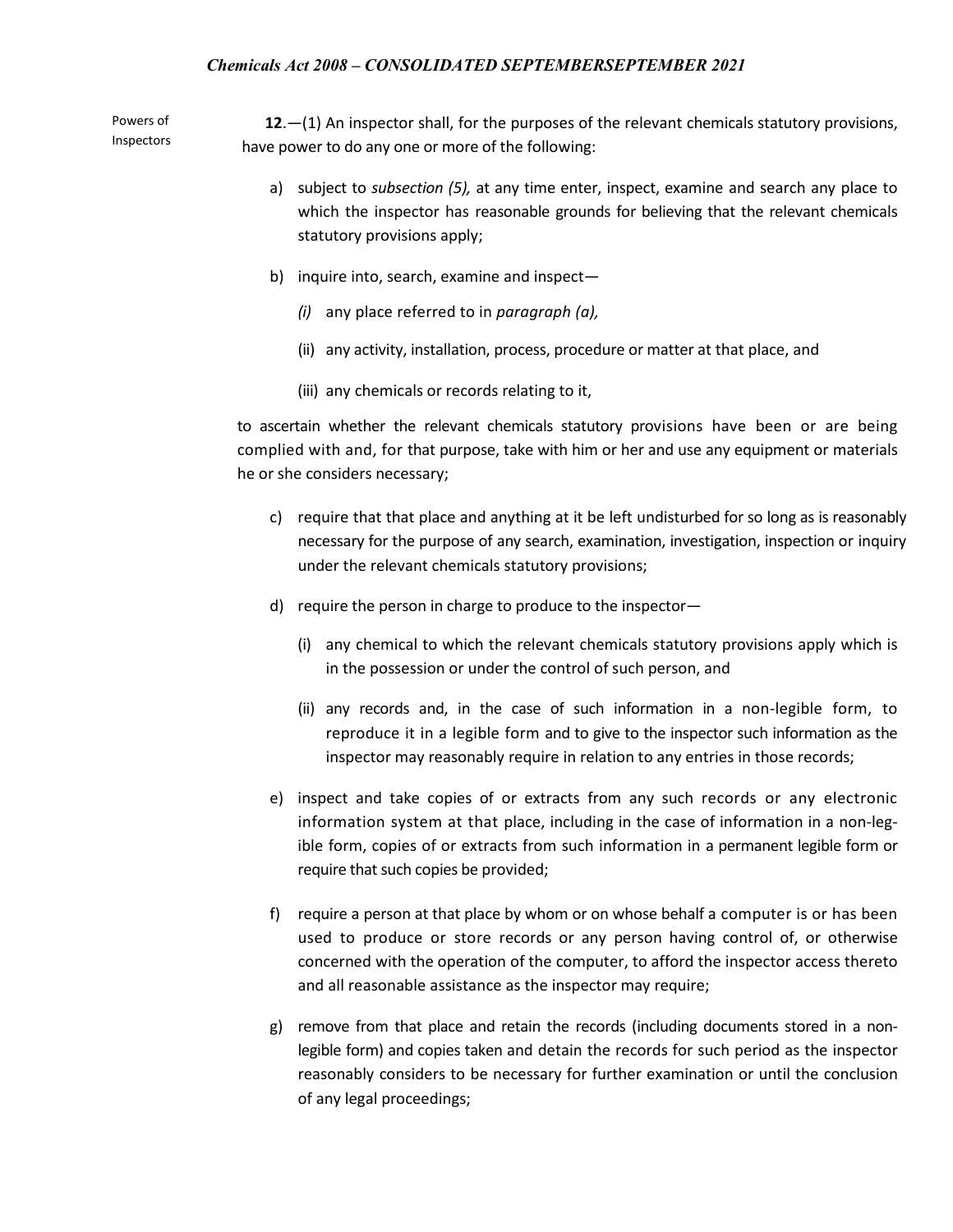- h) require that records at that place be maintained for such period as may be reasonable;
- i) require the person in charge to give the inspector such information as the inspector may reasonably require for the purposes of any search, examination, investigation, inspection or inquiry under the relevant chemicals statutory provisions;
- j) require the person in charge to give the inspector such assistance and facilities within the person's power or control as are reasonably necessary to enable the inspector to exercise any of his or her powers under the relevant chemicals statutory provisions;
- k) require by notice, at a time and place specified in the notice, any person (including the person in charge) to give the inspector any information that the inspector may reasonably require in relation to the place, any chemical, activity, installation or procedure at the place, and to produce to the inspector any records that are under that person's power or control;
- l) examine any person whom the inspector reasonably believes to be able to give to the inspector information relevant to any search, examination, investigation, inspection or inquiry under the relevant chemicals statutory provisions and require the person to answer such questions as the inspector may ask relative to the search, examination, investigation, inspection or inquiry and to sign a declaration of the truth of the answers;
- m) require that any procedure be followed for the purposes of any search, examination, investigation, inspection or inquiry under the relevant chemicals statutory provisions;
- n) take any measurements or photographs or make any tape, electrical or other recordings that the inspector considers necessary for the purposes of any search, examination, investigation, inspection or inquiry under the relevant chemicals statutory provisions;
- o) take samples of air, soil, water or waste at or near that place;
- p) where appropriate, install, use and maintain at that place monitoring instruments, systems and seals for the purposes of the relevant chemicals statutory provisions;
- q) there, or at any other place, carry out, or have carried out, such testing, examination or analysis of any chemical found at that place, as he or she reasonably considers to be necessary, and for that purpose—
	- (i) require the person in charge to supply the inspector without charge any chemical or samples thereof, or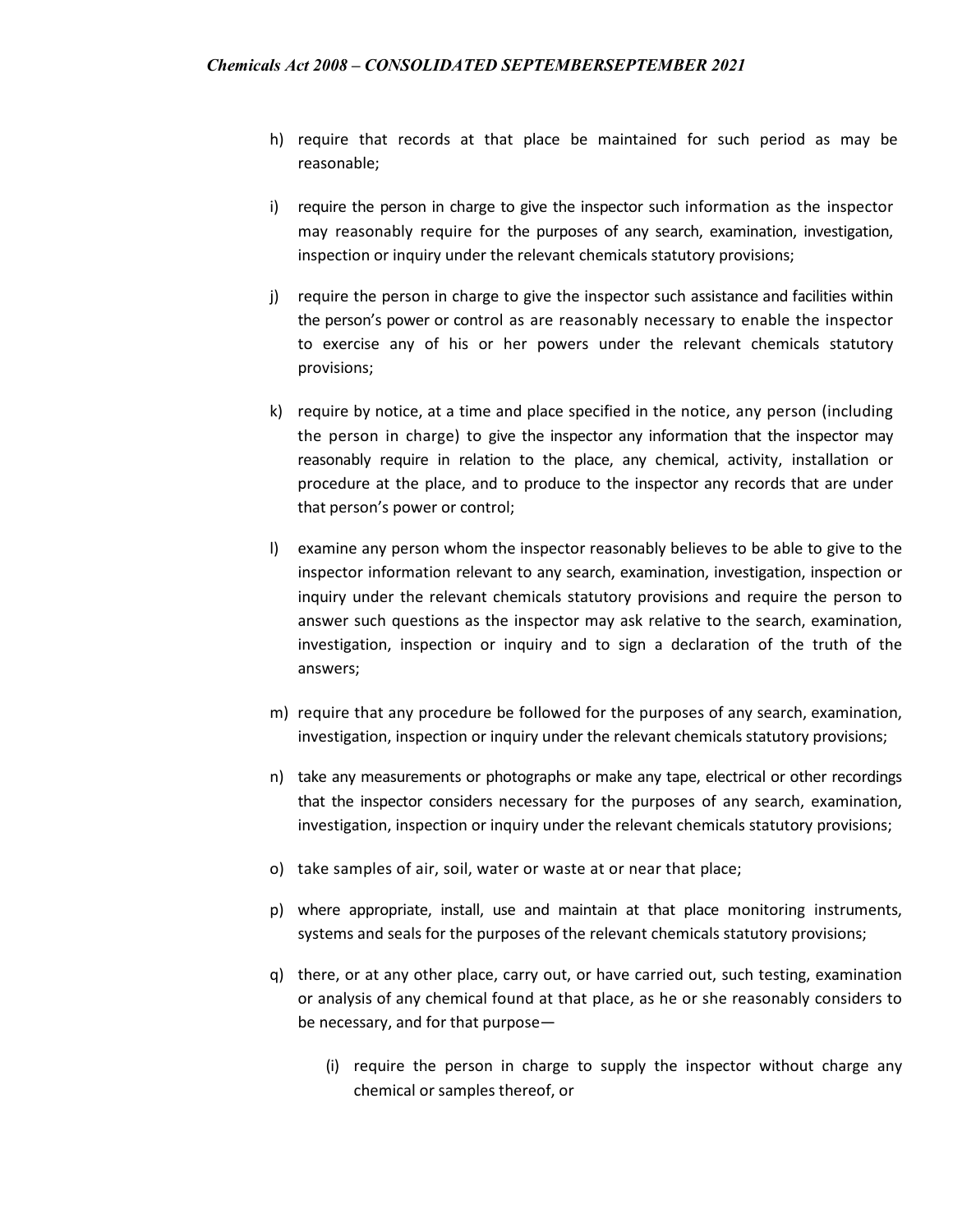- (ii) remove any chemical or samples thereof;
- (*r*) cause any chemical found at that place in respect of which there has been or there appears to the inspector to have been a contravention of the relevant chemicals statutory provisions, to be subjected to any testing, examination or analysis in accordance with *paragraph (q)* (but not so as to damage or destroy it unless this is necessary for the purposes of the relevant chemicals statutory provisions) and where an inspector proposes to exercise the power conferred by this subsection in the case of a chemical found at any place, he or she shall, if so requested by the person in charge, cause anything that is to be done by virtue of that power to be done in the presence of that person;
- (*s*) remove and retain for such period as is necessary any chemical found at that place for all or any of the following purposes:
	- (i) to examine or arrange for the examination, testing or analysis of the chemical;
	- (ii) to ensure that it is not tampered with before the examination of it under *subparagraph (i)* is completed;
	- (iii) to ensure that it is available for use as evidence in any proceedings;
- (*t*) where necessary—
	- (i) require the disposal of a chemical in respect of which there has been or there appears to the inspector to have been a contravention of the relevant chemicals statutory provisions at the expense of the person in charge, or remove that chemical and arrange for it to be disposed of at the expense of the person in charge, and
	- (ii) require that such disposal shall be—
	- I. such as will prevent the chemical from being used or placed on the market, and
	- II. in compliance with requirements under the Waste Management Acts 1996 to 2003;
- (*u*) require the removal from the market of a chemical by the person who has placed that chemical on the market, where it appears to the inspector that, in relation to that chemical, the relevant chemicals statutory provisions have been contravened.

(2) Where a chemical is found at a place, and an inquiry is made by an inspector in the course of a search, examination, investigation or inspection as to the identity of the person who supplied that chemical, the person in charge shall give the inspector the name and address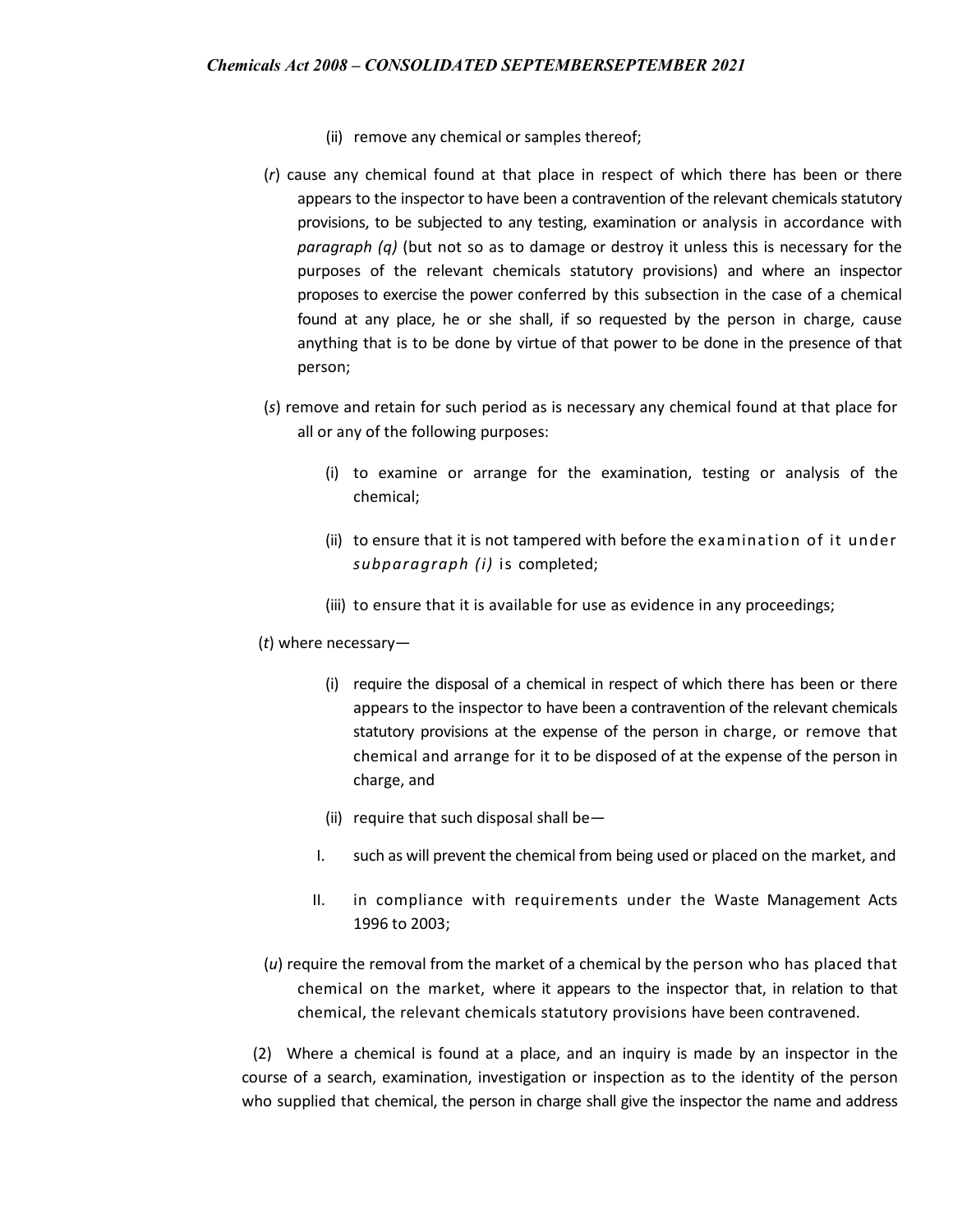of the supplier from whom the chemical was purchased or otherwise obtained.

(3) Before exercising any of the powers conferred by *paragraphs (q)* to *(t)* of *subsection (1),*  an inspector shall, in so far as it is practicable, consult such persons as appear to him or her to be appropriate for the purpose of ascertaining what dangers, if any, there may be in doing what he or she proposes to do under those paragraphs.

(4) Where under the powers conferred by *subsection (1) (s),* an inspector removes and retains any chemical found at a place, he or she shall, in so far as is practicable, take a sample thereof and give it to the person in charge, marked by the inspector in a manner sufficient to identify it.

(5) An inspector shall not enter a dwelling other than—

- (a) with the consent of the occupier, or
- (b) in accordance with a warrant of the District Court issued under *subsection (8)*  authorising such entry.

(6) A national authority may authorise any other person as it considers appropriate to accompany an inspector in the performance of his or her functions.

(7) Where an inspector in the exercise of his or her powers under this section is prevented from entering any place, an application may be made to the District Court for a warrant under *subsection (8)* authorising such entry.

(8) Without prejudice to the powers conferred on an inspector by or under any other provision of this section, if a judge of the District Court is satisfied by information on oath of an inspector that there are reasonable grounds for believing that—

- (a) there are any chemicals at any place or any records (including documents stored in a non-legible form) or information, relating to a place, that the inspector requires to inspect for the purposes of the relevant chemicals statutory provisions, held at any place, or
- (b) there is, or such an inspection is likely to disclose, evidence of a contravention of the relevant chemicals statutory provisions,

the judge may issue a warrant authorising an inspector, accompanied by such other inspectors or such other competent persons as may be appropriate or members of the Garda Sı´ochána as may be necessary, at any time or times, within one month from the date of issue of the warrant, on production of the warrant if requested, to enter the place, if necessary by the use of reasonable force, and perform the functions conferred on an inspector by or under the relevant chemicals statutory provisions.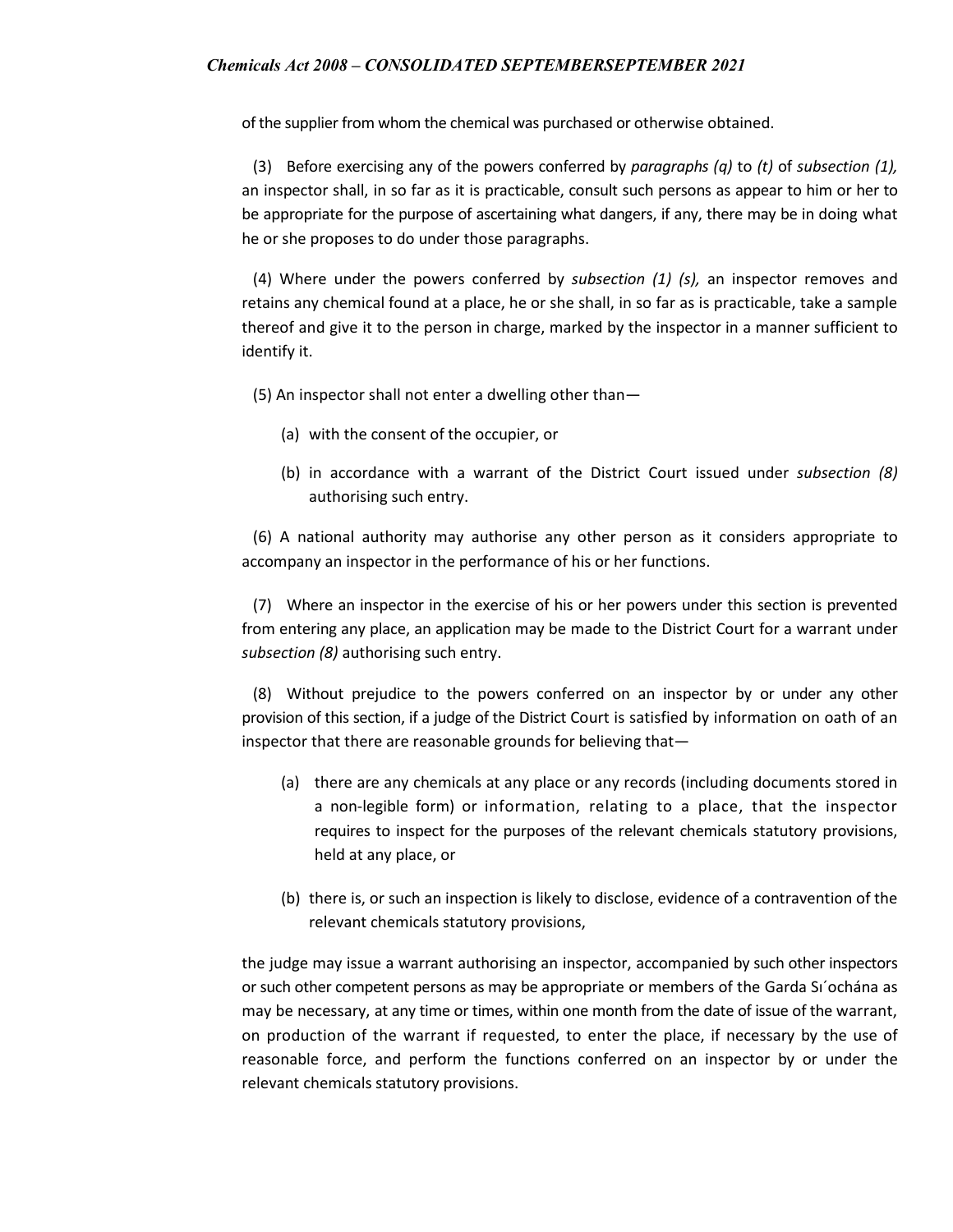(9) Where an inspector has reasonable grounds for apprehending any serious obstruction in the performance of his or her functions or otherwise considers it necessary, he or she may be accompanied by a member of the Garda Sı´ochána or any other person authorised by a national authority, when performing any functions conferred on him or her by or under the relevant chemicals statutory provisions.

*(10)* A statement or admission made by a person pursuant to a requirement under *subsection (1) (i), (k)* or *(l)* shall not be admissible in proceedings brought against that person for an offence (other than an offence under *section 29(9)).*

(11) Where an inspector, upon reasonable grounds, believes that a person has committed an offence under the relevant chemicals statutory provisions he or she may require that person to provide him or her with his or her name and the address at which he or she ordinarily resides.

- (12) In this section "person in charge" means, in relation to a place—
	- (*a*) the person under whose direction and control the activities at that place are being conducted, or
	- b) the person whom the inspector has reasonable grounds for believing is in control of that place.

Immunity and indemnification.  **13**.—(1) None of the following persons, that is to say, a national authority, an inspector, or a member or a member of staff of a national authority shall be liable in damages in respect of any act done or omitted to be done by it or him or her in the performance, or purported performance, of that person's functions, unless the act or omission concerned was done in bad faith.

> (2) A national authority shall, subject to the provisions of any enactment or rule of law, indemnify an inspector appointed by that national authority, or a member or member of staff of that national authority, in respect of any act done or omitted to be done by him or her in the performance, or purported performance, of his or her functions as such inspector, member or member of staff, unless the act or omission concerned was done in bad faith.

Directions for improvement plan.  **14**.—(1) Where an inspector is of the opinion that there is occurring or likely to occur any activity that involves or is likely to involve a risk to human health or the environment, he or she may give a direction to a person whom the inspector considers to be in control of the activity to which a duty under the relevant chemicals statutory provisions applies requiring submission to him or her of an improvement plan (in this section and in section 15 referred to as a 'plan').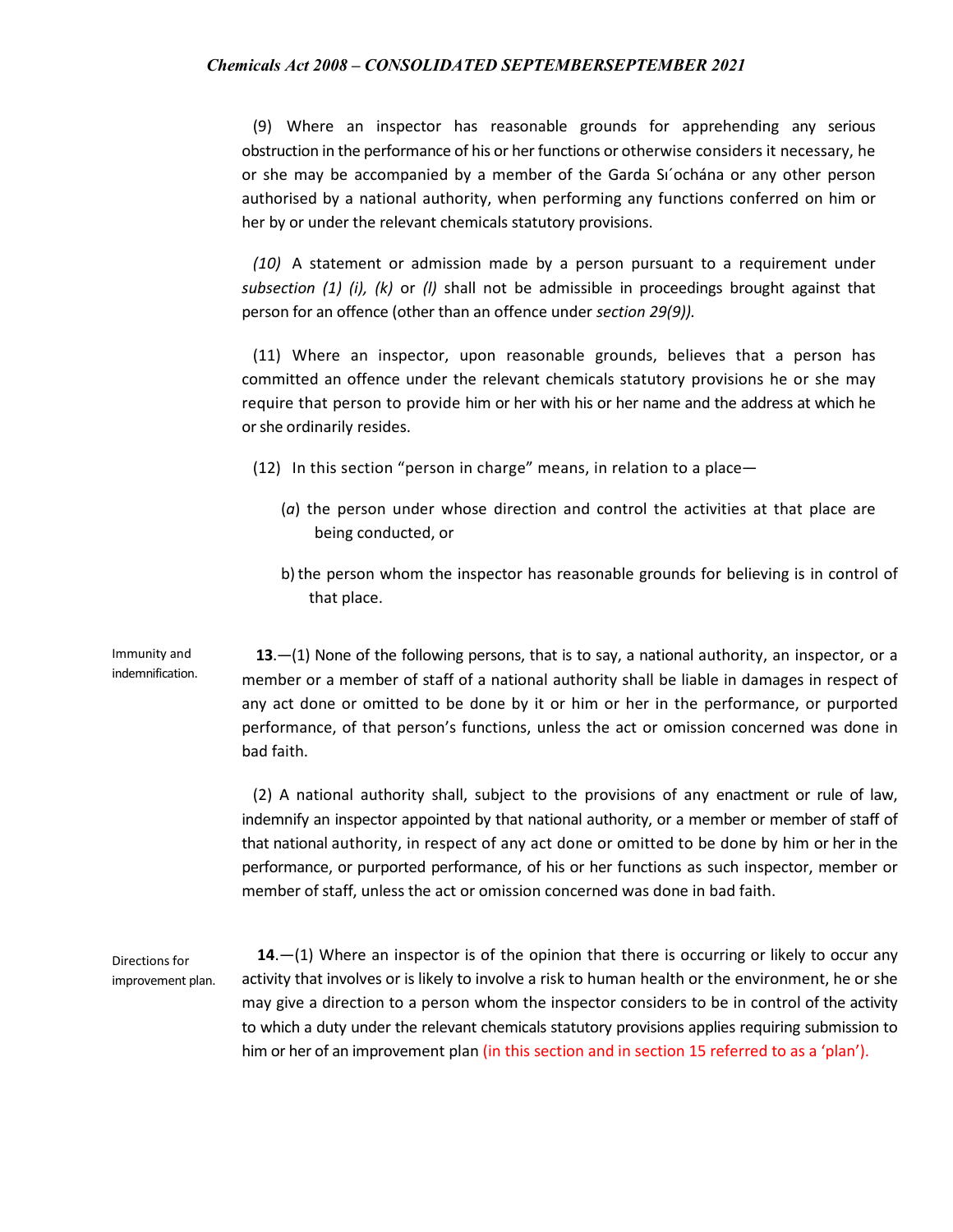(2) A direction given under *subsection (1)* shall—

- (a) identify the activity which is or is likely to be a risk,
- (b) require the submission to the inspector, not later than one month after the giving of the directions, a plan specifying the remedial action proposed to be taken,
- (c) require the person in control of the activity to implement the plan, and
- (d) include any other requirements that the inspector considers necessary.

 (3) An inspector shall, not later than one month after receiving a plan submitted under subsection (2) or a revised improvement plan (in this section and in section 15 also referred to as a 'plan') submitted pursuant to a direction under subsection (4), confirm by notice to the person who submitted the plan whether or not the inspector is satisfied that the plan is adequate.,

(4) If an inspector is not satisfied that a plan is adequate he or she shall, not later than one month after receiving the plan, require, by direction in writing, the person who prepared the plan to—

- (a) revise the plan in such manner as is specified in the direction, and
- (b) resubmit the plan as so revised to the inspector not later than the date of the expiration of such period as is specified in the direction.

(5) Where an inspector confirms by notice under subsection (3) that he or she is satisfied that a plan is adequate the person concerned shall implement the plan forthwith.

(6) A person to whom a direction under this section applies shall comply with the direction.

(7) A direction or notice under this section shall be signed and dated by the inspector.

Contravention notice.

**15**.—(1) An inspector who is of the opinion that a person—

(a) is contravening or has contravened any of the provisions of the relevant chemicals statutory provisions, or

(b) has failed to comply with a direction under *section 14,*

(c) has submitted a plan in relation to which an inspector has confirmed by notice under section 14(4) that he or she is not satisfied that the plan is adequate, or

(d) has failed to implement the plan,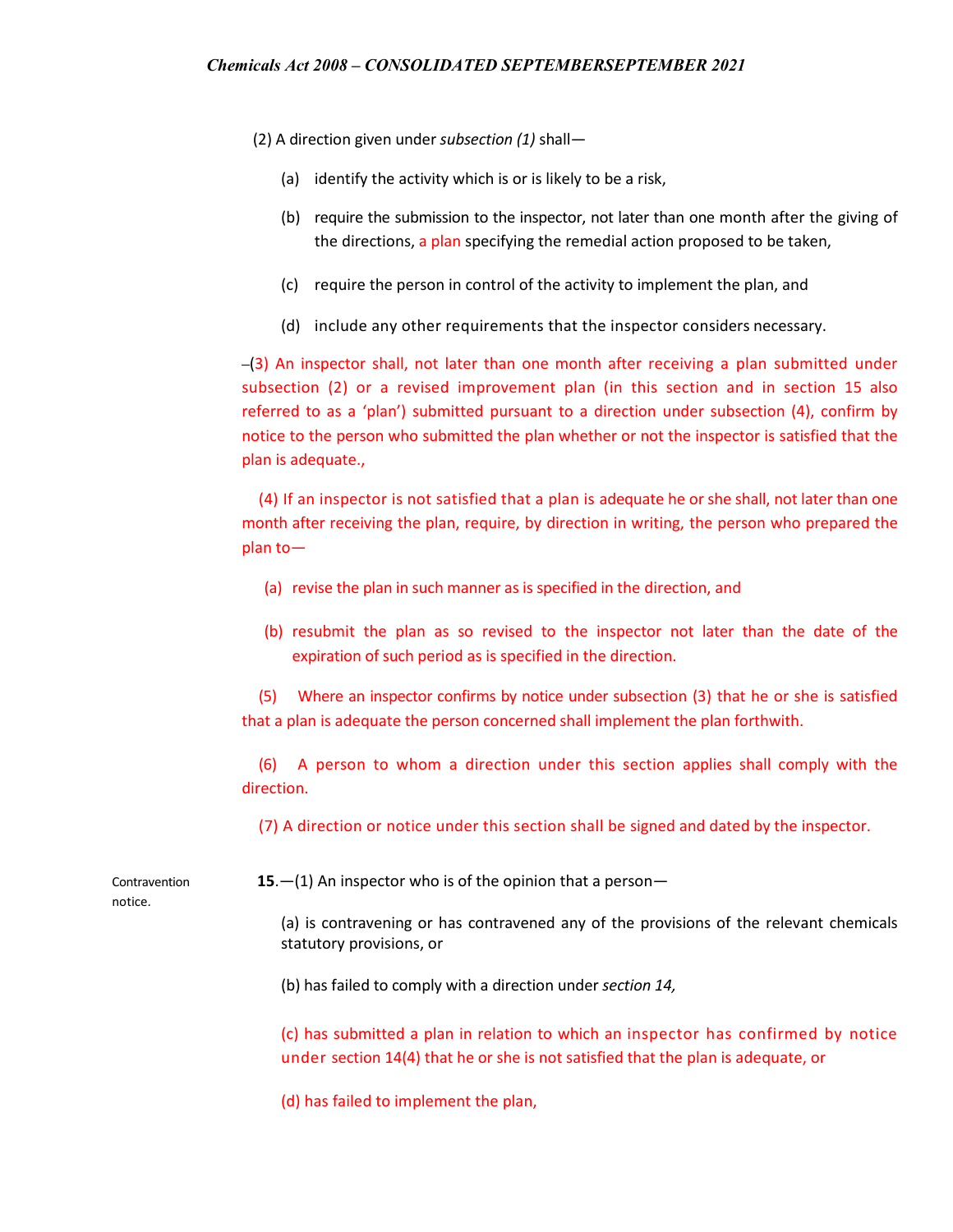may serve a notice (in this Act referred to as a "contravention notice") on the person who has or may reasonably be presumed to have control of the activity concerned.

(2) A contravention notice shall—

- *(a)* state that the inspector is of the opinion referred to in *subsection (1),*
- (b) state the reason for that opinion,
- (c) identify the relevant chemicals statutory provision in respect of which that opinion is held,
- (d) direct the person to—
	- (i) remedy the contravention or the matters occasioning that notice, or
	- *(ii)* remove a chemical from the market, as provided for in *section 12(1)(u),*

by a date specified in the notice that shall not be earlier than the end of the period within which an appeal may be made under *subsection (6),*

(*e*) include information regarding the making of an appeal under *subsections (6)* and *(7),*

(*J*) include any other requirement that the inspector considers appropriate, and

- (*g*) be signed and dated by the inspector.
- (3) A contravention notice may include directions—
	- (a) as to the measures to be taken to remedy any contravention or matter to which the notice relates, or to otherwise comply with the notice, and
	- (b) to bring the notice to the attention of any person who may be affected by it, or to the public generally.

(4) A person on whom a contravention notice has been served who is of the opinion that the contravention notice has been complied with shall confirm in writing to the inspector that the matters referred to in the notice have been so remedied.

(5) Where a person on whom a contravention notice has been served confirms in writing to the inspector in accordance with *subsection (4)* that the matters referred to in the contravention notice have been remedied, the inspector shall, on being satisfied that the matters have been so remedied, within one month of receipt of such confirmation, give notice to the person concerned of compliance with the contravention notice.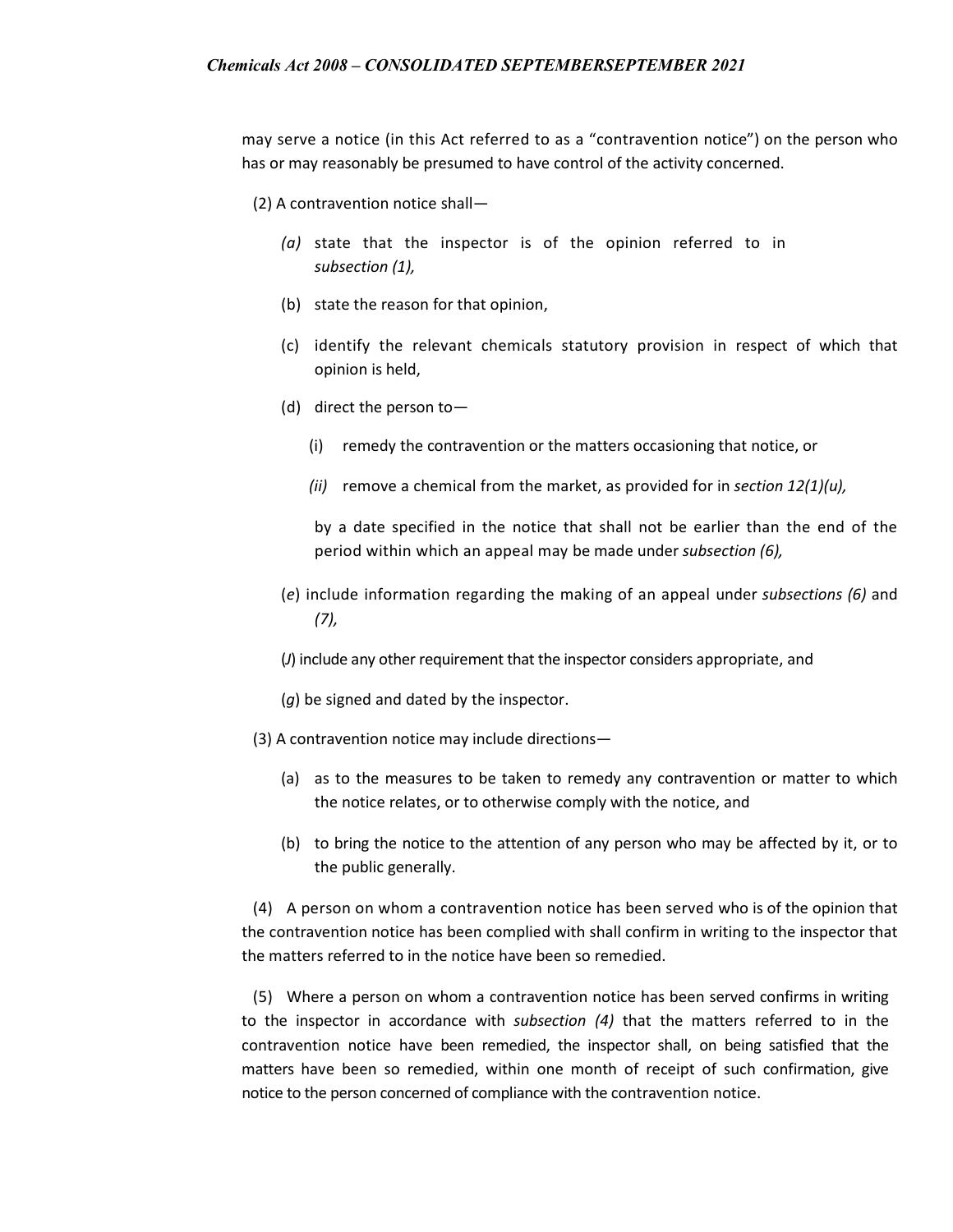(6) A person aggrieved by a contravention notice may, within 14 days beginning on the day on which the notice is served on him or her, appeal against the notice to a judge of the District Court in the district court district in which the notice was served in and, in determining the appeal the judge may, if he or she is satisfied that it is reasonable to do so, confirm, vary or cancel the notice.

(7) A person who appeals under *subsection (6)* shall at the same time notify the relevant national authority of the appeal and the grounds for the appeal and that national authority shall be entitled to appear, be heard and adduce evidence on the hearing of the appeal.

(8) Where an appeal under *subsection (6)* is taken, and the contravention notice is not cancelled, the notice shall take effect on the later of—

- (a) the day next following the day on which the notice is confirmed on appeal or the appeal is withdrawn, or
- (b) the day specified in the notice.

(9) Where there is no appeal under *subsection (6),* the contravention notice shall take effect on the later of—

- (a) the end of the period for making an appeal, or
- (b) the day specified in the notice.
- (10) An inspector may—
	- (a) withdraw a contravention notice at any time, or
	- *(b)* where no appeal is made or pending under *subsection (6),* extend the period specified under *subsection (2) (d).*

Prohibition notice

(1) Where an inspector is of the opinion that at any place—

- (*a*) a person is or is likely to be in control of any activity relating to a chemical that involves or is likely to involve a serious risk to health or the environment, or
- (*b*) the measures taken by a person for the prevention and mitigation of major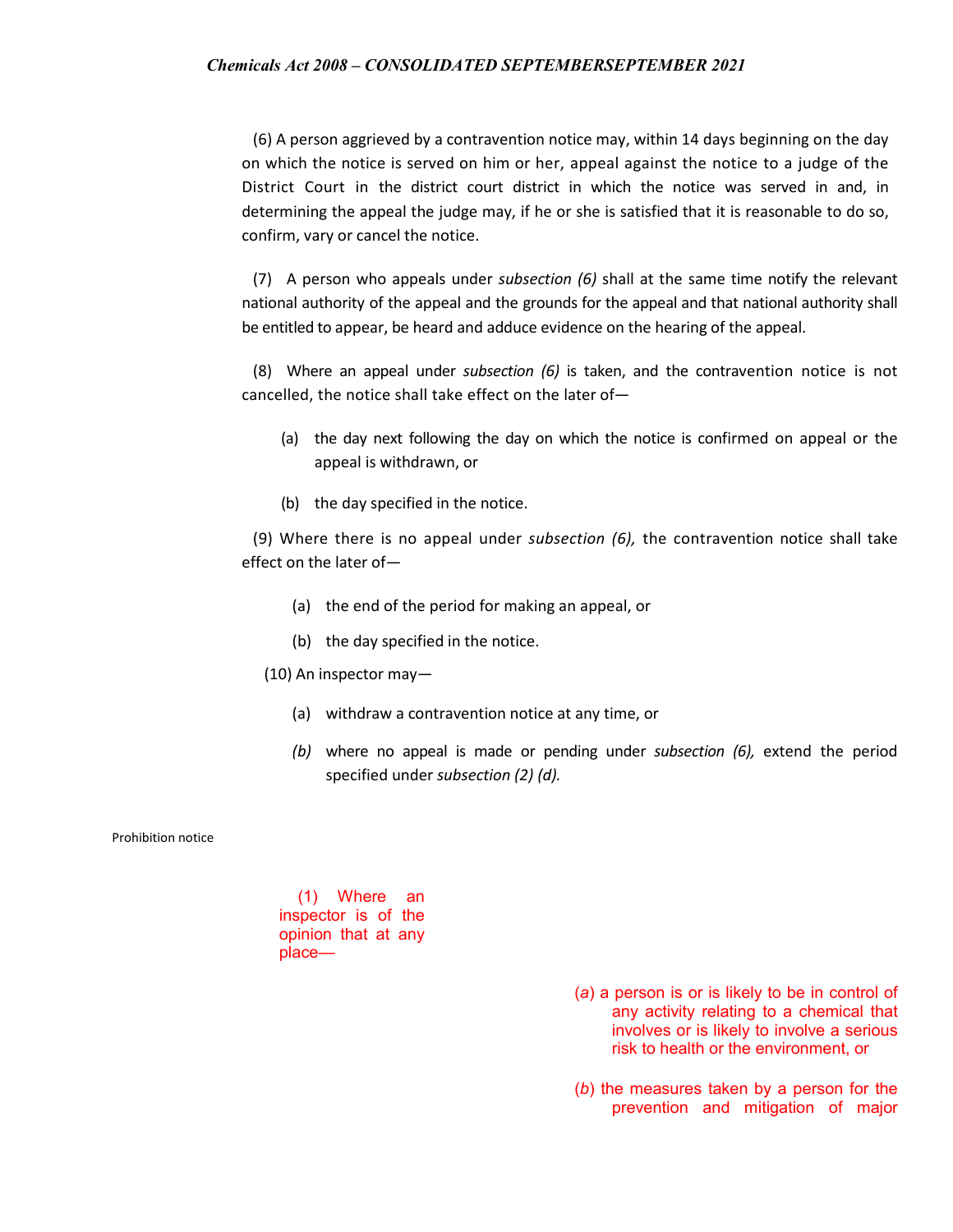accidents are or are likely to be seriously deficient,

the inspector may serve a notice (in this Act referred to as a 'prohibition notice') on the person concerned.".

(2) A prohibition notice shall—

- *(a)* state that the inspector is of the opinion referred to in *subsection (1),*
- (b) state the reason for that opinion,
- (c) specify the activity in respect of which that opinion is held,
- (d) where in the opinion of the inspector the activity involves a contravention, or likely contravention of any of the relevant chemicals statutory provisions, specify the provision,
- (e) prohibit the carrying on of the activity concerned until the matters that give rise or are likely to give rise to the risk are remedied, and
- (f) be signed and dated by the inspector.

(3) A prohibition notice may include directions—

- (a) as to the measures to be taken to remedy any contravention or matter to which the notice relates, or to otherwise comply with the notice, and
- (b) to bring the notice to the attention of any person who may be affected by it, or to the public generally.
- (4) A prohibition notice shall take effect—
	- (a) when the notice is received by the person on whom it is served, or
	- (b) where an appeal is brought against the prohibition notice, on the day immediately following—
		- (i) the day on which the notice is confirmed on appeal or the appeal is withdrawn, or
		- (ii) the day specified in the notice, whichever occurs later.

(5) The bringing of an appeal against a prohibition notice shall not have the effect of suspending the operation of the notice but the appellant may apply to the court to have the operation of the notice suspended until the appeal is disposed of and, on such application, the court may, if it thinks proper to do so, direct that the operation of the notice be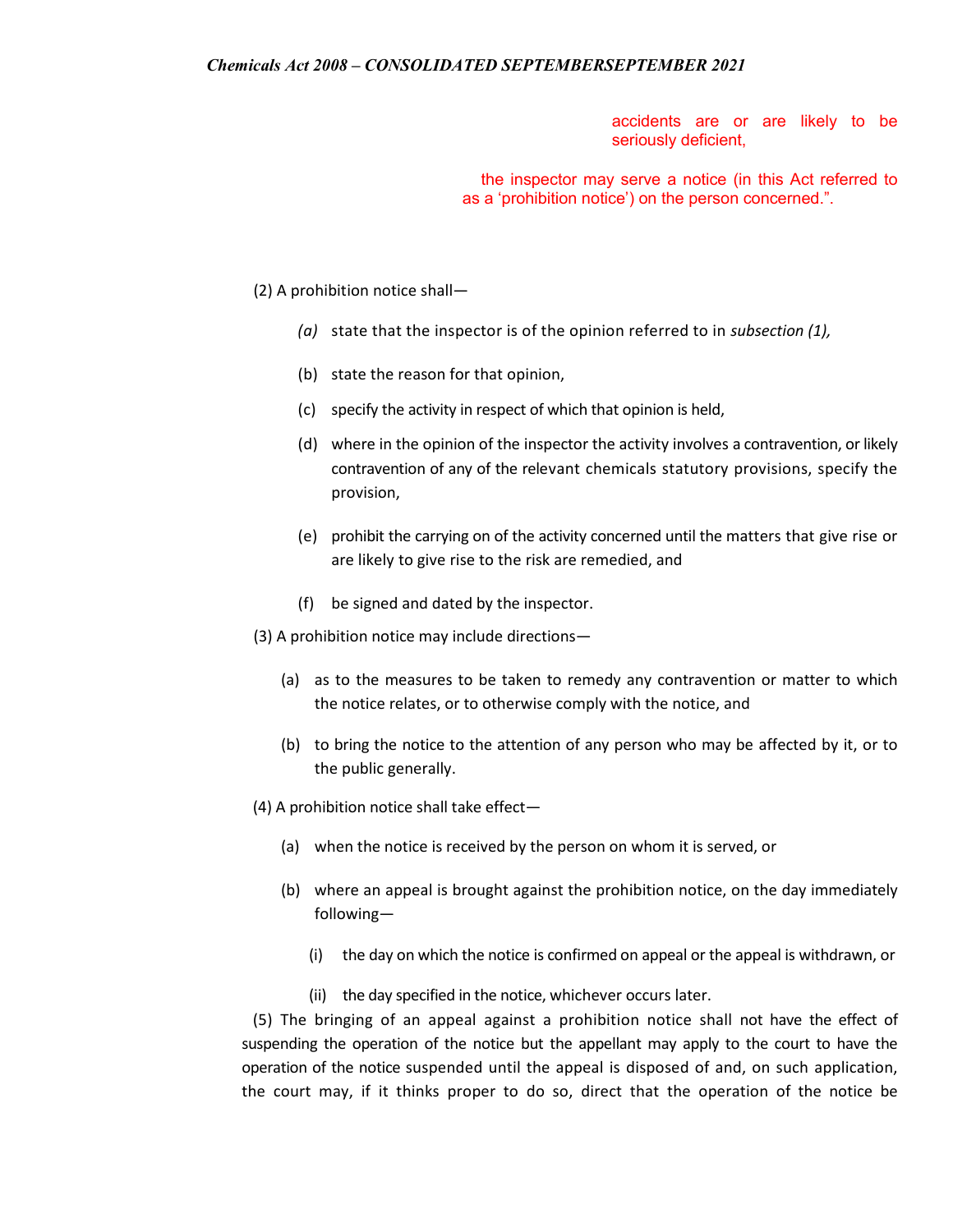suspended until the appeal is disposed of.

(6) A person on whom a prohibition notice is served may, within 7 days beginning on the day on which the notice is served on him or her, appeal against the notice to a judge of the District Court in the district court district in which the notice was served and in determining the appeal the judge may, if he or she is satisfied that it is reasonable to do so, confirm, vary or cancel the notice.

(7) Where, on the hearing of an appeal under this section, a prohibition notice is confirmed, notwithstanding *subsection (4),* the judge by whom the appeal is heard may, on the application of the appellant, suspend the operation of the prohibition notice for such period as in the circumstances of the case the judge considers appropriate.

(8) A person who—

- (a) brings an appeal under *subsection (6),* or
- *(b)* applies for the suspension of the operation of a prohibition notice under *subsection (7),*

shall at the same time notify the relevant national authority of the appeal or the application, and the grounds for the appeal or application.

(9) A person on whom a prohibition notice has been served who is of the opinion that the matters referred to in the prohibition notice have been remedied by the date specified in the notice shall confirm in writing to the inspector that those matters have been so remedied.

(10) Where a person on whom a prohibition notice has been served confirms in writing to the inspector in accordance with *subsection (9)* that the matters referred to in the prohibition notice have been remedied, the inspector shall, on being satisfied that the matters have been so remedied, within one month of receipt of such confirmation, give notice to the person concerned of such compliance with the prohibition notice.

(11) An inspector may at any time withdraw a prohibition notice if—

- (a) the inspector is satisfied that the activity to which the notice relates no longer involves a serious risk to health or the environment, or
- (b) the inspector is satisfied that the notice was issued in error or is incorrect in some material respect.

 **17**.—(1) Where a person contravenes a prohibition notice an inspector may apply *ex parte*  to the High Court for an order prohibiting the continued contravention of the notice.

(2) The High Court may, upon an application under this section, order the person on whom

Contravention of prohibition notice application to High Court.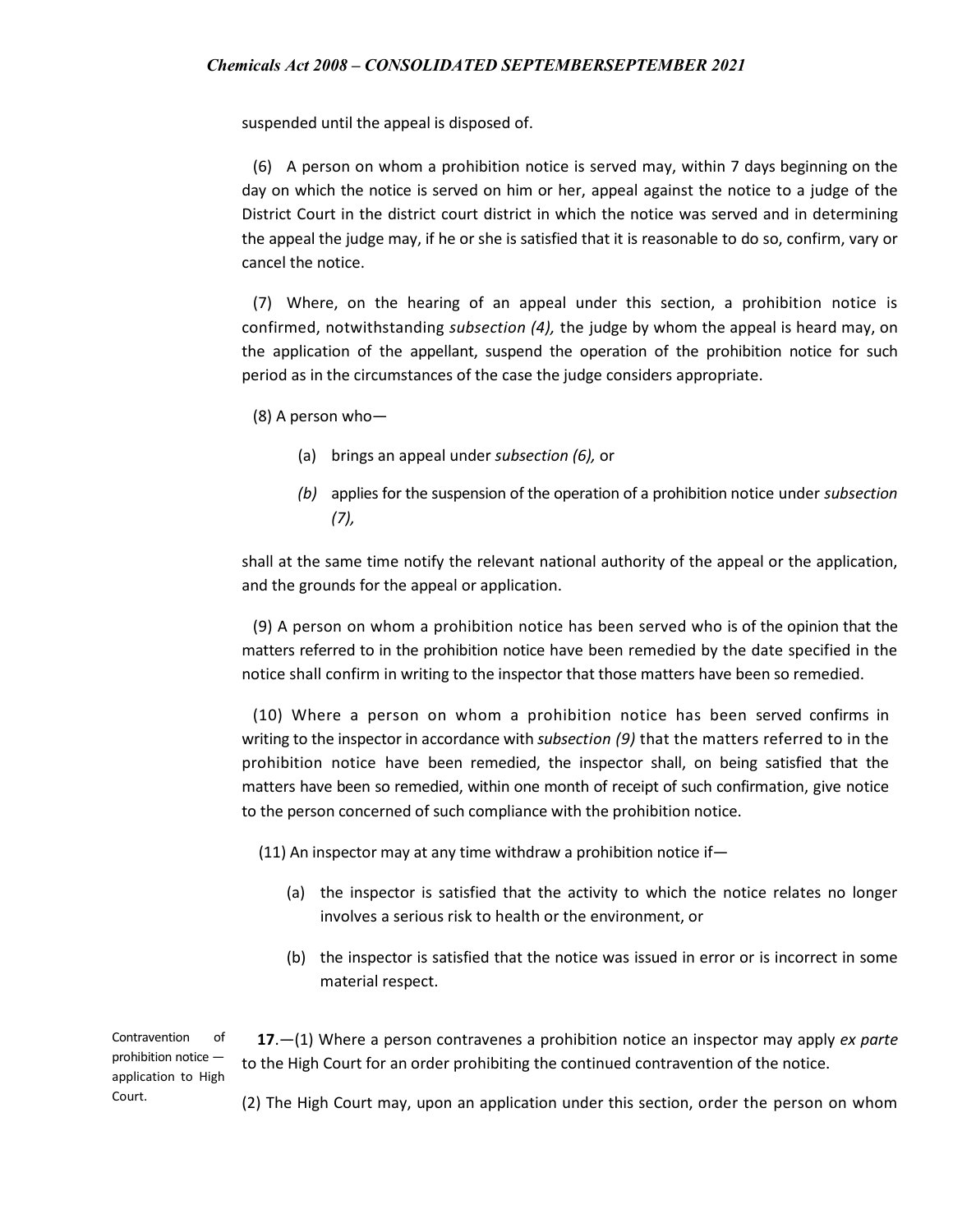the prohibition notice concerned was served to cease doing such acts as the High Court directs

Investigations and special reports. **18**.—(1) A national authority may at any time direct any of its staff or any other person to—

- (a) investigate the causes and circumstances surrounding any injury to health or damage to the environment or any other activity to which the relevant chemicals statutory provisions relate, and
- (b) submit a report (in this Act referred to as a "special report") of the investigation to that national authority.

(2) A person, who is not an inspector, carrying out an investigation under this section shall, for the purposes of the investigation, have all the powers of an inspector under this Act.

(3) In the case of a person directed to carry out an investigation and make a special report (other than a member of the staff of the national authority concerned), that national authority may pay to the person such fees and expenses as the Minister or any relevant Minister may, with the approval of the Minister for Finance, determine.

(4) The national authority may, to the extent that the Minister or any relevant Minister may determine, discharge the costs, other than those to which *subsection (3)* applies, if any, incurred in the preparation of a special report.

(5) A copy of a special report shall be submitted as soon as practicable after the completion of an investigation to the Minister and to any relevant Minister.

(6) The national authority may publish a special report, and, if the Minister, upon consultation with a relevant Minister, directs, it shall publish the special report.

Application to High Court regarding activity involving serious risk.

 **19**.—(1) Where a national authority considers that any activity which involves or is likely to involve a contravention of the relevant chemicals statutory provisions and the risk therefrom to health or to the environment is so serious that that activity should be restricted or immediately prohibited until specified measures have been taken to reduce the risk to a reasonable level, the national authority may apply *ex parte* to the High Court for an order restricting or prohibiting that activity.

(2) The High Court may, upon an application under *subsection (1),* make such order as it considers appropriate.

(3) An order under this section shall have effect notwithstanding the terms of any permission given under any other enactment for the activity to which the application under this section relates.

(4) On an application by any person for the revocation or variation of an order under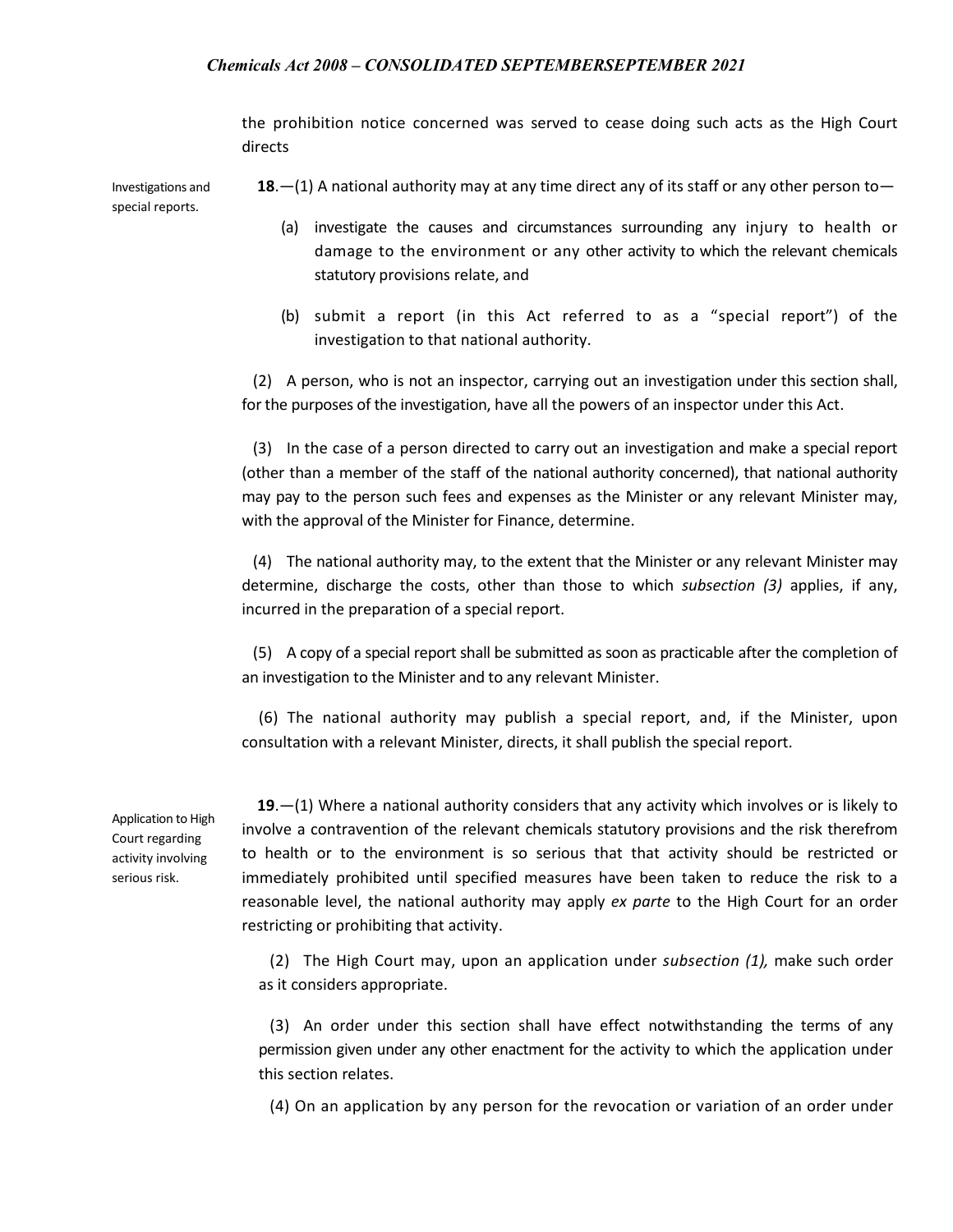*subsection (1),* the national authority shall be entitled to be heard.

| Prohibition and<br>restriction on the | $20$ . - Chemicals that are -                                                                                                                                                                                                                          |
|---------------------------------------|--------------------------------------------------------------------------------------------------------------------------------------------------------------------------------------------------------------------------------------------------------|
| movement of<br>chemicals              | prohibited from being exported or imported, or<br>(a)                                                                                                                                                                                                  |
|                                       | subject to any restriction on importation or exportation,<br>(b)                                                                                                                                                                                       |
|                                       | under the relevant chemicals statutory provisions shall be deemed to be so prohibited or<br>restricted for the purposes of the Customs Consolidation Act 1876, the Customs Act 1956 and<br>the Customs and Excise (Miscellaneous Provisions) Act 1988. |
| Evidence in<br>proceeding             | $21 - (1)$ In proceedings for an offence under this Act, any document purporting to have<br>been prepared or kept-                                                                                                                                     |
|                                       | pursuant to a requirement in the European Regulations,<br>a)                                                                                                                                                                                           |

- or
- b) in the ordinary course of business by a person who had, knowledge of the matters specified in the document, shall be admissible as evidence of the matters specified in the document.

(2) In proceedings for an offence under this Act, a document purporting to be a reproduction in legible form of a document stored in non-legible form to which subsection (1) applies shall be admissible as evidence of the matters specified therein, if the court before which the proceedings have been brought is satisfied that it was reproduced in the course of the normal operation of the reproduction system concerned.

(3) This section shall not apply to—

- a) a document containing information that is privileged from disclosure in proceedings for an offence,
- b) a document prepared by a person who would not be compellable to give evidence at the instance of the party seeking to have the document admitted as evidence of the matters specified in the document,
	- c) a document (other than a technical document) prepared for the purposes, or in contemplation, of—
		- (i) the investigation of any offence,
		- (ii) an investigation or inquiry carried out pursuant to or under any enactment,
		- (iii) any proceedings whether civil or criminal, or proceedings of a disciplinary nature,
- or
- d) a document (other than a technical document) prepared after the alleged commission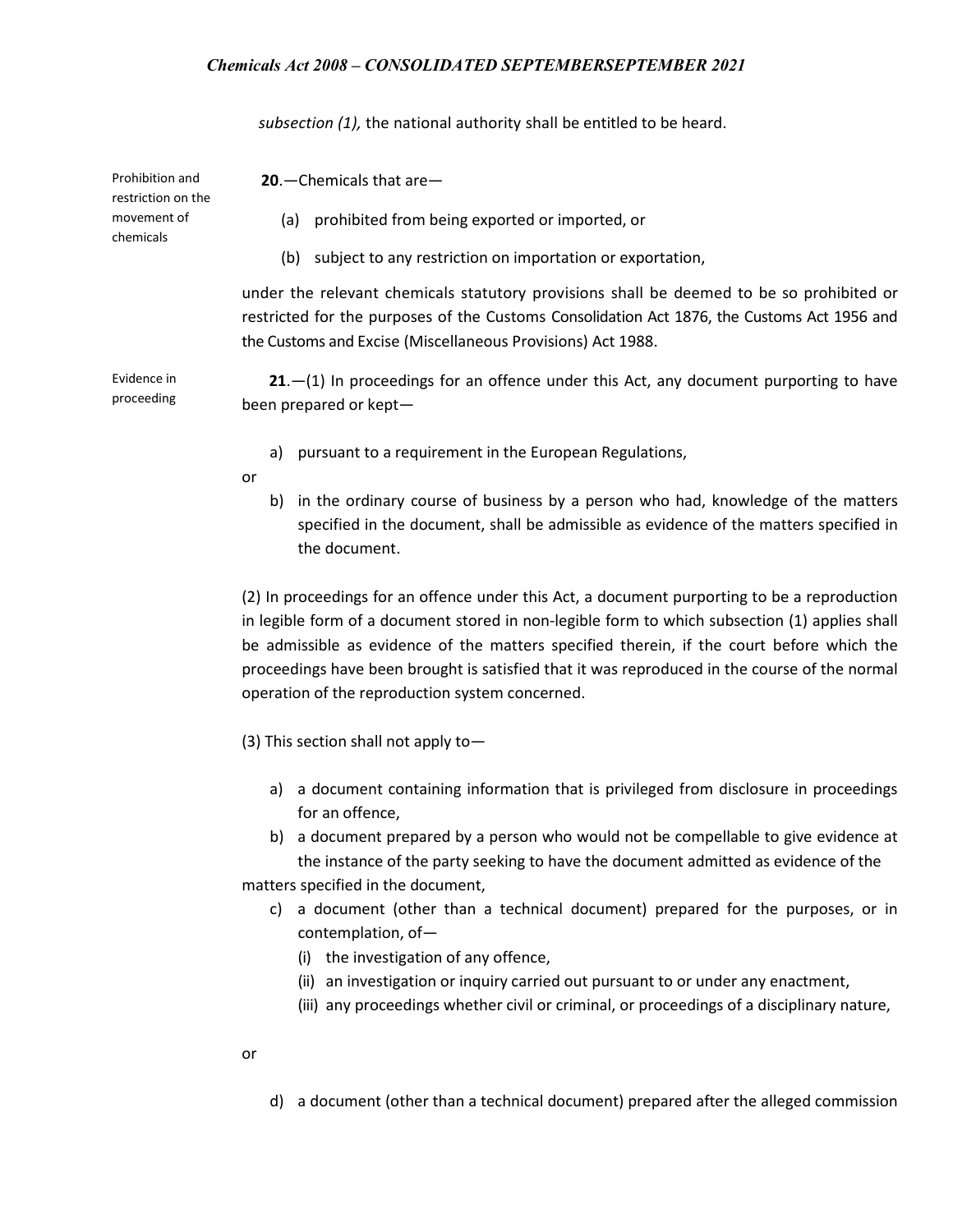of the offence concerned.

(4) Nothing in this section shall operate to render inadmissible in proceedings under this Act any document as evidence of any matter specified therein, that is so admissible by virtue of any rule of law or enactment other than this Act.

### (5) In this section—

"business" includes any trade, profession or other occupation carried on—

- a) for reward or otherwise, and
- b) either in the State or outside the State;

"technical document" means—

- a) a map, plan, drawing or photograph (including any explanatory material in or accompanying the document concerned),
- b) a record of a direction given by a member of the Garda Si'ocha'na pursuant to any enactment,
- c) a record of the receipt, handling, transmission, examination or analysis of any thing by any person acting on behalf of any party to the proceedings for the offence concerned, or
- d) a record by a registered medical practitioner of an examination of a living or dead person.

Powers of the officer of customs and excise to detain chemicals

 **22.—**For the purpose of the performance by a national authority of any functions conferred on it under any of the relevant chemicals statutory provisions, an officer of customs and excise, following a request in that behalf by that national authority, may detain any chemical being exported or imported for so long as is reasonably necessary for an inspector to examine it for the purposes of the relevant chemicals statutory provisions, which period shall not in any case exceed 72 hours from the time when the chemical concerned is detained.

#### PART 5

#### INFORMATION

Dissemination of information in the public interest

**23**.—A national authority may, in the interest of the protection of health or the environment, and in consultation, where appropriate, with other national authorities take such measures as it considers appropriate to bring to the attention of the public matters giving rise to any contravention notice or prohibition notice served under this Act.

Publication of names of certain

 **24**.—(1) The Authority shall, each year, compile lists of names and addresses of the following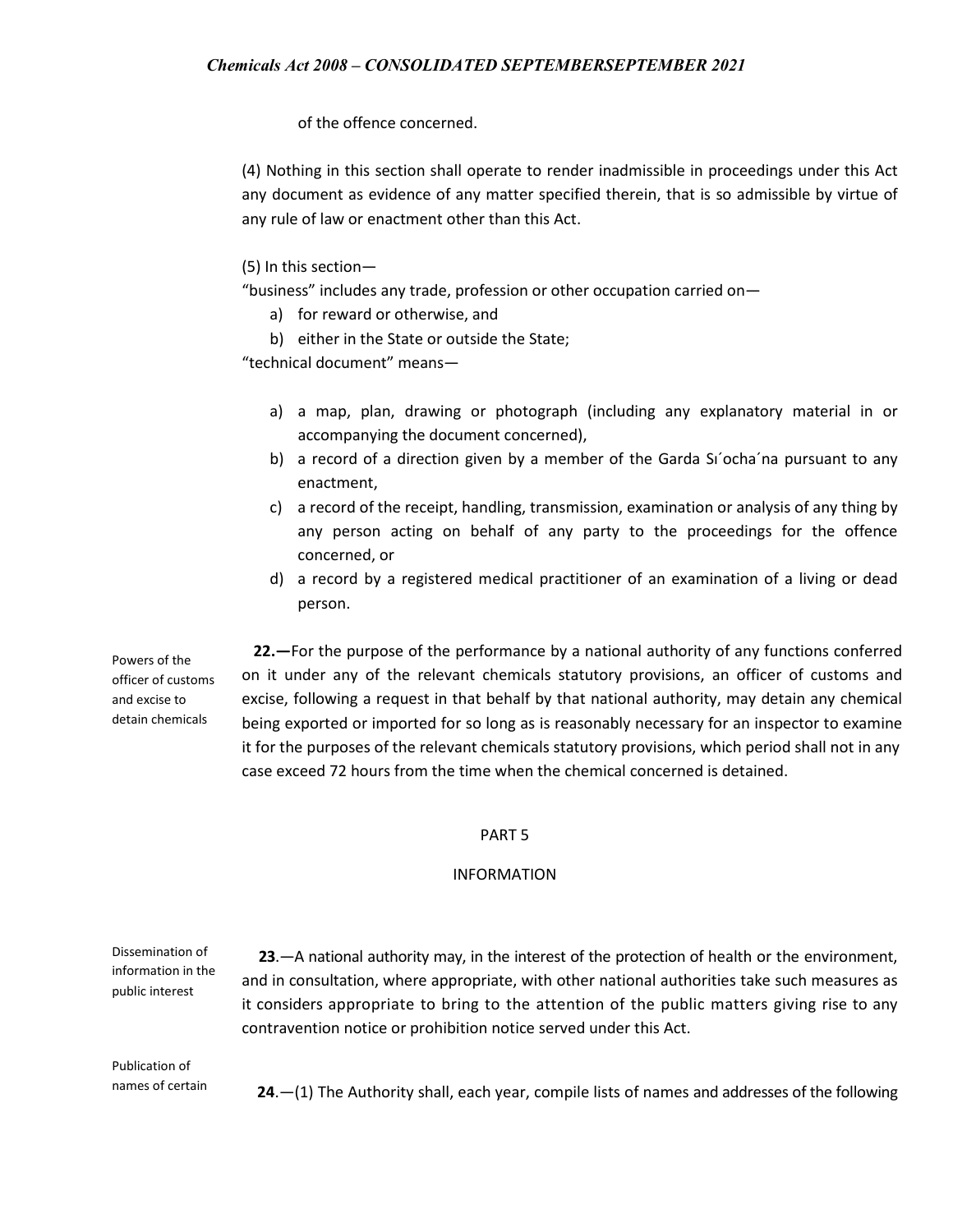persons persons and a description of the trade, business or other activity carried on by them:

(a) persons convicted of an offence under the relevant chemicals statutory provisions;

*(b)* persons on whom a prohibition notice is served under *section 16;*

(*c*) persons in respect of whom an order has been made under *section 17* or *19.*

(2) The Authority shall, each year, cause any list referred to in *subsection (1)(a)* and *(c)* to be published in such manner as it considers appropriate.

(3) The Authority may, each year, cause any list referred to in *subsection (1)(b)* to be published in such manner as it considers appropriate.

(4) Any list referred to in *subsection (1)* shall specify, in respect of each person named in the list, such particulars as the Authority thinks fit of—

- (a) the matters occasioning the conviction, prohibition notice or order, as the case may be, imposed on the person, and
- (b) any fine or penalty imposed upon conviction of an offence.

 **25**.—Where a person communicates his or her opinion, whether in writing or otherwise, to a national authority that—

Protection for persons reporting breaches of Act

- (a) an offence under this Act has been or is being committed, or
- (b) any provision of the relevant chemicals statutory provisions has not been or is not being complied with,

then, no one shall have a cause of action against that person in respect of that communication, unless he or she acted in bad faith

Protection of employees from penalisation for reporting breaches of Act

 **26**.—(1) An employer shall not penalise an employee for having formed an opinion of the kind referred to in *section 25* and communicated it, whether in writing or otherwise, to a national authority if the employee has acted reasonably and in good faith in forming that opinion and communicating it to the national authority concerned.

(2) In proceedings under this section before a rights commissioner or the Employment Appeals Tribunal in relation to a complaint that *subsection (1)* has been contravened, it shall be presumed, until the contrary is proved, that the employee concerned acted reasonably and in good faith in forming the opinion and making the communication concerned.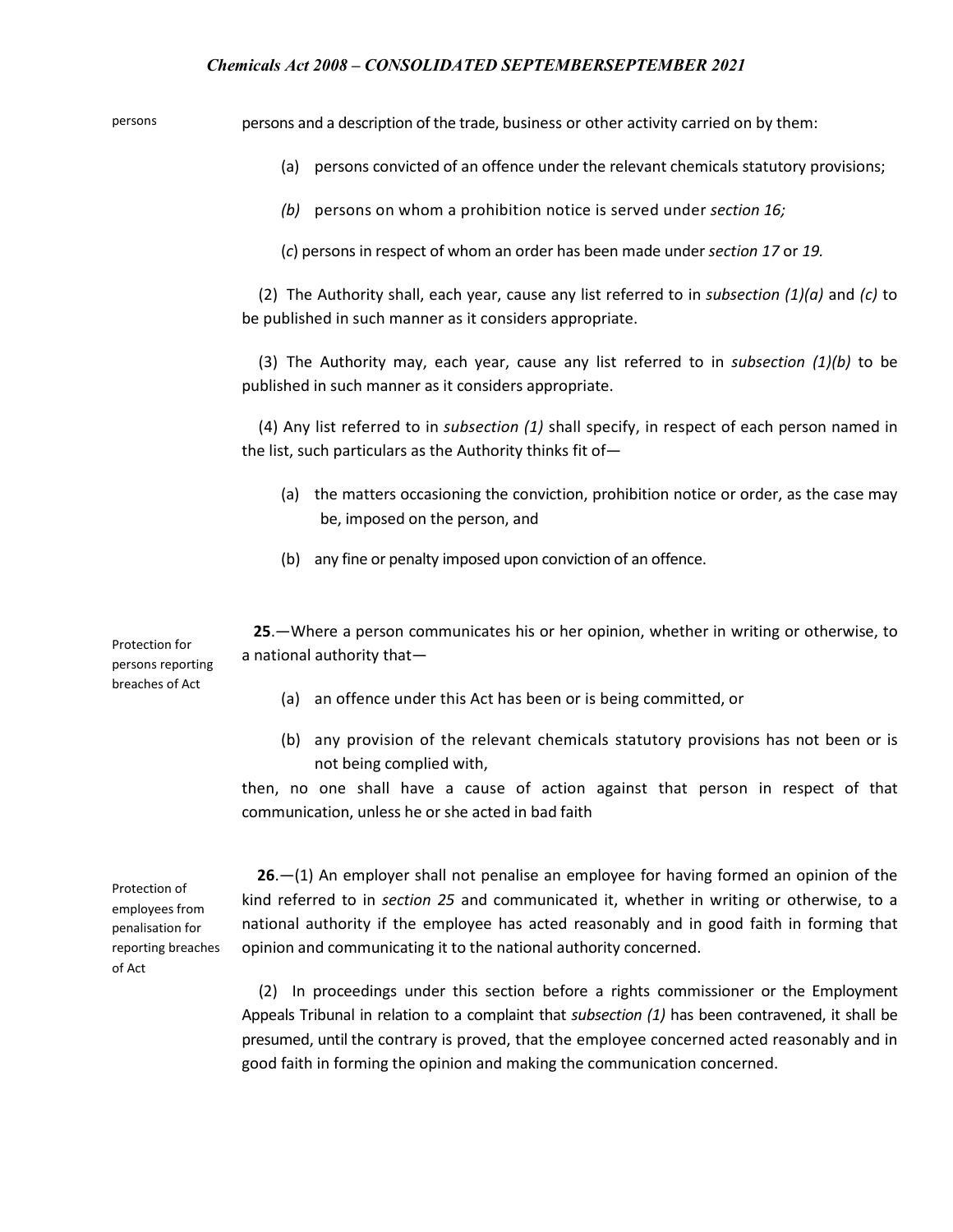(3) If a penalisation of an employee, in contravention of *subsection (1),* constitutes a dismissal of the employee within the meaning of the Unfair Dismissals Acts 1977 to 2007, relief may not be granted to the employee in respect of that penalisation both under this section and under those Acts.

(4) An employee may present a complaint to a rights commissioner that his or her employer has contravened *subsection (1)* in relation to him or her and, if he or she does so, the commissioner shall—

- (a) give the parties an opportunity to be heard by the commissioner and to present to the commissioner any evidence relevant to the complaint, and
- (b) give a decision in writing in relation to it and communicate the decision to the parties.

(5) A decision of a rights commissioner under *subsection (4)* shall do one or more of the following:

- (a) declare that the complaint was or, as the case may be, was not well founded;
- (b) require the employer to comply with *subsection (1)* and, for that purpose, require the employer to take specified steps;
- (*c*) require the employer to pay to the employee compensation of such amount (if any) as is just and equitable having regard to all the circumstances, but not exceeding 104 weeks' remuneration in respect of the employee's employment calculated in accordance with regulations under section 17 of the Unfair Dismissals Act 1977.
- (6) For the purposes of this section—
	- (*a*) subsections (3) to (6) and subsection (7)(*a*) of section 7 of the Act of 1994 shall apply in relation to a complaint presented under this section as they apply in relation to a complaint presented under subsection (1) of the said section 7, subject to the following modifications, namely—
		- (i) the deletion in subsection (3) of all the words from "if it is presented" to the end of that subsection and the substitution of "unless it is presented to him within the period of 12 months beginning on the date of the contravention to which the complaint relates or (in a case where the rights commissioner is satisfied that exceptional circumstances prevented the presentation of the complaint within the period aforesaid) such further period, not exceeding 6 months from the expiration of the said period of 12 months, as the rights commissioner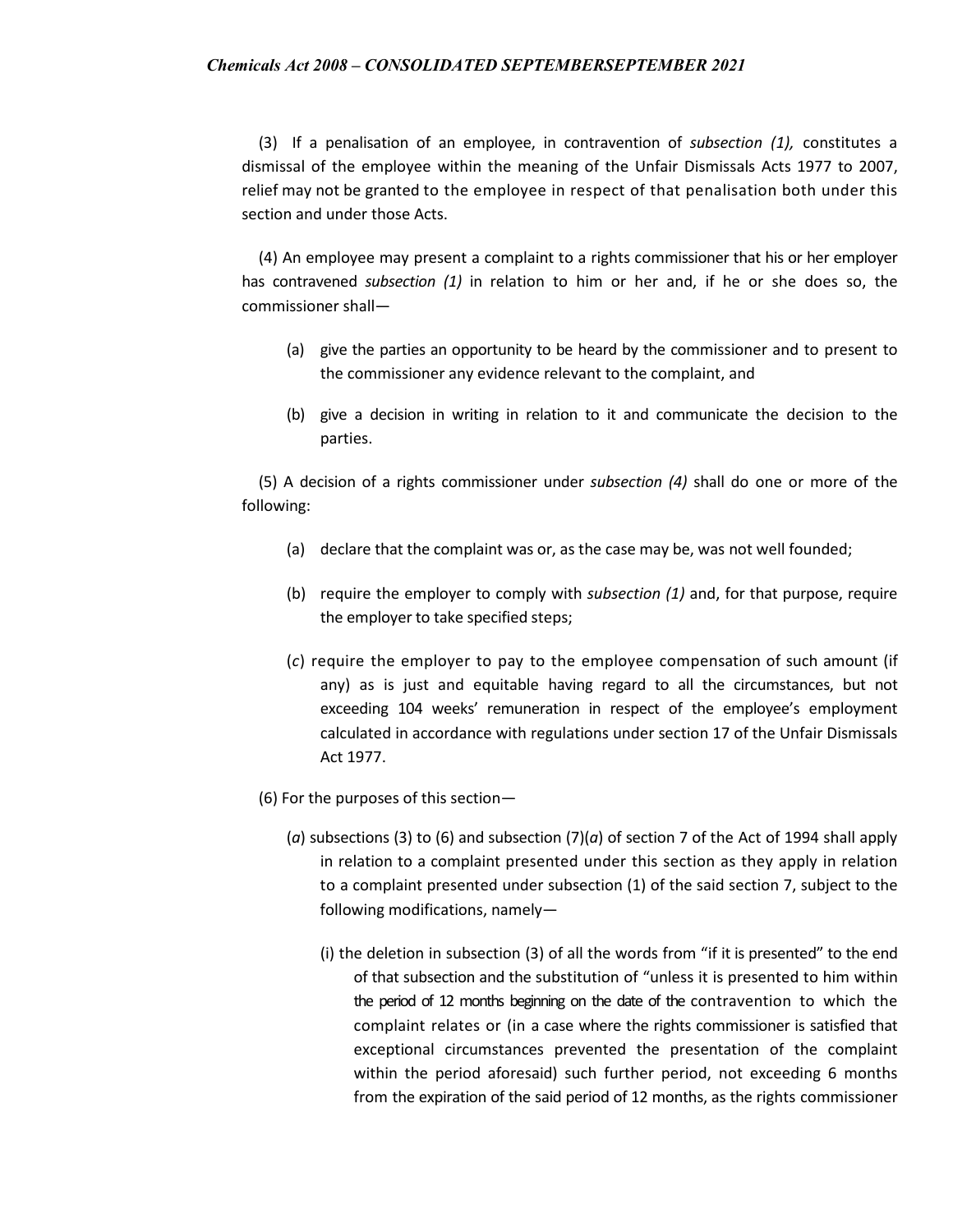considers reasonable",

- (ii) the substitution in subsection (6) of a reference to a decision for the reference to a recommendation, and
- (iii) any other necessary modifications,
- (*b*) sections 8, 9 and 10 of the Act of 1994 shall apply as they apply for the purposes of that Act, subject to the following modifications, namely—
	- (i) the substitution in those provisions of references to a decision for references to a recommendation, and
	- (ii) the substitution in section 9 of the Act of 1994 of  $-$ 
		- (I) references to the Circuit Court for references to the District Court,
		- (II) the following subsection for subsection (3):

"(3) An application under this section to the Circuit Court shall be made to the judge of the Circuit Court for the circuit in which the employer concerned ordinarily resides or carries on any profession, trade or business.",

and

(III) any other necessary modifications. (7) In this section—

"Act of 1994" means the Terms of Employment (Information) Act 1994;

"penalisation" includes any act or omission by an employer or a person acting on behalf of an employer that affects, to his or her detriment, an employee with respect to any term or condition of his or her employment.

 **27**.—(1) A national authority may, by notice (in this Act referred to as an "information notice") served on a person, require the person to give to that national authority, within such period and in such form as may be specified in the notice, any information specified in the notice that the national authority may reasonably require for the proper performance by it of its functions under the relevant chemicals statutory provisions.

(2) The period specified in the information notice may be extended at the discretion of that national authority on the application of the person on whom the notice is served.

(3) A person on whom an information notice is served may, within 7 days beginning on the day on which the notice is served on him or her, appeal against the notice to a judge of the District Court in the district court district in which the notice was served and in determining the appeal the judge may, if he or she is satisfied that it is reasonable to do so, confirm, vary or cancel the notice.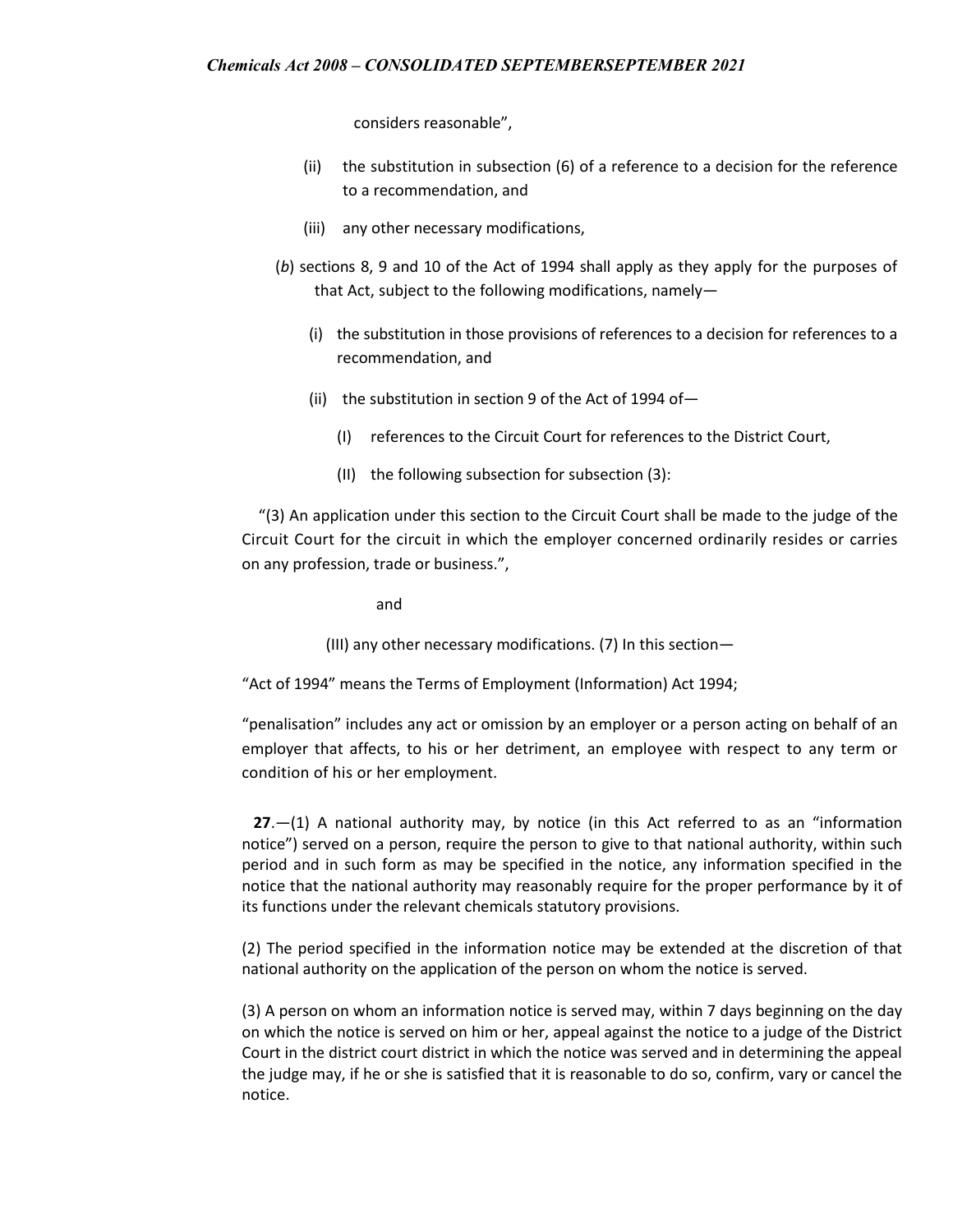(4) Where, on the hearing of an appeal under *subsection (3)*, an information notice is confirmed or varied, the judge of the District Court by whom the appeal is heard may, on the application appellant, suspend the operation of the notice for such period as in the circumstances of the case the judge considers appropriate.

(5) Subject to *subsection (6),* a person on whom an information notice is served shall comply with the notice before the later of—

- a) the end of the period specified in the notice, or
- b) where the period referred to in *paragraph (a)* is extended under *subsection (2),* the end of that extended period.

(6) Where an appeal is brought under this section, and the information notice to which the appeal relates is confirmed or varied or the appeal is withdrawn, the person on whom the notice is served shall comply with the notice before—

- a) the day immediately following the day on which the notice is confirmed or varied or the appeal is withdrawn,
- b) the end of the period specified in the notice, or
- c) where the operation of the notice has been suspended under *subsection (4),* the end of the period of suspension, whichever occurs latest.

Prohibition on unauthorised disclosure of information.

**28**.—(1) A person shall not, save as otherwise provided for by law, disclose information obtained by him or her while performing functions as—

- (a) a member or member of staff of a national authority,
- (b) an inspector,
- *(c)* a person (other than a member of staff of a national authority) appointed to carry out an investigation under *section 18,*
- (d) a consultant or adviser to a national authority or a person employed by him or her,

unless he or she is duly authorised to so do by the national authority concerned.

(2) *Subsection (1)* shall not prevent the disclosure of information where that disclosure is—

- (a) for the purpose of the discharge of functions under the relevant chemicals statutory provisions,
- (b) made with the consent of the person to whom the information applies, or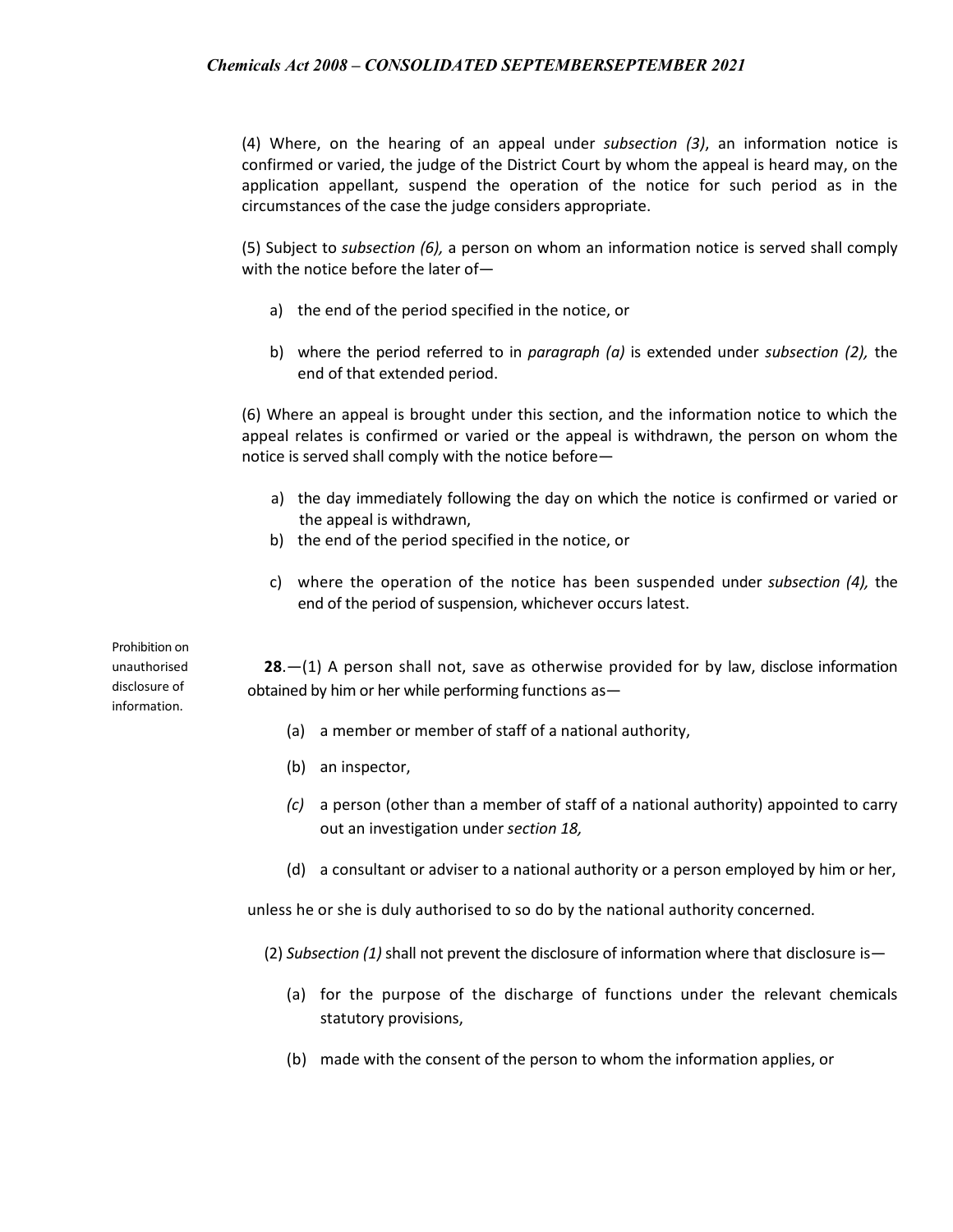(*c*) for the purposes of—

- (i) any legal proceedings (including by means of a report to a coroner holding an inquest under the Coroners Acts 1962 and 2005 on the body of a person whose death may have been caused through personal injury), or
- *(ii)* any investigation or special report under *section 18.*

#### PART 6

### OFFENCES AND PENALTIES

**29**.—(1) An exporter or importer who contravenes a provision of Offences. the Rotterdam Regulation that applies to him or her shall be guilty of an offence.

(2) A manufacturer who contravenes a provision of the Detergents Regulation that applies to him or her shall be guilty of an offence.

- (3) Where—
	- (a) a distributor,
	- (b) a downstream user,
	- (c) an importer,
	- (d) a manufacturer,
	- (e) a person appointed in accordance with Article 8 of the REACH Regulation, or
	- (f) a producer of an article, or (g) a supplier,

contravenes a provision of the REACH Regulation that applies to him or her, that person shall be guilty of an offence.

#### (3A) Where—

- (a) a distributor,
- (b) a downstream user,
- (c) an importer,
- (d) a manufacturer,
- (e) a notifier,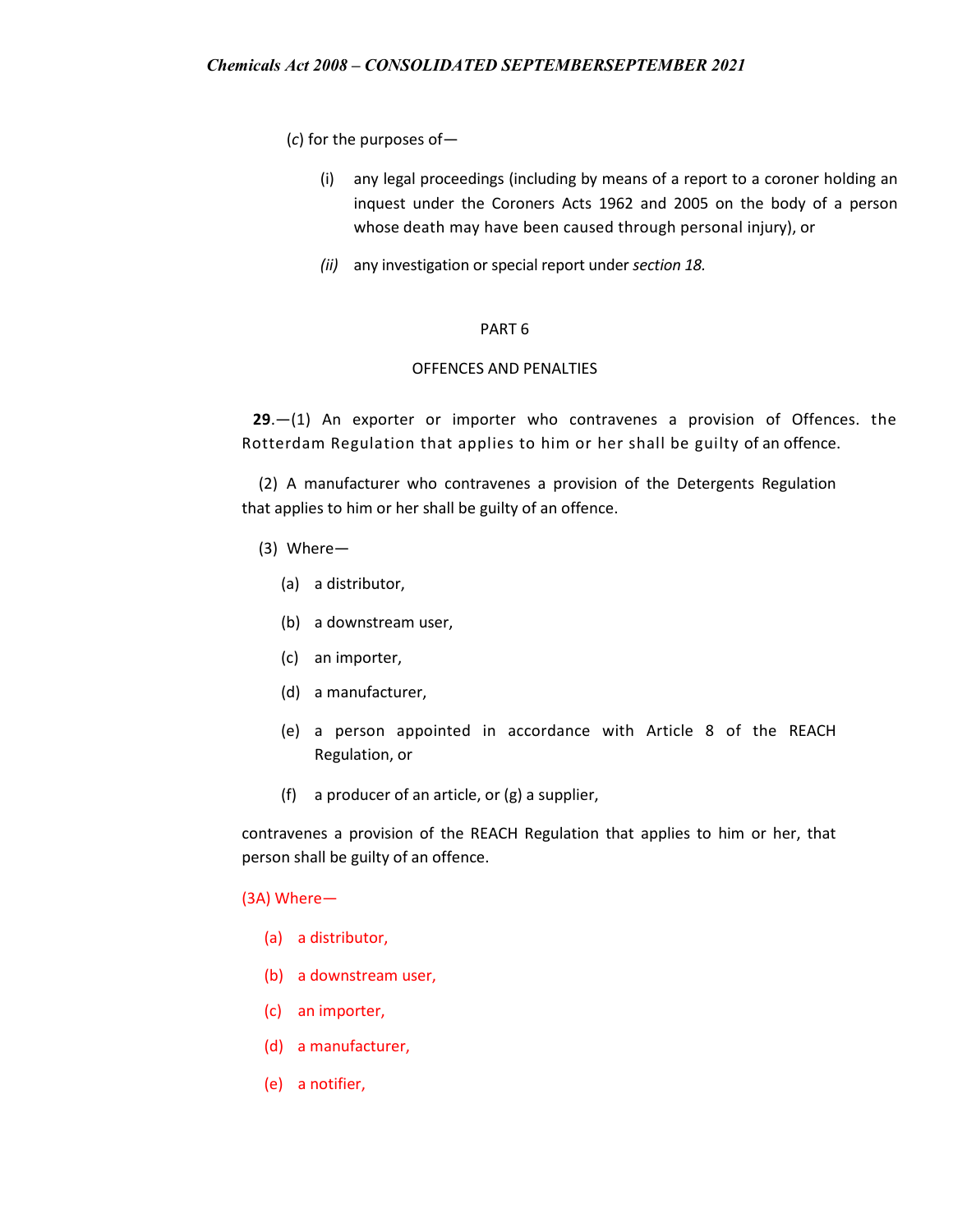(f) a producer of an article, or (g) a supplier,

contravenes a provision of the CLP Regulation that applies to him or her, that person shall be guilty of an offence.

(4) A person who contravenes a provision of regulations under this Act that is declared in the regulations to be a penal provision shall be guilty of an offence.

(5) A person who contravenes a requirement in a contravention notice or a prohibition notice shall be guilty of an offence.

(6) A person who forges or utters knowing it to be forged—

- (a) a register, record, licence, authorisation, direction, or permit under the relevant chemicals statutory provisions or a document purporting to be an extract therefrom, or
- (b) a contravention notice, a prohibition notice or an information notice,

(in this section referred to as a "forged document") shall be guilty of an offence.

(7) A person who alters, with intent to defraud or deceive, or who utters knowing it to be so altered—

- (a) a register, record, license, authorisation, direction, or permit under the relevant chemicals statutory provisions or a document purporting to be an extract therefrom, or
- (b) a contravention notice, a prohibition notice or an information notice,

(in this section referred to as an "altered document") shall be guilty of an offence.

(8) A person who has, without lawful authority, a forged document or an altered document in his or her possession shall be guilty of an offence.

(9) Any person who obstructs or interferes with an inspector or a member of the Garda Sı´ochána in the course of exercising a power conferred on him or her by this Act or a warrant under *section 12* or impedes the exercise by the inspector or member, as the case may be, of such power, or fails or refuses to comply with a request or requirement of, or to answer a question asked by, an inspector or such a member pursuant to a power conferred by this Act, or in purported compliance with such request or requirement or in answer to such question gives information to the inspector or member that he or she knows to be false or misleading in any material respect, shall be guilty of an offence.

(10) Any person who obstructs or interferes with an officer of customs and excise in the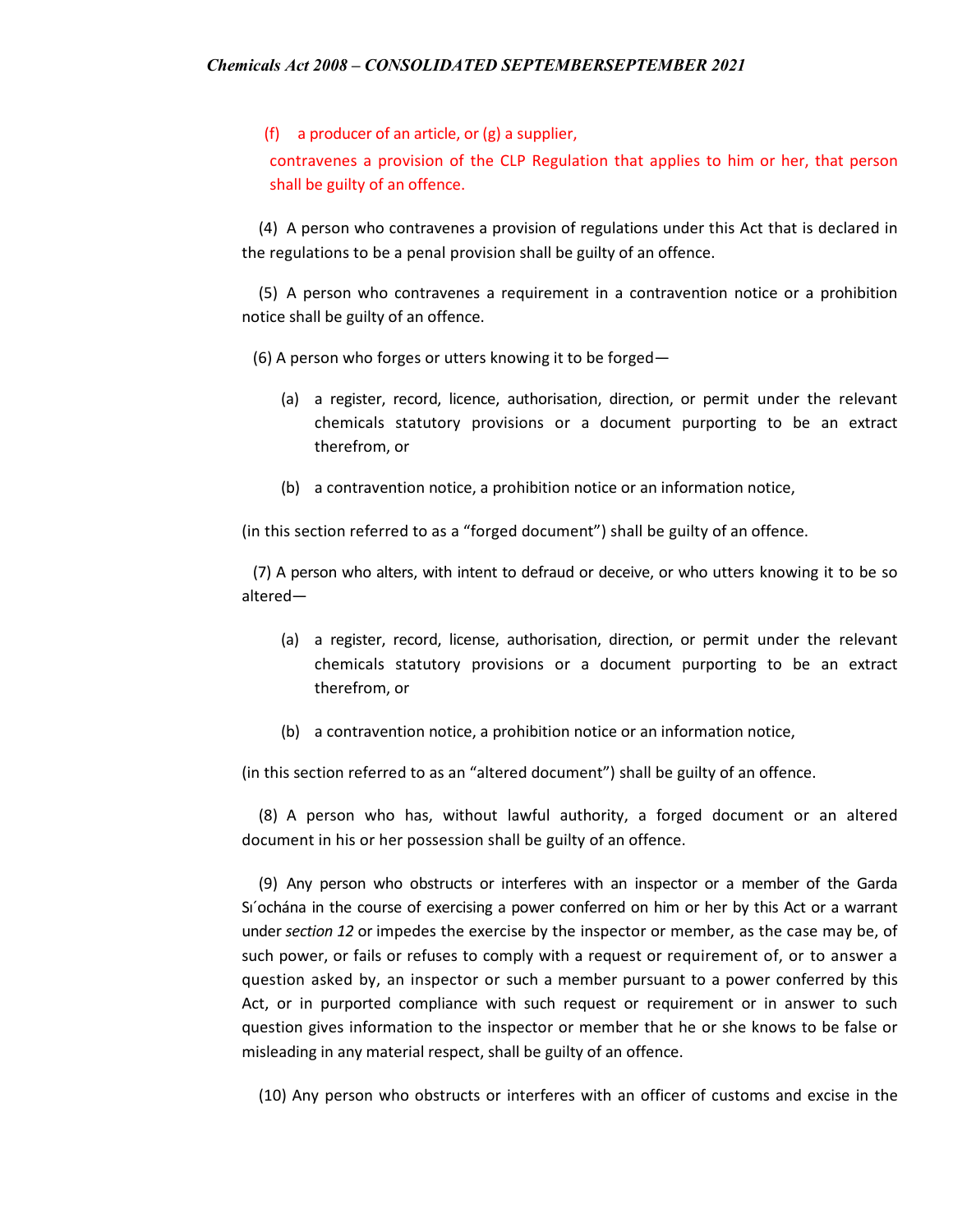course of exercising a power conferred on him or her by this Act shall be guilty of an offence.

(11) A person who falsely represents himself or herself to be an inspector shall be guilty of an offence.

(12) A person who, at any time during the period of 3 months immediately following the affixing of a notice in accordance with *section 3(1) (d),* removes, alters, damages or defaces the notice without lawful authority shall be guilty of an offence.

(13) A person who states to a national authority that another person has committed an offence under this section or has failed to comply with a provision of the relevant chemicals statutory provisions knowing the statement to be false shall be guilty of an offence.

(14) A person who, in purported compliance with a requirement in an information notice, furnishes information to a national authority that he or she knows to be false or misleading in a material respect shall be guilty of an offence.

(15) A person who contravenes *section 28* shall be guilty of an offence.

(16) A person who—

(a) fails to comply with a direction under *section 14,* or

(b) contravenes an information notice under *section 27,* shall be guilty of an offence.

- **30**.—(1) A person guilty of an offence under *section 29* (other than *subsection (16))* shall be liable—
	- (a) on summary conviction, to a fine not exceeding €5,000 or imprisonment for a term not exceeding 12 months or both, or
	- (b) on conviction on indictment, to a fine not exceeding €3,000,000 or imprisonment for a term not exceeding 2 years or both.

(2) A person guilty of an offence under *section 29(16)* shall be liable on summary conviction to a fine not exceeding €5,000.

(3) Where a person is convicted of an offence under the relevant chemicals statutory provisions in proceedings brought by a national authority, the court shall, unless it is satisfied that there are special and substantial reasons for not so doing, order the person to pay to that national authority the costs and expenses measured by the court, incurred by the national authority in relation to the investigation, detection and prosecution of the offence, including costs and expenses incurred in the taking of samples, the carrying out of tests, examinations and analyses and in respect of the remuneration and other expenses of employees,

Penalties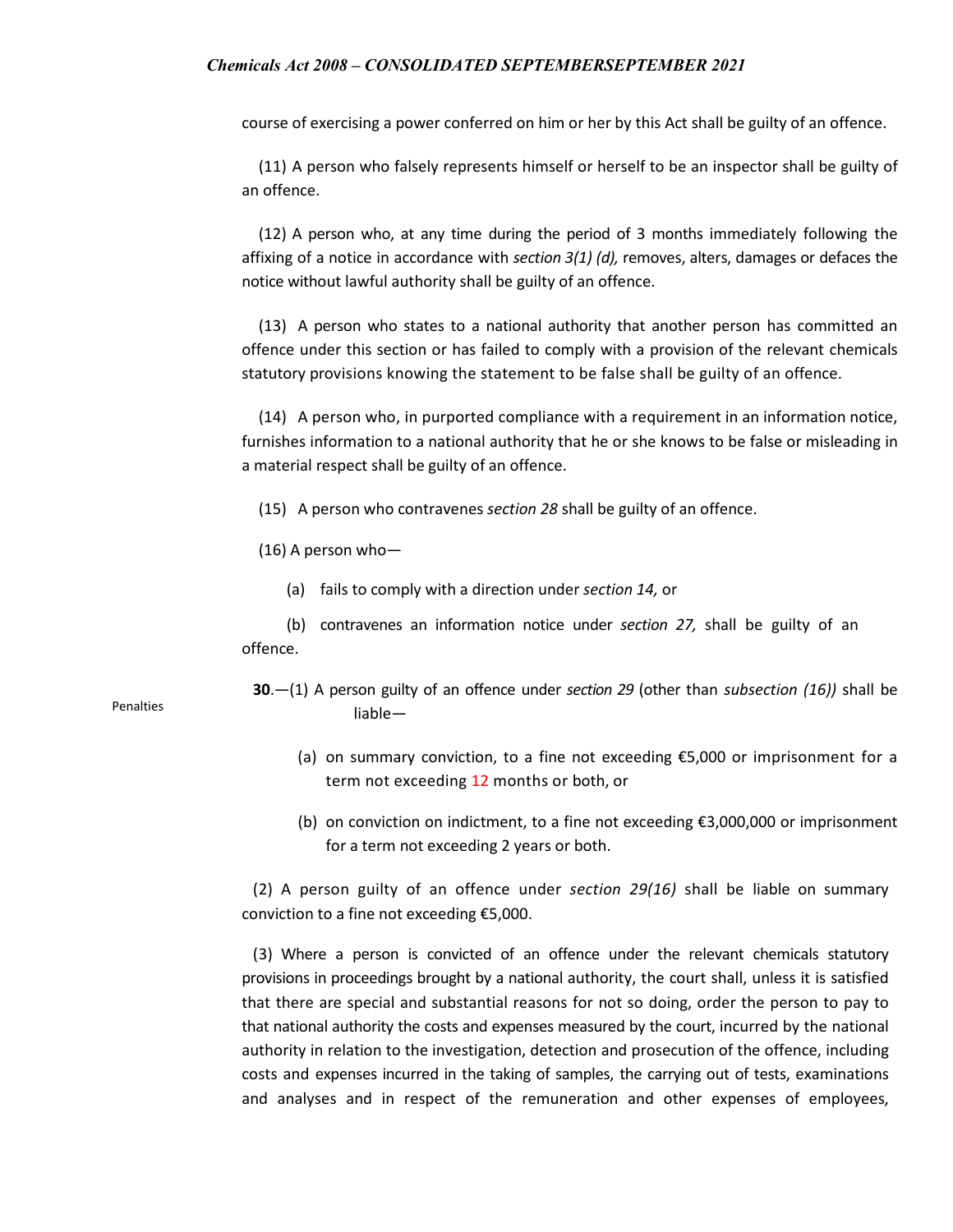consultants and advisers engaged by the national authority.

Fixed payment notice. **31**.—(1) Where an inspector has reasonable grounds for believing that a person has committed an offence under the relevant chemicals statutory provisions and is liable to summary prosecution in respect thereof, the inspector may give to the person a notice in writing (in this Act referred to as a "fixed payment notice") in the prescribed form stating that—

- (a) the person is alleged to have committed that offence,
- (b) the person may during the period of 21 days beginning on the date of the notice make to the national authority concerned at the address specified in the notice a payment of such amount as may be prescribed, being an amount of not more than €2,000, accompanied by the notice,
- (c) the person is not obliged to make the payment specified in the notice, and
- (d) a prosecution of the person to whom the notice is given in respect of the alleged offence will not be instituted during the period of 21 days beginning on the date of the notice and, if the payment specified in the notice is made during that period, no prosecution in respect of the alleged offence will be instituted.

(2) Where a fixed payment notice is given under *subsection (1)—*

- (a) the person to whom it applies may, during the period of 21 days beginning on the date of the notice, make to the national authority concerned at the address specified in the notice the payment specified in the notice accompanied by the notice,
- (b) the national authority may, upon receipt of the payment, issue a receipt for it and any payment so received shall not be recoverable by the person who made it, and
- (*c*) a prosecution in respect of the alleged offence shall not be instituted in the period specified in the notice, and if the payment so specified is made during that period, no prosecution in respect of the alleged offence shall be instituted.

 (3) In summary proceedings for an offence under the relevant chemicals statutory provisions it shall be a defence for the defendant to prove that he or she has made a payment, in accordance with this section, pursuant to a fixed payment notice issued in respect of that offence.

(4) Regulations prescribing an amount under *subsection (1) (b)* may prescribe different amounts in relation to different offences.

(5) Moneys received pursuant to the giving of a fixed payment notice shall be disposed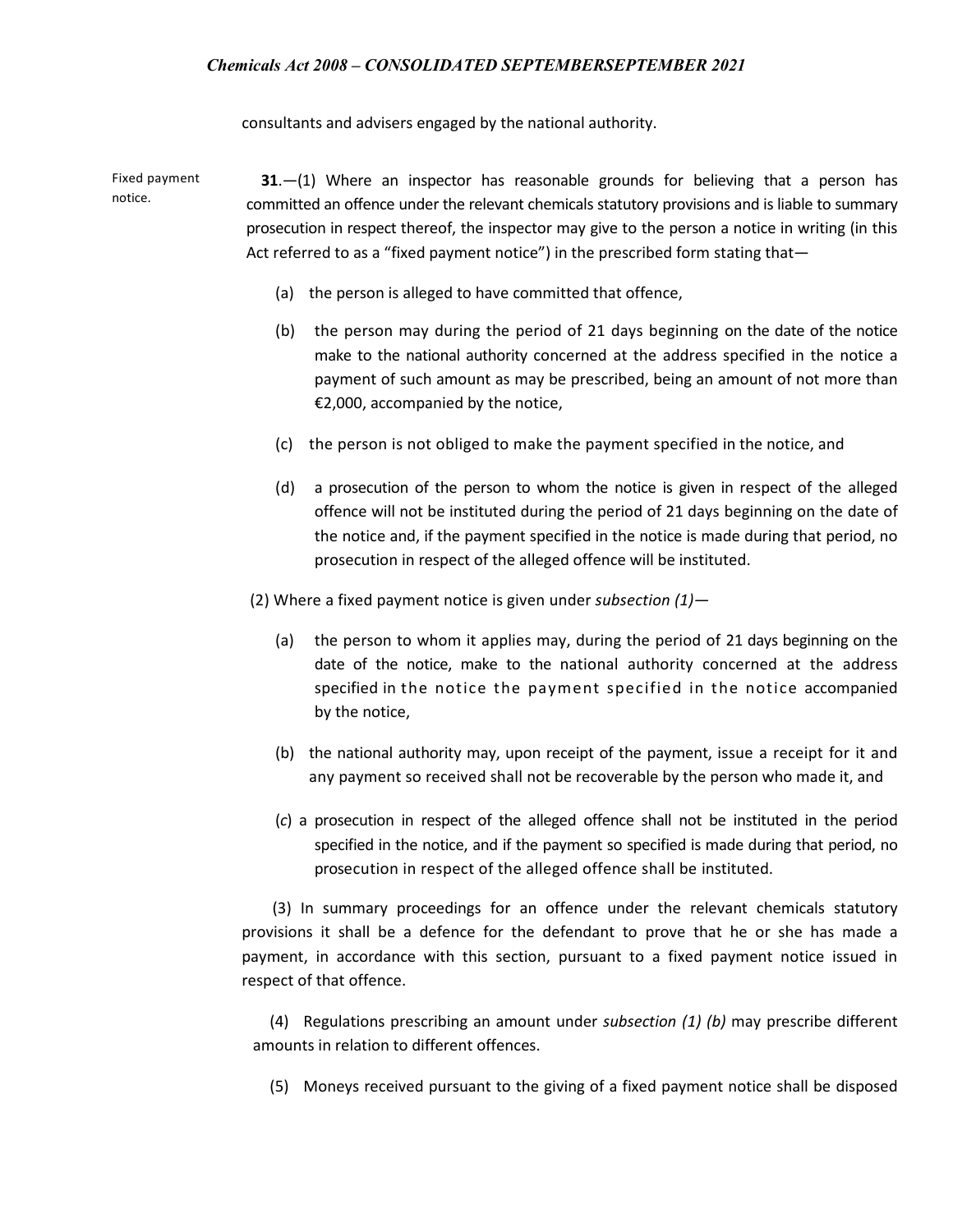of in a manner determined—

- (a) by the Authority, with the prior consent of the Minister and the Minister for Finance,
- (b) by a national authority (other than the Authority or a Minister of the Government), with the prior consent of the relevant Minister and the Minister for Finance, or
- (*c*) by a national authority who is a Minister of the Government, with the prior consent of the Minister for Finance.

Offences by bodies corporate.  **32.—**Where an offence under this Act has been committed by a body corporate and is proved to have been committed with the consent or connivance of, or to be attributable to any neglect on the part of, a person being a director, manager, secretary or other officer of the body corporate, or a person who was purporting to act in any such capacity, that person as well as the body corporate shall be guilty of an offence and shall be liable to be proceeded against and punished as if he or she were guilty of the first-mentioned offence.

Prosecution of offences. **33**.—(1) Subject to subsections (2) and (3), summary proceedings in relation to an offence under the relevant chemicals statutory provisions may be brought and prosecuted by a national authority.

> (2) Notwithstanding section 10(4) of the Petty Sessions (Ireland) Act 1851 and subject to subsection (3), summary proceedings for an offence under section 29(16) may be instituted at any time within 12 months from the date on which the offence was committed or alleged to have been committed.

> (3) Where a special report is submitted under section 18(1) to a national authority and it appears from the report that one or more of the relevant chemicals statutory provisions was contravened during any period to which the report relates, summary proceedings for an offence consisting of the contravention concerned may be instituted at any time within 6 months of the submission of the report under section 18(1) or 12 months after the date of the contravention, whichever occurs later.

#### PART 7

#### MISCELLANEOUS

Appeal to Circuit Court from certain orders of District

 **34**.—For the avoidance of doubt, an order of the District Court confirming, varying or cancelling a notice under *section 15(6), 16(6)* or *27(3)* is a decision of a judge of the District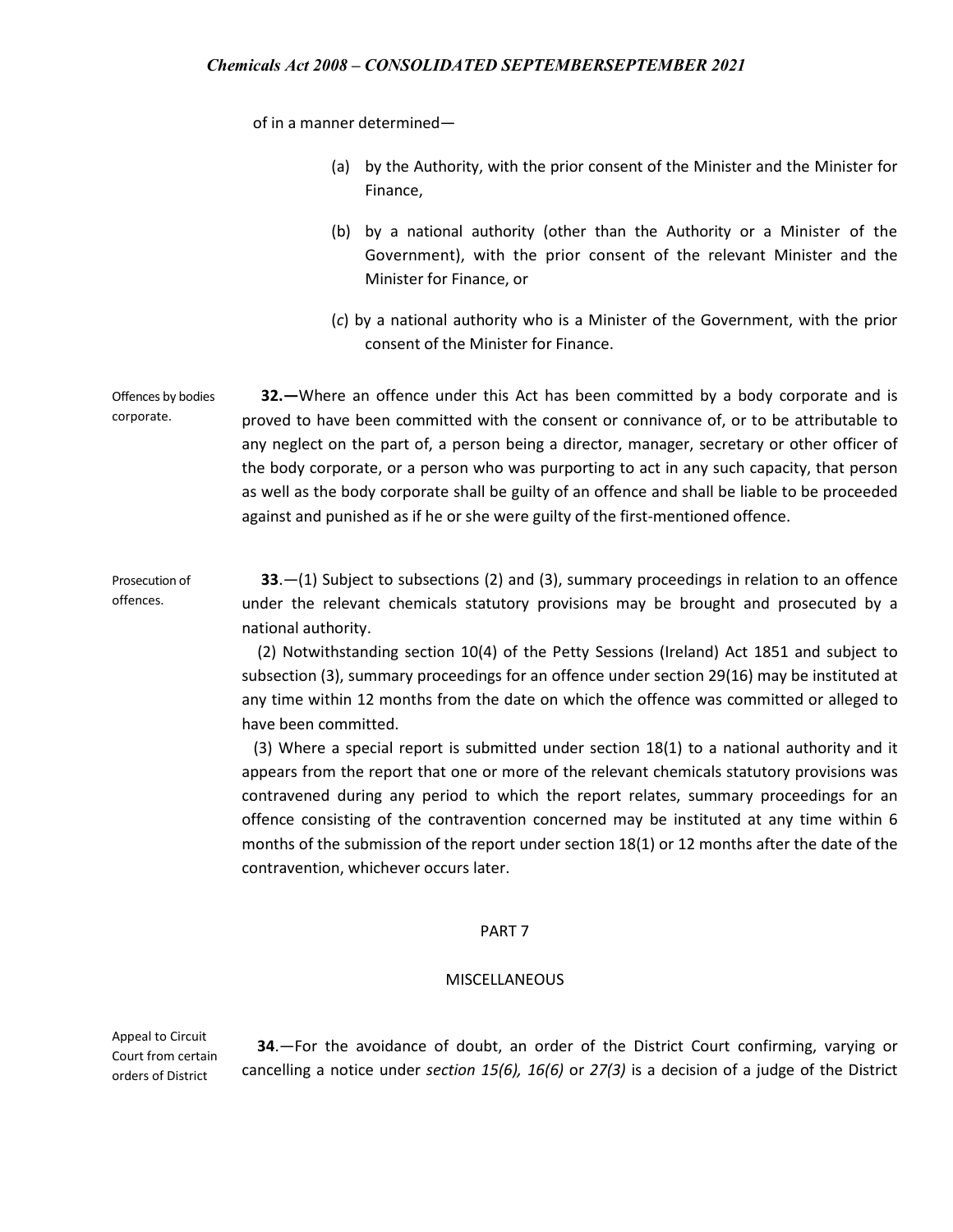**35**.—Any notice or direction under this Act shall be in writing.

Court Court for the purposes of section 84 of the Courts of Justice Act 1924.

Notice or direction to be in writing

Laying of regulations and orders before Houses of Oireachtas

Amendment of Safety, Health and Welfare at Work Act 2005.

**36**.—Every regulation or order (other than an order under *section 1(2))* under this Act shall be laid by the Minister before each House of the Oireachtas as soon as may be after it is made and, if a resolution annulling the regulation or order is passed by either such House within the next 21 days on which that House sits after the regulation or order is laid before it, the regulation or order shall be annulled accordingly but without prejudice to the validity of anything previously done under the regulation or order.

 **37**.—The Safety, Health and Welfare at Work Act 2005 is amended—

- (a) in section 34(1), by inserting after paragraph (*d*) the following:
	- *"*(*dd)* to perform the functions conferred on the Authority by the Chemicals Act 2008,",

and

(b) in Schedule 6, paragraph 5, by substituting "paragraph 4" for "paragraph 3".

#### **Section 12 Chemical Amendment Act 2010**

Amendment of Safety, Health and Welfare at Work Act 2005.

- —The Safety, Health and Welfare at Work Act 2005 is amended—
	- (a) in subsection (5) of section 18, by deleting "who is not in his or her employment",
	- (b) in subsection (8) of section 29, by inserting "or, if an appeal has been brought, the appeal has been abandoned" after "no appeal has been brought",
	- (c) in section 58, by deleting subsection (2),
	- (d) in section 65—
		- (i) in subsection (1), by substituting "an improvement plan (in this section and in section 66 referred to as a 'plan')" for "an improvement plan",
		- (ii) in paragraph (b) of subsection (2), by substituting "a plan" for "an improvement plan",
		- (iii) in subsection (2), by deleting paragraph (c),
		- (iv) in subsection (4), by substituting "a plan" for "an improvement plan", and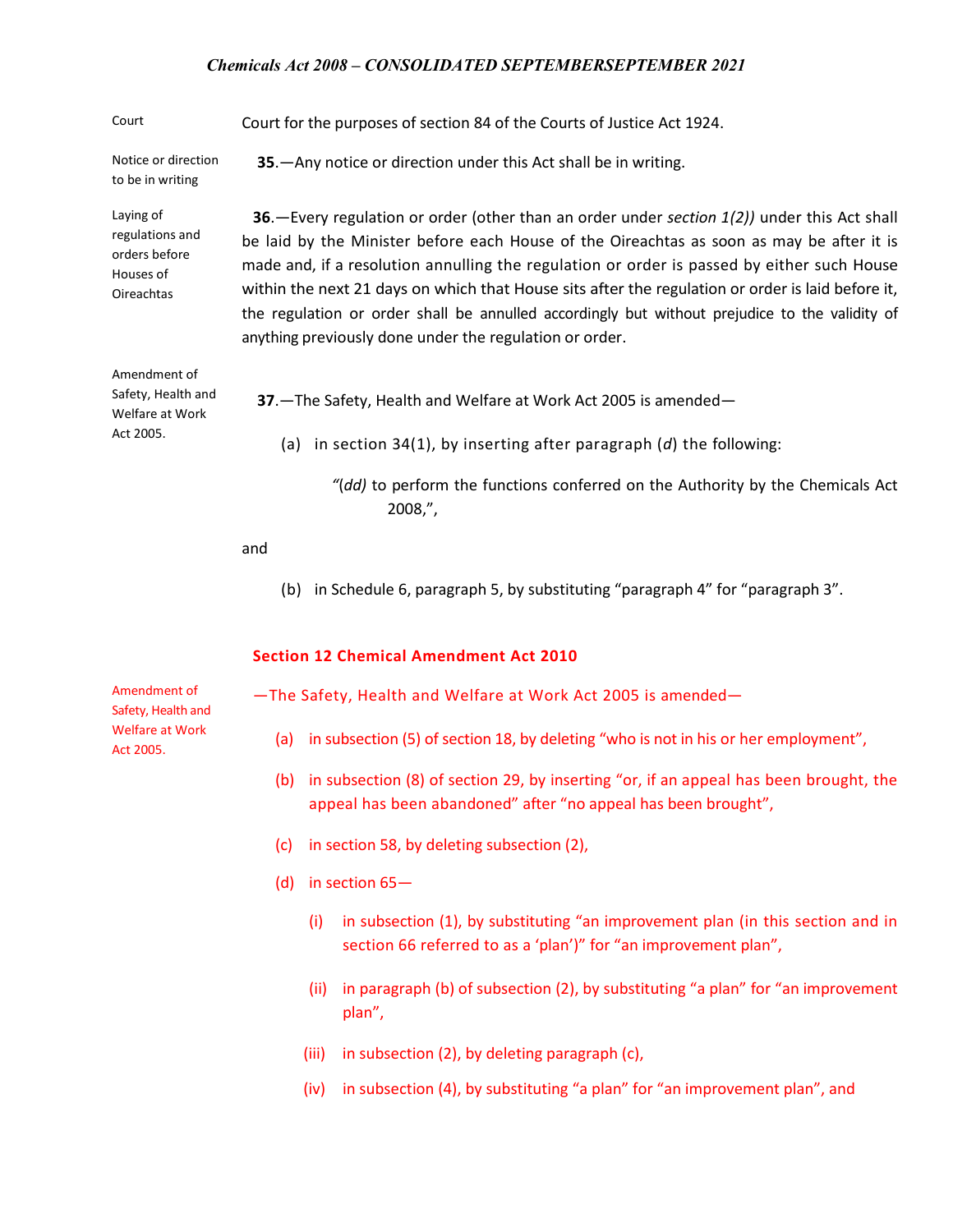(v) by inserting the following new subsections:

"(5) Within one month of receipt of a plan submitted pursuant to a notice under subsection (4), an inspector shall confirm by written notice to the person who submitted the plan, whether or not he or she is satisfied that the plan is adequate.

(6) A notice under subsection (4) or (5) shall, where the inspector is satisfied with the plan, require the employer concerned to implement the plan.

(7) A person to whom a direction under subsection (1) or a notice under subsection (4) or (5) applies shall comply with the notice or direction.

(8) A direction or notice under this section shall be signed and dated by the inspector.",

(*e*) in section 66—

- (i) by substituting the following paragraph for paragraph (*b*) of subsection (1):
	- "(*b*) has failed to comply with a direction under section 65(1), or a notice under section 65(4)(*b*), or",
- (ii) by inserting the following paragraphs in subsection (1):
	- "(*c*) has submitted a plan in relation to which an inspector has confirmed by notice under section 65(5) that he or she is not satisfied that the plan is adequate, or
	- (*d*) has failed to implement a plan,", and
- (iii) by deleting paragraph (*d*) of subsection (2), and
- (*f*) in section 78—
	- (i) in subsection (1), by substituting "€5,000" for "€3,000",
	- (ii) in paragraph (i) of subsection (2), by substituting—
		- (I) "€5,000" for "€3,000", and
		- (II) "12 months" for "6 months",